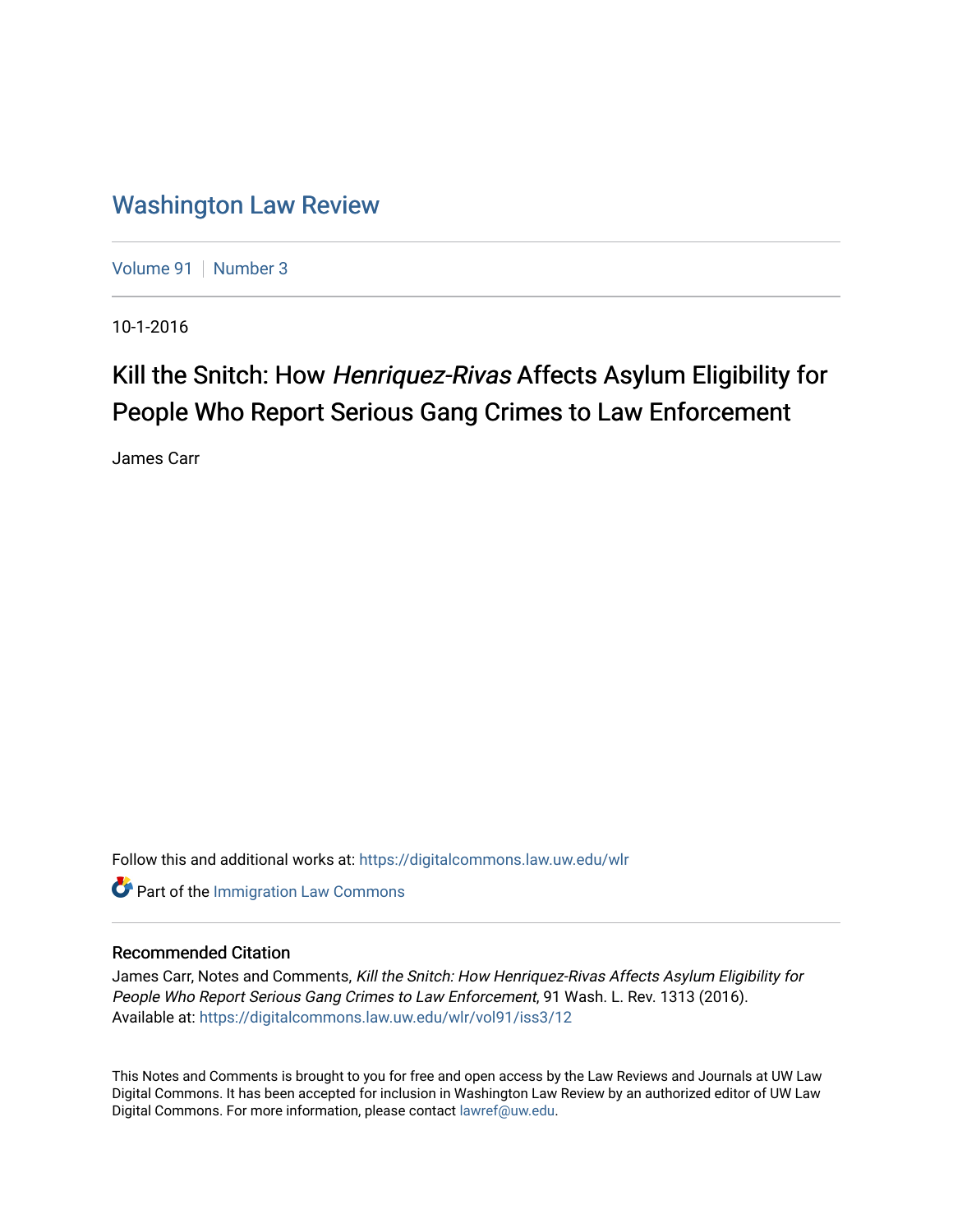## **KILL THE SNITCH: HOW** *HENRIQUEZ-RIVAS* **AFFECTS ASYLUM ELIGIBILITY FOR PEOPLE WHO REPORT SERIOUS GANG CRIMES TO LAW ENFORCEMENT**

#### James Carr

#### *"[El Salvador] is a good place to kill. If you kill, you will get away with it."*<sup>1</sup>

*Abstract:* In 2015, El Salvador became the murder capital of the world. Like its Central American neighbors, El Salvador has experienced a significant increase in gang violence during the past decade, as evidenced by its 2015 homicide statistics showing over 6,600 registered homicides in the country despite a population of only 6.3 million people. Rising crime rates and widespread gang influence are forcing many affected Central Americans to seek asylum in the United States.

Individuals may qualify for asylum if they have a well-founded fear of persecution on account of race, religion, nationality, political opinion, or membership in a particular social group. Some of the most recent immigration case law explores the definition of membership in a particular social group. In 2013, the Ninth Circuit's decision in *Henriquez-Rivas* created a new particular social group by extending asylum eligibility to individuals who witness and testify to serious crimes committed by gangs. *Henriquez-Rivas* eliminates the requirement for a particular social group to be visible to the naked eye. According to the Ninth Circuit, if a proposed particular social group is understood by society to constitute a group, then that group is "socially distinct" and therefore cognizable.

This Comment argues that the particular social group created by *Henriquez-Rivas* should be expanded to include people who report serious gang crimes to law enforcement *without* the need to testify in court.

#### INTRODUCTION

In 1998, twelve-year-old Rocio Brenda Henriquez-Rivas' father was brutally assaulted and murdered in El Salvador by four M-18 gang members.<sup>2</sup> Henriquez-Rivas observed the men assault her father and heard the gunshots that killed him as she fled the scene.<sup>3</sup> She identified two of the suspects from a lineup and testified against them in court.<sup>4</sup>

<sup>1.</sup> Jared Goyette, *Óscar Martínez on Why El Salvador Is a 'Good Place to Kill,'*, PUB. RADIO INT'L (Apr. 20, 2016, 12:15 PM), http://www.pri.org/stories/2016-04-20/scar-mart-nez-why-elsalvador-good-place-kill [https://perma.cc/3RYA-5U4P] (containing comments made by investigative journalist Óscar Martínez).

<sup>2.</sup> Henriquez-Rivas v. Holder, 707 F.3d 1081, 1085 (9th Cir. 2013).

<sup>3.</sup> *Id.*

<sup>4.</sup> *Id.* at 1086.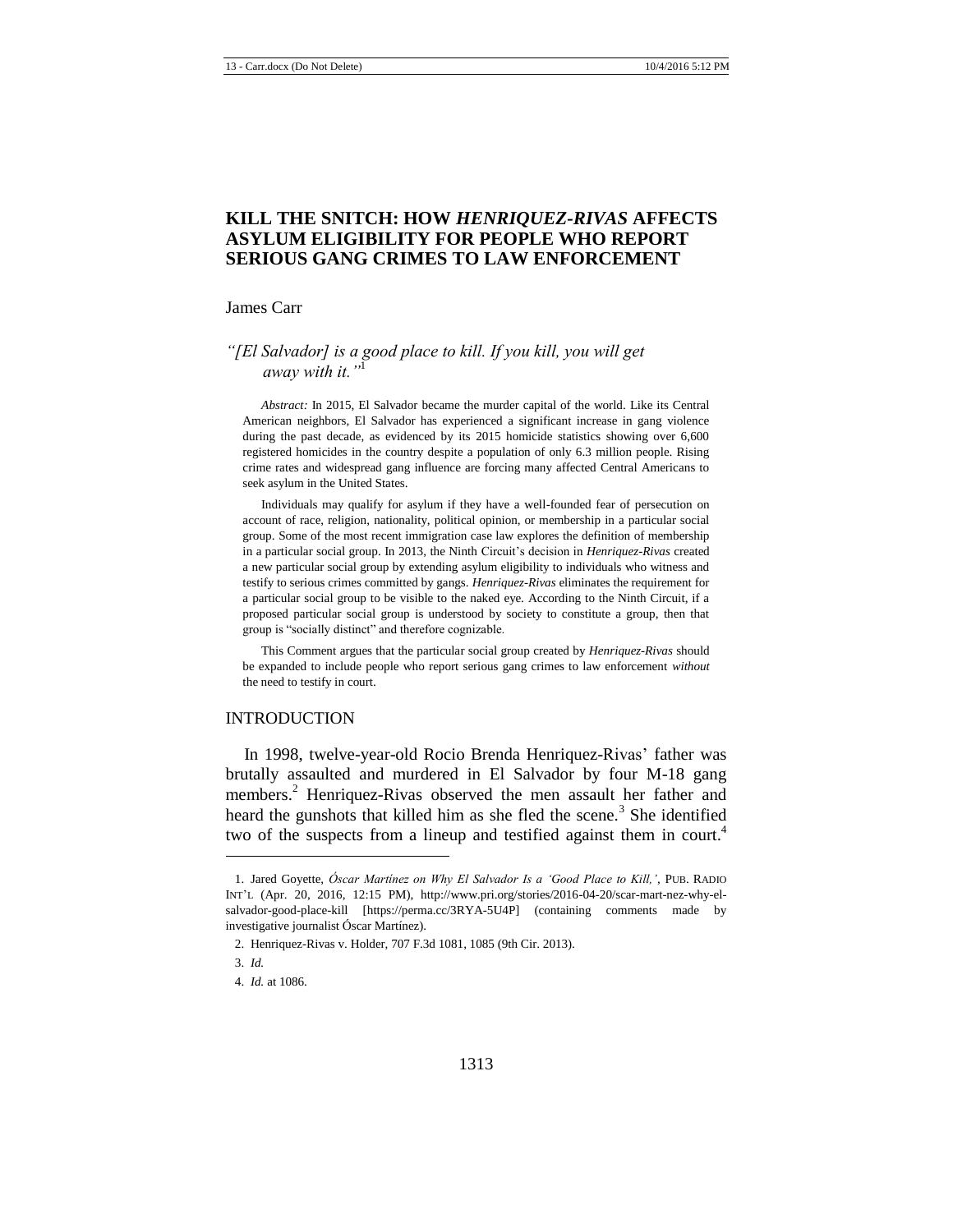Both men were convicted and sentenced to prison terms of seven years and twenty-five to thirty years, respectively.<sup>5</sup> When Henriquez-Rivas returned to her father's home to collect some paperwork, an individual warned her that gang members recently visited her house and claimed responsibility for killing her father.<sup>6</sup> A few years later, an unknown man visited Henriquez-Rivas' school and asked if anyone knew "Rocio Henriquez."<sup>7</sup> Henriquez-Rivas feared the gang intended to harm her because she testified in court and because the gang was ordered to pay restitution to Henriquez-Rivas' family.<sup>8</sup> In 2005, she fled to the United States and applied for asylum.<sup>9</sup>

Now assume that shortly after Henriquez-Rivas filed her asylum application, another individual from El Salvador, Jaime,  $10$  also applied for asylum. Imagine the facts in Jaime's case are strikingly similar to those of Henriquez-Rivas. Jaime witnessed his father's assault at the hands of M-18 gang members and escaped before anyone could harm him. As Jaime fled the scene, he heard the gunshots that killed his father. Jaime reported the crime to the local police and provided them with physical descriptions of each of the gang members involved in the assault and murder. However, unlike Henriquez-Rivas, Jaime refused to testify in court against the gang members because he feared the gang would exact revenge on him for his testimony. Given the level of corruption within the police department, Jaime also suspected law enforcement had already betrayed his trust by identifying him to the M-18. One week before trial, Jaime received a series of anonymous phone calls threatening his life. He promptly left El Salvador and sought asylum in the United States.

The Immigration and Nationality Act of 1965 (INA) establishes the framework for determining whether refugees such as Henriquez-Rivas and Jaime should be granted asylum and a permanent home in the United States.<sup>11</sup> According to the INA's definition, a "refugee" is

<span id="page-2-0"></span>l

10. Jaime's hypothetical scenario is a reality for many Central American immigrants fleeing gang violence. *See* Part III.A for examples of recent police corruption and gang influence in El Salvador.

11. *See* U.S. CITIZENSHIP & IMMIGRATION SERVS., ASYLUM OFFICER BASIC TRAINING, ASYLUM ELIGIBILITY PART III: NEXUS AND THE FIVE PROTECTED CHARACTERISTICS 5 (2009), https://www.uscis.gov/sites/default/files/USCIS/Humanitarian/Refugees%20%26%20Asylum/Asyl um/AOBTC%20Lesson%20Plans/Nexus-the-Five-Protected-Characteristics-31aug10.pdf [https://perma.cc/EYQ5-KDV6] [hereinafter U.S. CITIZENSHIP & IMMIGRATION SERVS. PART III].

<sup>5.</sup> *Id.*

<sup>6.</sup> *Id.*

<sup>7.</sup> *Id.*

<sup>8.</sup> *Id.*

<sup>9.</sup> *Id.*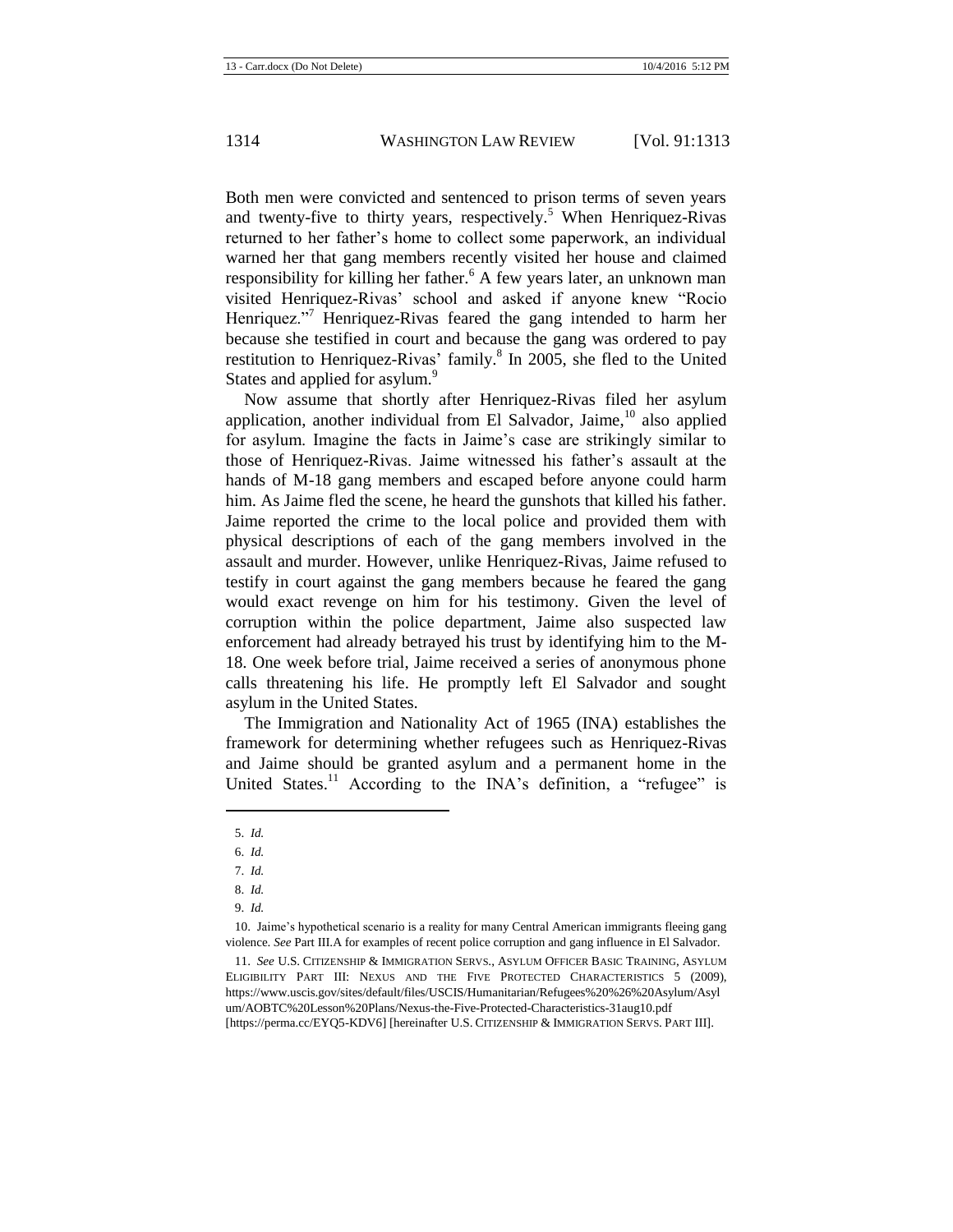l

someone who is (1) unable or unwilling to return to his or her home country (2) because of either past persecution or a well-founded fear of persecution (3) on account of race, religion, nationality, political opinion, or membership in a particular social group.<sup>12</sup> Of these five protected interests, the term "particular social group" (PSG) is the most ambiguous. $^{13}$ 

<span id="page-3-0"></span>The Board of Immigration Appeals (BIA) first confronted this ambiguity with its oft-cited PSG analysis in *In re Acosta*. <sup>14</sup> After nearly thirty years of attempts to refine its definition, certain elements of PSGs remain a divisive issue among the circuit courts.<sup>15</sup> While some circuits accept the BIA's PSG analysis, others have either completely abandoned it or modified the analysis to maintain consistency with the BIA's decisions made after *In re Acosta*. 16

In 2013, the Ninth Circuit decided *Henriquez-Rivas v. Holder*<sup>17</sup> and recognized Henriquez-Rivas' membership in a PSG while rejecting the BIA's interpretation of PSG requirements.<sup>18</sup> In overruling the BIA, the Ninth Circuit determined that Henriquez-Rivas had a well-founded fear

<sup>12.</sup> 8 U.S.C. § 1101(a)(42)(A) (2012) ("The term 'refugee' means . . . any person who is outside any country of such person's nationality or, in the case of a person having no nationality, is outside any country in which such person last habitually resided, and who is unable or unwilling to return to, and is unable or unwilling to avail himself or herself of the protection of, that country because of persecution or a well-founded fear of persecution on account of race, religion, nationality, membership in a particular social group, or political opinion . . . .").

<sup>13.</sup> Donchev v. Mukasey, 553 F.3d 1206, 1215 (9th Cir. 2009) (citing Elien v. Ashcroft, 364 F.3d 392, 396 (1st Cir. 2004); Lwin v. INS, 144 F.3d 505, 510 (7th Cir. 1998)).

<sup>14.</sup> 19 I. & N. Dec. 211 (B.I.A. 1985). The BIA's decision in *In re Acosta* held that the common characteristic that defines a PSG "must be one that the members of the group either cannot change, or should not be required to change because it is fundamental to their individual identities or consciences." *Id.* at 233.

<sup>15.</sup> The circuits are divided on the "social visibility" requirement of the particular social group definition set forth by the BIA in *In re C-A-*, 23 I. & N. Dec. 951, 959–60 (B.I.A. 2006) and later clarified by the BIA in *In re* S-E-G-*,* 24 I. & N. Dec. 579, 586–89 (B.I.A. 2008). The Third and Seventh Circuits expressly reject social visibility. *See* Valdiviezo-Galdamez v. Attorney Gen., 663 F.3d 582, 607 (3d Cir. 2011); Benitez Ramos v. Holder, 589 F.3d 426, 430 (7th Cir. 2009). The Fourth Circuit has declined to even address social visibility. *See* Martinez v. Holder, 740 F.3d 902, 910 (4th Cir. 2014). The First (Rojas-Perez v. Holder, 699 F.3d 74 (1st Cir. 2012)), Second (Ucelo-Gomez v. Mukasey, 509 F.3d 70 (2d Cir. 2007)), Fifth (Orellana-Monson v. Holder, 685 F.3d 511, 520 (5th Cir. 2012)), Sixth (Al-Ghorbani v. Holder, 585 F.3d 980, 991, 994 (6th Cir. 2009)), Eighth (Davila-Mejia v. Mukasey, 531 F.3d 624, 629 (8th Cir. 2008)), Ninth (Rojas v. Lynch, 807 F.3d 1123 (9th Cir. 2015)), Tenth (Rodas-Orellana v. Holder, 780 F.3d 982 (10th Cir. 2015)), and Eleventh (Castillo-Arias v. U.S. Attorney Gen., 446 F.3d 1190, 1197 (11th Cir. 2006)) Circuits all accept variations of the BIA's "social visibility" requirement from *In re C-A-*.

<sup>16.</sup> *See* Henriquez-Rivas v. Holder, 707 F.3d 1081, 1087–88 (9th Cir. 2013); *Valdiviezo-Galdamez*, 663 F.3d at 605–08; Gatimi v. Holder, 578 F.3d 611, 615–16 (7th Cir. 2009).

<sup>17.</sup> 707 F.3d 1081 (9th Cir. 2013).

<sup>18.</sup> *Id.* at 1083.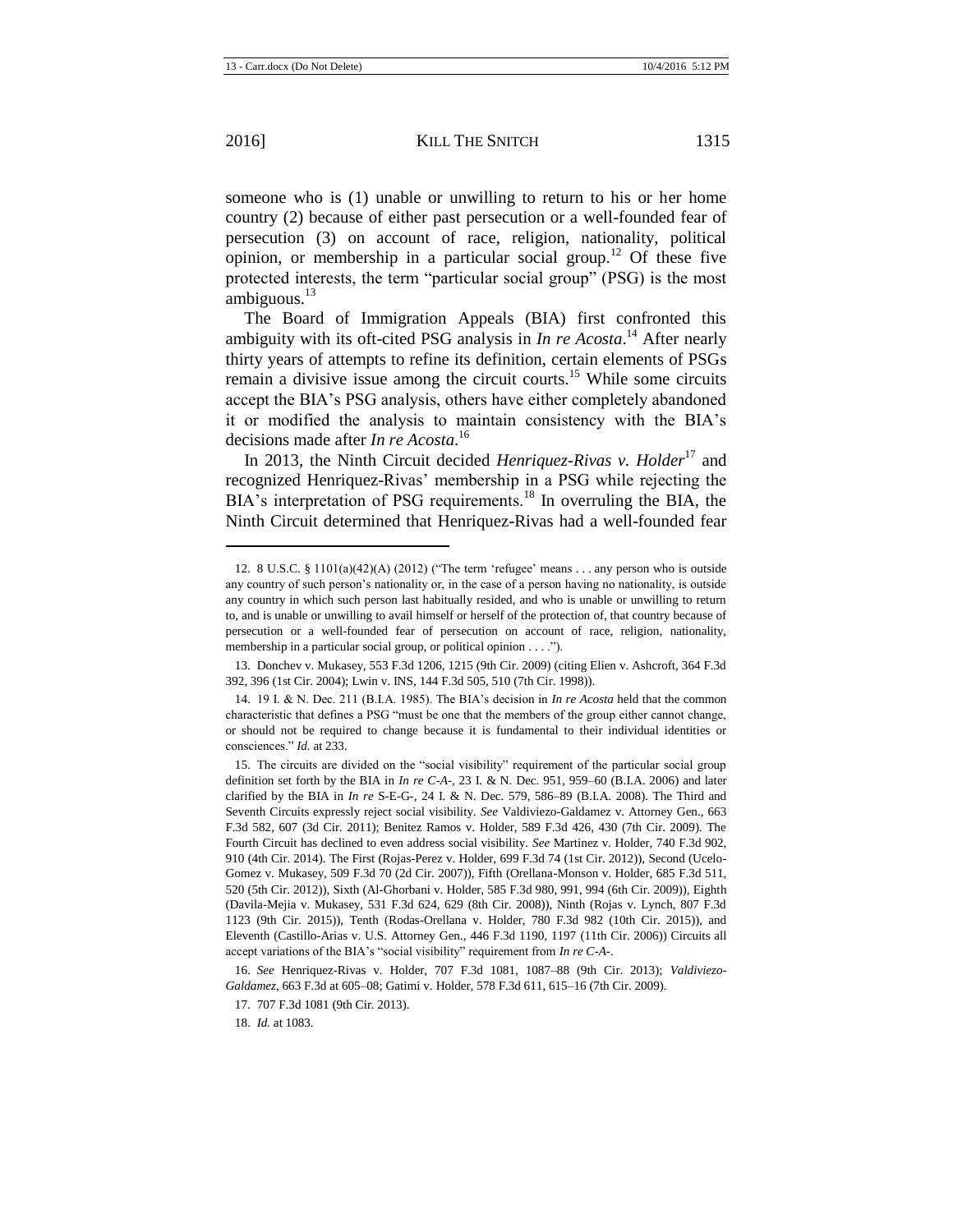of persecution because of her membership in a newly recognized PSG: "witnesses who testify against gang members."<sup>19</sup> The Ninth Circuit's decision confirmed that a PSG exists in the absence of "on-sight" visibility if the member's identity has come to the attention of gang members.<sup>20</sup> Although the decision did not address asylum eligibility for people in Jaime's position—Salvadoran witnesses who report serious gang crimes to law enforcement—the court's PSG analysis supports expanding eligibility to witnesses who do not testify. $^{21}$ 

This Comment addresses the lack of relief available to individuals like Jaime. Part I provides a brief history of asylum law and analyzes the evolution of PSGs. Part II identifies the effects of the Ninth Circuit's *Henriquez-Rivas* decision on PSGs and how different circuits have either accepted or rejected that view. Part III explores the possibility of expanding the PSG created under *Henriquez-Rivas* to include applicants who report gang crimes without testifying in court, such as Jaime. This Comment argues that individuals from certain countries who report serious gang crimes to law enforcement should be eligible for asylum because they are considered members of a PSG by their respective societies.<sup>22</sup>

#### I. EVOLUTION OF THE PARTICULAR SOCIAL GROUP CRITERIA

As violence and murder rates steadily rise throughout the Northern Triangle—an area consisting of El Salvador,<sup>23</sup> Guatemala,<sup>24</sup> and Honduras<sup>25</sup>—there has been a marked increase in the number of people fleeing the area and seeking asylum abroad.<sup>26</sup> The United States

<sup>19.</sup> *Id.*

<sup>20.</sup> *Id.* at 1088 (citing *In re C-A-*, 23 I. & N. Dec. at 960).

<sup>21.</sup> *See infra* note [192;](#page-23-0) *see id.* at 1091–94 for a discussion of "social distinction" and how it applies to the PSG analysis.

<sup>22.</sup> Part III focuses almost exclusively on El Salvador and the impact of gangs on Salvadoran society. However, this Comment does not limit the scope of its argument to El Salvador. The same arguments, as well as relevant country conditions evidence, may be applied to countries with similar levels of gang influence, such as Guatemala and Honduras.

<sup>23.</sup> El Salvador experienced 103 homicides per 100,000 people in 2015. David Gagne, *InSight Crime's 2015 Latin America Homicide Round-up*, INSIGHT CRIME (Jan. 14, 2016), http://www.insightcrime.org/news-analysis/insight-crime-homicide-round-up-2015-latin-americacaribbean [https://perma.cc/778D-Z33U].

<sup>24.</sup> *Id.* (Guatemala experienced 29.5 homicides per 100,000 people in 2015).

<sup>25.</sup> *Id.* (Honduras experienced 56.7 homicides per 100,000 people in 2015).

<sup>26.</sup> *Children on the Run*, UNITED NATIONS HIGH COMM'R FOR REFUGEES, http://www.unhcr.org/en-us/children-on-the-run.html [https://perma.cc/L27E-UK96].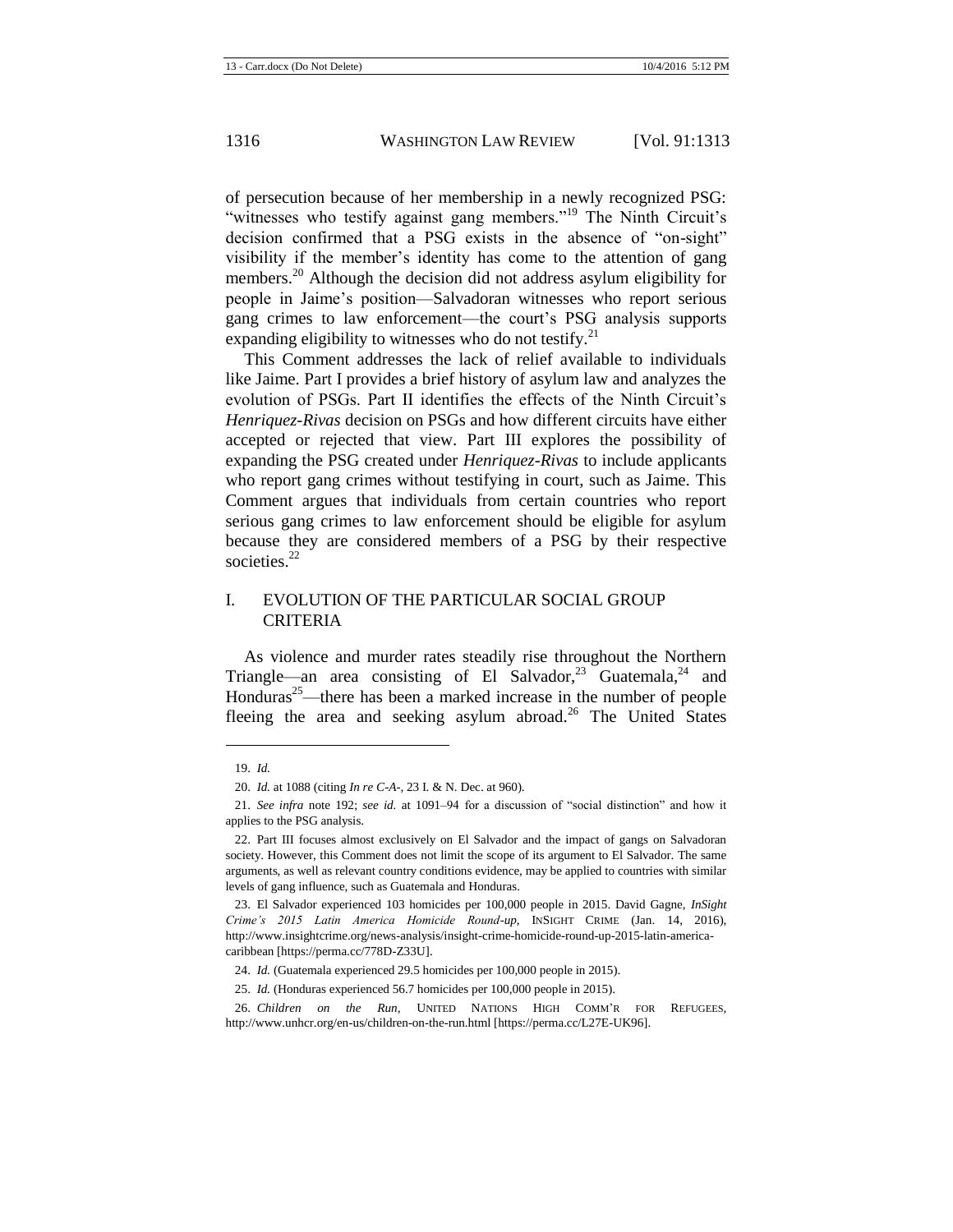continues to process the majority of the asylum claims coming out of the region, but, according to the United Nations High Commissioner for Refugees (UNHCR), neighboring Central American countries experienced more than a 1000% increase in the number of Northern Triangle asylum applications between 2008 and  $2014<sup>27</sup>$  These numbers reflect the fear and insecurity that motivates migration from the Northern Triangle.<sup>28</sup> For those individuals seeking refuge in the United States, satisfying the asylum requirements posed by the American legal system is daunting.<sup>29</sup> It is not enough for an asylum applicant to demonstrate a well-founded fear of persecution, such as Jaime's fear of M-18 gang persecution.<sup>30</sup> The applicant must also prove either past harm or future harm as a result of one of the five protected grounds—race, religion, nationality, political opinion, or membership in a  $PSG<sup>31</sup>$ 

## <span id="page-5-1"></span>*A. The United States Recognizes Asylum Eligibility for People Who Have Suffered Severe Past Persecution or Fear Future Persecution on Account of a Protected Interest*

<span id="page-5-0"></span>In 1968, the United States committed itself to the protection of refugees by ratifying the 1967 United Nations Protocol Relating to the Status of Refugees (the "1967 Protocol"), which expanded on the 1951 United Nations Refugee Convention Relating to the Status of Refugees (the "1951 Convention"). <sup>32</sup> Under Article 33 of the 1951 Convention, "[n]o [c]ontracting [s]tate shall expel or return . . . a refugee in any manner whatsoever to . . . where his life or freedom would be threatened

<sup>27.</sup> *Id.* ("UNHCR has documented a 1,185% increase in the number of [Northern Triangle] asylum applications [submitted to] Mexico, Panama, Nicaragua, Costa Rica and Belize, combined, from 2008 to 2014.")

<sup>28.</sup> *See Five Facts About Migration from Central America's Northern Triangle*, WASH. OFFICE ON LATIN AM. (Jan. 15, 2016), https://www.wola.org/analysis/five-facts-about-migration-fromcentral-americas-northern-triangle/ [https://perma.cc/4GTY-NXUF].

<sup>29.</sup> *See* OFFICE OF IMMIGRATION STATISTICS, U.S. DEP'T OF HOMELAND SEC., ANNUAL FLOW REPORT, REFUGEES AND ASYLEES: 2014 1 (2016) (only 23,533 individuals were granted asylum in 2014).

<sup>30.</sup> U.S. CITIZENSHIP & IMMIGRATION SERVS., ASYLUM OFFICER BASIC TRAINING, ASYLUM ELIGIBILITY PART I: DEFINITION OF REFUGEE; DEFINITION OF PERSECUTION; ELIGIBILITY BASED ON PAST PERSECUTION 8 (2009), https://www.uscis.gov/sites/default/files/USCIS/Humanitarian/ Refugees%20&%20Asylum/Asylum/AOBTC%20Lesson%20Plans/Definition-Refugee-Persecution -Eligibiity-31aug10.pdf [https://perma.cc/UE9K-2X8R] [hereinafter U.S. CITIZENSHIP & IMMIGRATION SERVS.].

<sup>31.</sup> *Id.*

<sup>32.</sup> Diane Uchimiya, *Falling Through the Cracks: Gang Victims as Casualties in Current Asylum Jurisprudence*, 23 BERKELEY LA RAZA L.J. 109, 131 n.166 (2013). The United States is bound by both the 1951 Convention and the 1967 Protocol. *Id.* at n.177.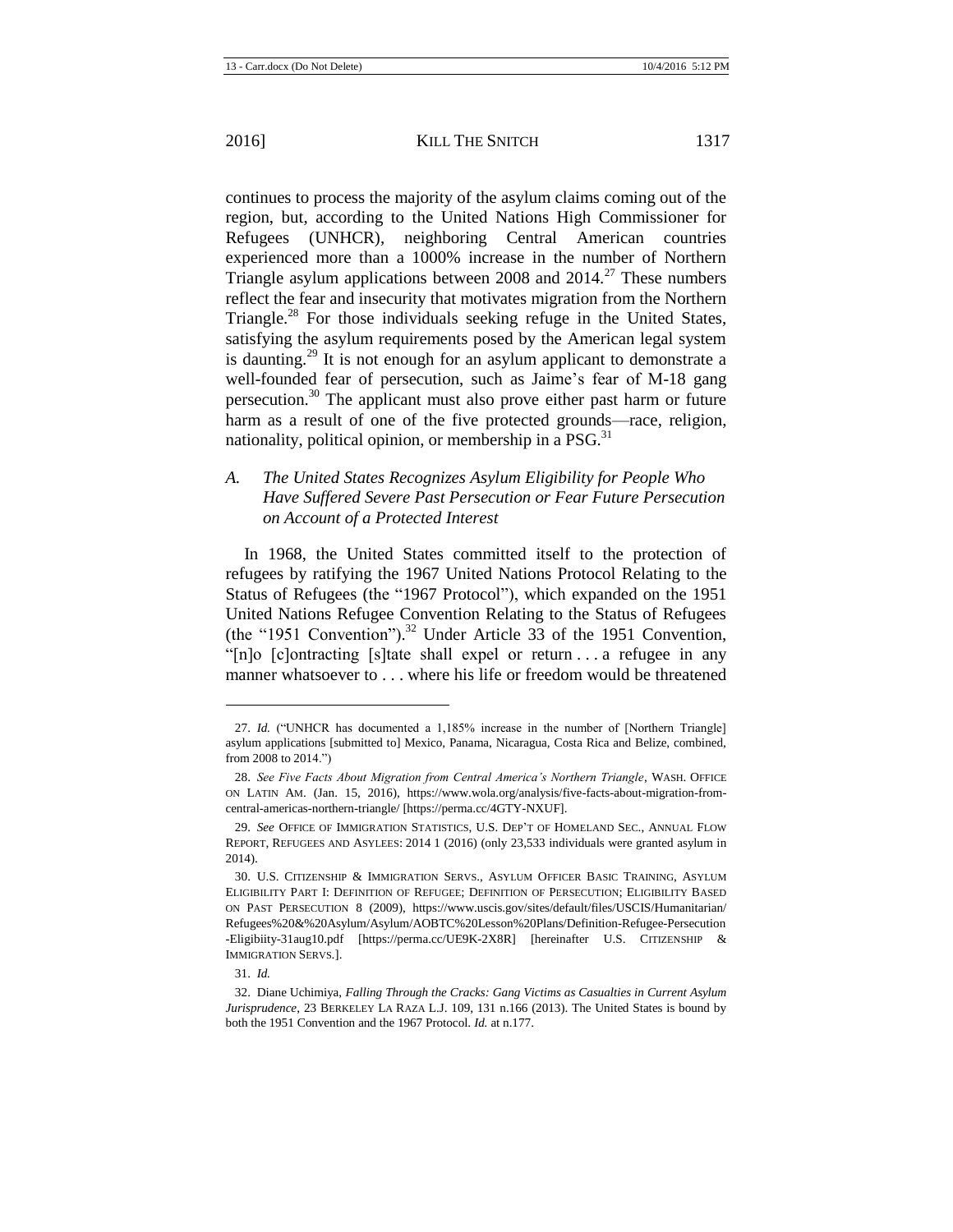<span id="page-6-0"></span>on account of his race, religion, nationality . . . or political opinion."<sup>33</sup> The 1951 Convention and the 1967 Protocol serve as legally binding treaties, obligating signatories to protect refugees forced to flee their countries due to persecution.<sup>34</sup>

The United States derived its original definition of "refugee"<sup>35</sup> from the 1951 Convention, which limited refugee status to individuals with a fear of future persecution.<sup>36</sup> That definition remained largely unchanged until 1980, when Congress passed an amendment to the INA, known as the Refugee Act of 1980 ("Refugee Act").<sup>37</sup> The Refugee Act served as a response to the needs of people suffering persecution in their homelands.<sup>38</sup> It expanded the 1951 Convention's definition to include individuals who had a well-founded fear of future persecution *and*  individuals who had suffered past persecution.<sup>39</sup> Under the current INA regulation, asylum applicants must now establish that they are:

unable or unwilling to return to, and [are] unable or unwilling to avail [themselves] of the protection of, that country because of persecution or a well-founded fear of persecution on account of race, religion, nationality, membership in a particular social group, or political opinion. $40$ 

*Id.*

 $\overline{a}$ 

<sup>33.</sup> U.N. Convention Relating to the Status of Refugees, art. 33, July 28, 1951, 189 U.N.T.S. 150; UNITED NATIONS HIGH COMM'R FOR REFUGEES, U.N. Refugee Agency, Exec. Comm. of the High Comm'r's Programme, Sub-Comm. of the Whole on Int'l Protection, *Note on Non-Refoulement (Submitted by the High Commissioner)*, at ¶ 1, U.N. Doc. EC/SCP/2 (Aug. 23, 1977) [hereinafter UNHCR] (finding non-refoulement widely accepted as a customary norm of international law and noting that "[t]he most essential component of refugee status and of asylum is protection against return to a country where a person has reason to fear persecution."). *Id.* ¶ 18.

<sup>34.</sup> Uchimiya, *supra* not[e 32,](#page-5-0) at 132.

<sup>35.</sup> *See* UNHCR, *supra* not[e 33,](#page-6-0) at art. 1. A refugee is any person who,

owing to well-founded fear of persecution for reasons of race, religion, nationality, membership [in] a particular social group or political opinion, is outside the country of his nationality and is unable or, owing to such fear, is unwilling to avail himself of the protection of that country; or who, not having a nationality and being outside the country of his former habitual residence . . . is unable or, owing to such fear, is unwilling to return to it.

<sup>36.</sup> *See* U.S. CITIZENSHIP & IMMIGRATION SERVS., *supra* not[e 30,](#page-5-1) at 6–7.

<sup>37.</sup> *See* Maurice A. Roberts, *The U.S. and Refugees: The Refugee Act of 1980*, 12 ISSUE: A JOURNAL OF OPINION, 4–6 (1982). The Refugee Act of 1980 served as the first comprehensive amendment to the country's general immigration laws. *Id.* at 4. For a more detailed explanation of the INA, *see* Tom Gjelten, *The Immigration Act That Inadvertently Changed America*, THE ATLANTIC (Oct. 2, 2015), http://www.theatlantic.com/politics/archive/2015/10/immigration-act-1965/408409/ [https://perma.cc/ZH3N-T76H].

<sup>38.</sup> Uchimiya, *supra* not[e 32,](#page-5-0) at 133.

<sup>39.</sup> U.S. CITIZENSHIP & IMMIGRATION SERVS., *supra* note [30,](#page-5-1) at 7 ("In contrast, the UN definition focuses on well-founded fear.").

<sup>40.</sup> *Id.* at 6.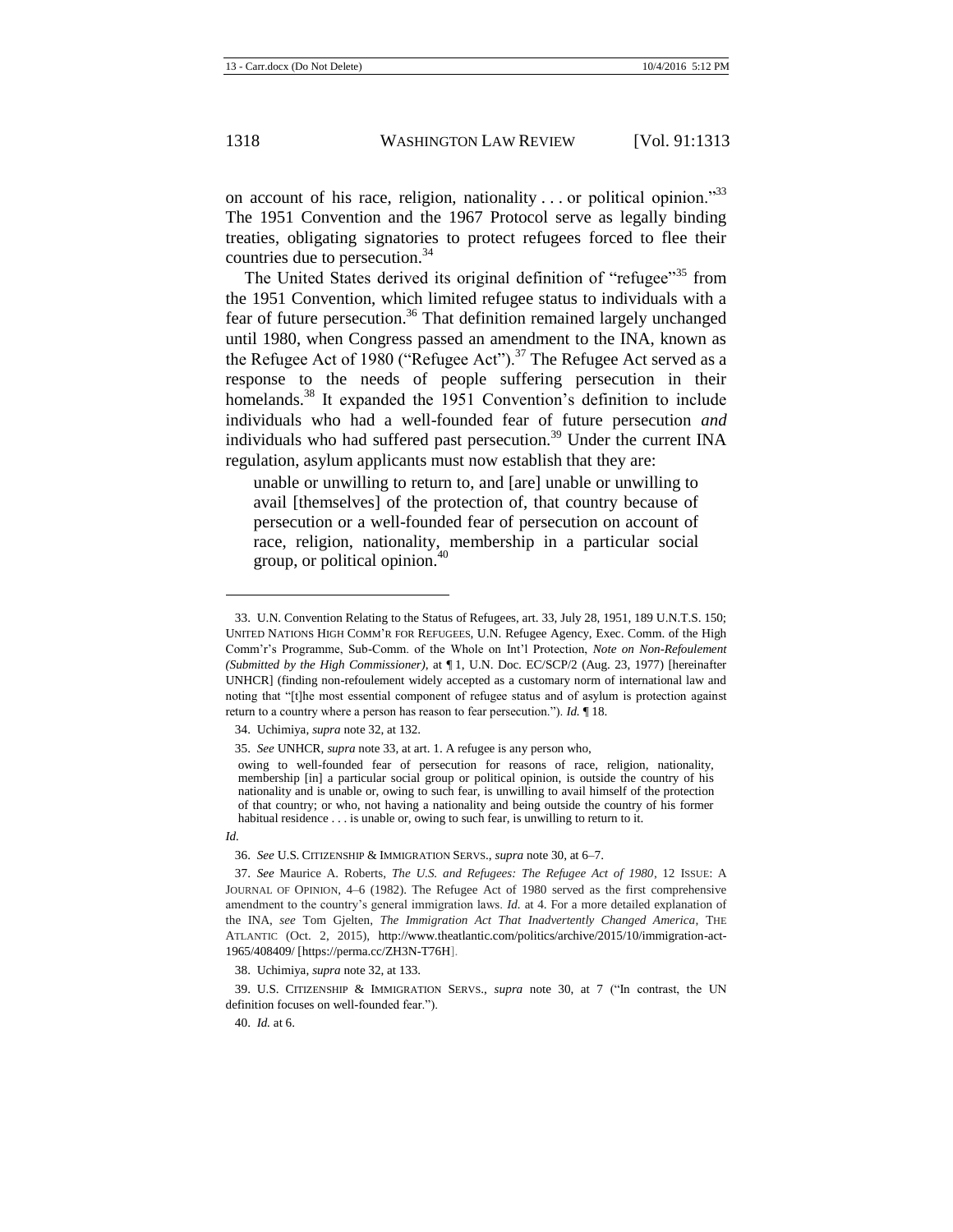l

An asylum officer or immigration judge must first determine whether the harm the applicant fears rises to the level of persecution before moving to an analysis of the protected interest.<sup>41</sup> Persecution is characterized as "the infliction of suffering or harm . . . in a way regarded as offensive."<sup>42</sup> The BIA has found that both serious physical harm and non-physical harm can amount to persecution.<sup>43</sup> Deprivation of food, liberty, housing, and employment are just a few examples of nonphysical harm recognized by the BIA.<sup>44</sup> Threats of serious harm, as experienced by both Henriquez-Rivas and Jaime, may constitute persecution when they are combined with confrontations or other mistreatment.<sup>45</sup> Once it is determined that an applicant's harm is sufficiently serious, the adjudicator must next establish whether the applicant is a refugee based on either past persecution or a well-founded fear of future persecution.<sup>46</sup> An applicant that alleges past persecution has the burden of establishing that "the persecution was on account of one or more protected grounds . . . and the persecution was committed by the government, or by forces that the government was unable or unwilling to control."<sup>47</sup> Some courts also look to the motivation of the persecutor in determining whether the applicant suffered persecution.<sup>48</sup> Applicants are not required to present proof that they were targeted or singled out. $49$ 

Courts require that applicants seeking asylum based on a wellfounded fear of future persecution satisfy both an objective element and

<sup>41.</sup> U.S. CITIZENSHIP & IMMIGRATION SERVS., *supra* not[e 30,](#page-5-1) at 15 ("The degree of harm must be addressed before an asylum officer may find that the harm that the applicant suffered or fears can be considered 'persecution.'").

<sup>42.</sup> Li v. Ashcroft, 356 F.3d 1153, 1158 (9th Cir. 2004) (en banc) (citing Fisher v. INS, 79 F.3d 955, 961 (9th Cir. 1996) (en banc)).

<sup>43.</sup> *See* U.S. CITIZENSHIP & IMMIGRATION SERVS., *supra* not[e 30,](#page-5-1) at 16.

<sup>44.</sup> *See In re* T-Z-, 24 I. & N. Dec. 163, 171 (B.I.A. 2007); *In re* Laipenieks, 18 I. & N. Dec. 433, 457 (B.I.A. 1983) (quoting H.R. REP. No. 95-1452 at 5 (1978), *reprinted in* 1978 U.S.C.C.A.N. 4700, 4702 ("The harm or suffering need not be physical, but may take other forms, such as the deliberate imposition of severe economic disadvantage or the deprivation of liberty, food, housing, employment or other essentials of life.")).

<sup>45.</sup> Mashiri v. Ashcroft*,* 383 F.3d 1112, 1119 (9th Cir. 2004).

<sup>46.</sup> *See* U.S. CITIZENSHIP & IMMIGRATION SERVS., *supra* not[e 30.](#page-5-1)

<sup>47.</sup> Baghdasaryan v. Holder, 592 F.3d 1018, 1023 (9th Cir. 2010).

<sup>48.</sup> U.S. CITIZENSHIP & IMMIGRATION SERVS.*, supra* not[e 30,](#page-5-1) at 15.

<sup>49.</sup> *See* Ndom v. Ashcroft, 384 F.3d 743, 754 (9th Cir. 2004) ("[E]ven in situations of widespread civil strife, 'it is irrelevant whether one person, twenty persons, or a thousand persons were targeted or placed at risk,' so long as there is a nexus to a protected ground."); Knezevic v. Ashcroft, 367 F.3d 1206, 1211 (9th Cir. 2004).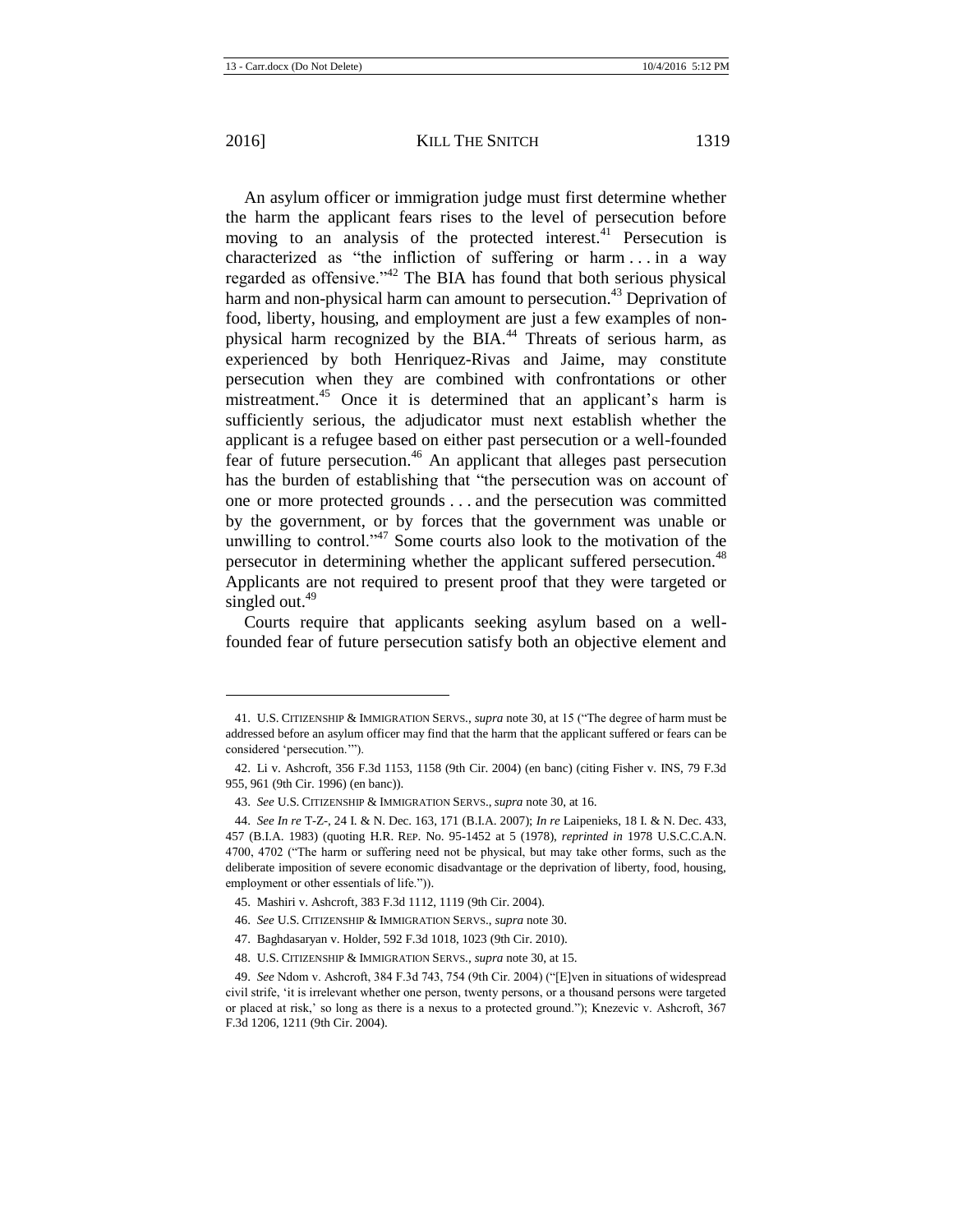<span id="page-8-0"></span>a subjective element.<sup>50</sup> The subjective element is met only if an applicant's fear of persecution is genuine.<sup>51</sup> To meet the subjective element, applicants cannot have a primary motivation for seeking refuge in the United States other than a genuine fear of persecution.<sup>52</sup> For example, "disagreement with the conditions in another country or a desire to experience greater economic advantage or personal freedom in . . . the United States" does not meet the subjective element of a wellfounded fear of future persecution.<sup>53</sup>

The objective element is satisfied if there exists "a reasonable possibility of suffering [the feared] persecution."<sup>54</sup> The Supreme Court clarified that the objective requirement of a "well-founded fear" does not require a high statistical probability of persecution.<sup>55</sup> "[E]ven a ten percent chance of persecution may establish a well-founded fear."<sup>56</sup> Determining the existence of a well-founded fear is to be "based on facts that would lead a reasonable person in similar circumstances to fear persecution."<sup>57</sup> The objective element may also be satisfied if the applicant is able to prove past persecution, thus "giving rise to a rebuttable 'presumption that a well-founded fear of future persecution exists.">58

This Comment addresses expanding the PSG created by *Henriquez-Rivas* to include applicants with a well-founded fear of future persecution rather than applicants who have already suffered severe past persecution. As such, it is important to understand the necessary criteria

<sup>50.</sup> U.S. CITIZENSHIP & IMMIGRATION SERVS., ASYLUM OFFICER BASIC TRAINING, ASYLUM ELIGIBILITY PART II: WELL-FOUNDED FEAR (Mar. 13, 2009), https://www.uscis.gov/sites/ default/files/USCIS/Humanitarian/Refugees%20%26%20Asylum/Asylum/AOBTC%20Lesson%20 Plans/Well-Founded-Fear-31aug10.pdf [https://perma.cc/4GA3-WQDA] [hereinafter U.S. CITIZENSHIP & IMMIGRATION SERVS. PART II].

<sup>51.</sup> *See In re* Acosta, 19 I. & N. Dec. 211, 212 (B.I.A. 1985).

<sup>52.</sup> *Id.* at 221.

<sup>53.</sup> *Id.*

<sup>54.</sup> 8 C.F.R. § 208.13(b)(2)(B) (2016).

<sup>55.</sup> INS v. Cardoza-Fonseca, 480 U.S. 421, 436 (1987).

<sup>56.</sup> Al-Harbi v. INS, 242 F.3d 882, 888 (9th Cir. 2001); *see also Cardoza-Fonseca*, 480 U.S. at 440 (quoting INS v. Stevic, 467 U.S. 407, 424–25 (1984)) ("[S]o long as an objective situation is established by the evidence, it need not be shown that the situation will probably result in persecution, but it is enough that persecution is a reasonable possibility.").

<sup>57.</sup> U.S. CITIZENSHIP & IMMIGRATION SERVS. PART II, *supra* not[e 50,](#page-8-0) at 5; Lolong v. Gonzales, 484 F.3d 1173, 1178 (9th Cir. 2007) (en banc) (applicant needs evidence that is credible, direct, and specific).

<sup>58.</sup> Ladha v. INS, 215 F.3d 889, 897 (9th Cir. 2000), *overruled on other grounds by* Adebe v. Mukasey, 554 F.3d 1203, 1208 (9th Cir. 2009).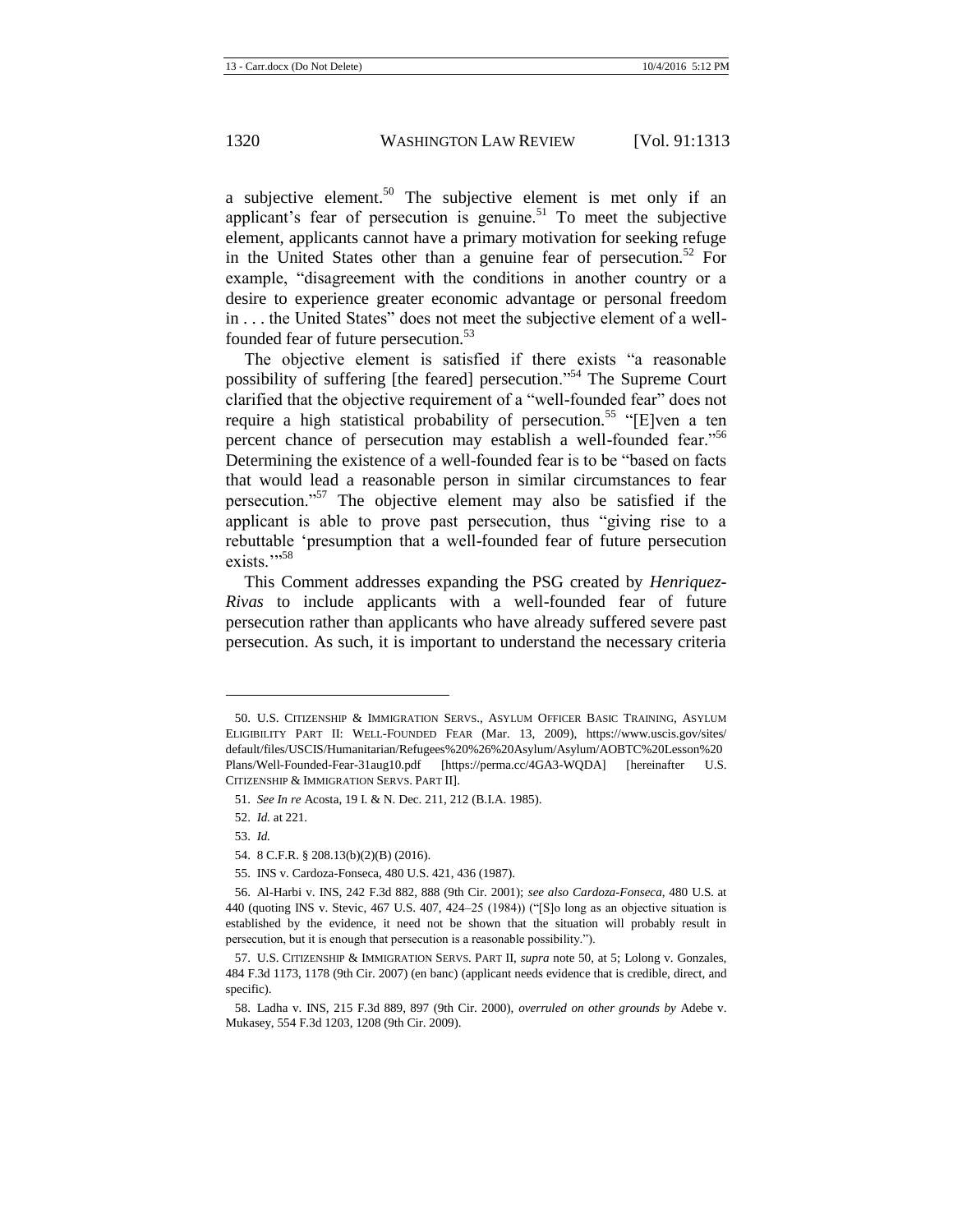to establish that a well-founded fear exists for applicants who have not suffered severe past persecution.

## *B. A Well-Founded Fear of Future Persecution Requires Possession, Awareness, Capability, and Inclination*

Four basic criteria are required to establish a well-founded fear of future persecution: possession, awareness, capability, and inclination.<sup>59</sup> Possession and awareness are the most easily recognizable of the four criteria and warrant little attention. The possession requirement is met if the applicant is targeted for possessing a trait the persecutor "seeks to overcome."<sup>60</sup> Awareness is satisfied if the applicant can prove that "there is a reasonable possibility that the persecutor could become aware that the applicant possesses the characteristic [at issue]."<sup>61</sup> If the claim is based on a characteristic the applicant does not actually possess, but that the persecutor believes the applicant possesses, the applicant can still satisfy the possession requirement.<sup>62</sup> To satisfy this requirement, the adjudicator must find it is reasonable that the persecutor believes the applicant possesses the characteristic. $^{63}$  For instance, if a gang erroneously believes that a witness reported a crime to law enforcement, that witness will satisfy both the possession and awareness requirements if an adjudicator determines it is reasonable for the gang to believe the witness reported the crime. Revisiting Jaime's situation, he needs to first establish that the M-18 is aware he possesses a characteristic before he establishes the capability and inclination of the M-18 to persecute him for possessing that characteristic.

<span id="page-9-0"></span>Jaime meets the possession requirement because he witnessed and reported the serious gang crime to law enforcement. For Jaime to meet the awareness requirement, he must establish that the M-18 is aware that he witnessed a crime and reported it to law enforcement. The M-18

<sup>59.</sup> *See In re* Mogharrabi, 19 I. & N. Dec. 439 (B.I.A. 1987); *In re* Acosta, 19 I. & N. Dec. 211 (B.I.A. 1985).

<sup>60.</sup> *In re Acosta*, 19 I. & N. Dec. at 226 (holding that the applicant must "possess a belief or characteristic a persecutor seeks to overcome . . . by means of punishment of some sort."). However, the persecutor does not need to possess a malignant intent. *See* Pitcherskaia v. INS, 118 F.3d 641 (9th Cir. 1997); *In re* Kasinga*,* 21 I. & N. Dec. 357 (B.I.A. 1996).

<sup>61.</sup> U.S. CITIZENSHIP & IMMIGRATION SERVS. PART II, *supra* not[e 50,](#page-8-0) at 7.

<sup>62.</sup> *Id.*

<sup>63.</sup> *Id.* This is known as an "imputed characteristic"; *see also* U.S. CITIZENSHIP & IMMIGRATION SERVS. PART III, *supra* note [11,](#page-2-0) at 80 ("Persecution inflicted upon an individual because the persecutor attributes to the individual one of the protected characteristics constitutes persecution on account of that characteristic.").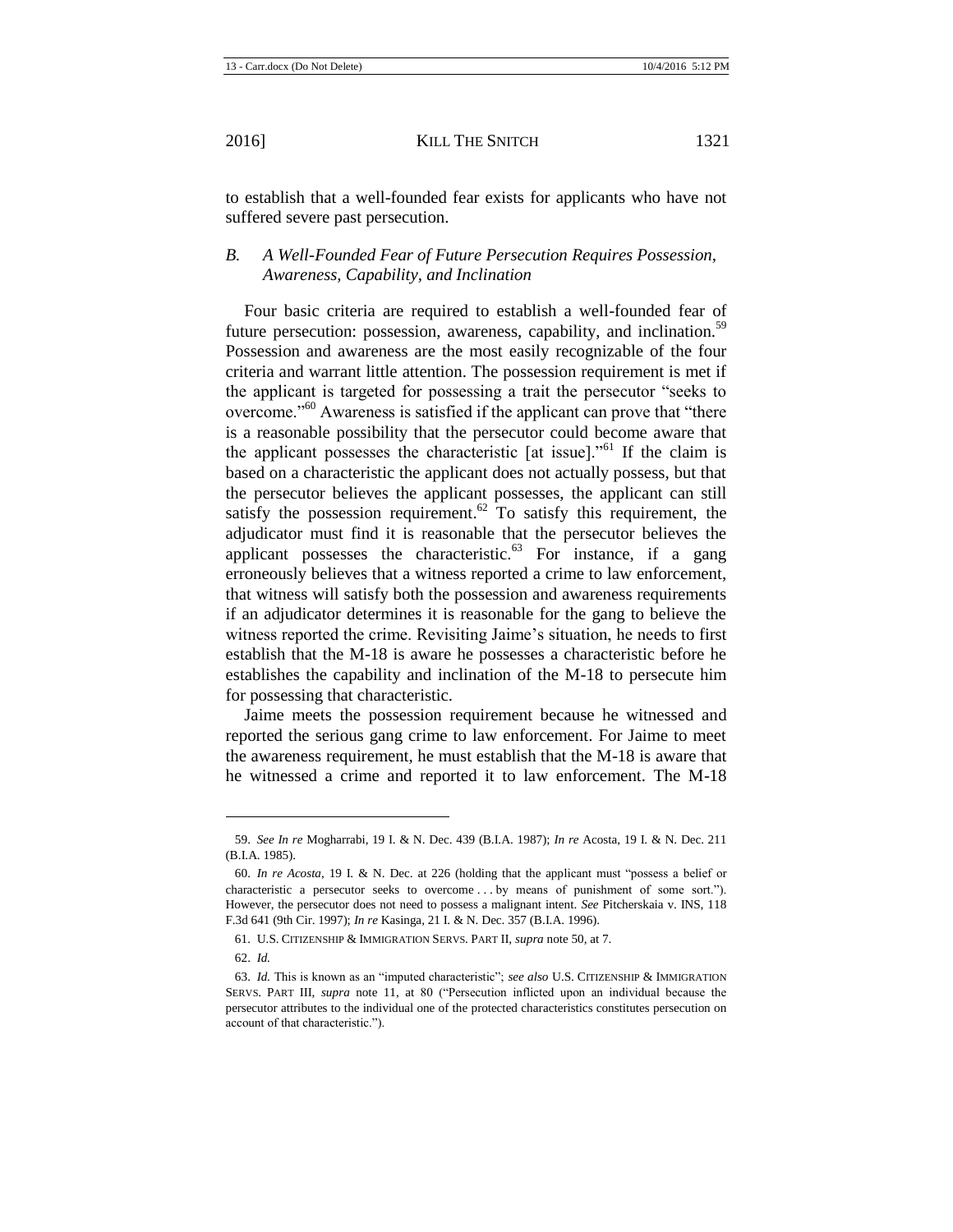called Jaime and threatened him after he reported the crime, which means that the M-18 is aware he possesses the trait. If the facts of the case were to change, and Jaime was not threatened at any point after his report to police, it would still be possible for Jaime to establish that the M-18 was aware, or could become aware, of his possession of the trait. To do this, a court might look to the level of corruption that exists within El Salvador's police and, in particular, whether certain departments have been corrupted by gangs.<sup>64</sup>

The third factor in determining whether a well-founded fear exists is the assessment of the persecutor's capability to actually persecute the applicant. To satisfy capability, applicants may rely on evidence of government entities that participate in the persecution, directly or indirectly.<sup>65</sup> Specifically, is the government willing to control the persecutor and to what extent is the persecutor able to "enforce its will throughout the country[?]" <sup>66</sup> Evidence of country conditions establishing that gang members are able to harm individuals similarly situated to Jaime would also satisfy the capability requirement.<sup>67</sup> Internal relocation poses a potential bar to an asylum claim.<sup>68</sup> For example, if it is reasonable for an applicant to relocate to another part of the country and avoid future persecution, "adjudicators should consider . . . whether the applicant would face other serious harm in the place of suggested relocation<sup>"69</sup>

The BIA uses a two-step inquiry to determine the applicant's ability to relocate and the reasonableness of that relocation.<sup>70</sup> First, the relocation must be to a part of the country where the applicant has no well-founded fear of continued persecution.<sup>71</sup> Second, an Immigration Judge is tasked with determining "whether the applicant would face other serious harm in the place of suggested relocation; any ongoing civil strife within the country; administrative, economic, or judicial

<sup>64.</sup> *See* Zahedi v. INS, 222 F.3d 1157, 1163 (9th Cir. 2000) (for usefulness of country conditions). Part III of this Comment reveals more information related to Salvadoran police corruption by the M-18 and Mara Salvatrucha (MS-13).

<sup>65.</sup> U.S. CITIZENSHIP & IMMIGRATION SERVS. PART II, *supra* not[e 50,](#page-8-0) at 7.

<sup>66.</sup> *Id.*

<sup>67.</sup> *Id.* at 7*.* One factor to consider in evaluating capability is "the extent to which the persecutor has the ability to enforce its will throughout the country." In Jaime's case, the M-18 is more than capable of tracking Jaime's whereabouts anywhere within El Salvador. *See infra* note [79](#page-12-0) and accompanying text.

<sup>68.</sup> 8 C.F.R. § 208.13(b)(3) (2016).

<sup>69.</sup> *Id.*

<sup>70.</sup> *In re* M-Z-M-R-, 26 I. & N. Dec. 28, 32 (B.I.A. 2012).

<sup>71.</sup> *Id.* at 33.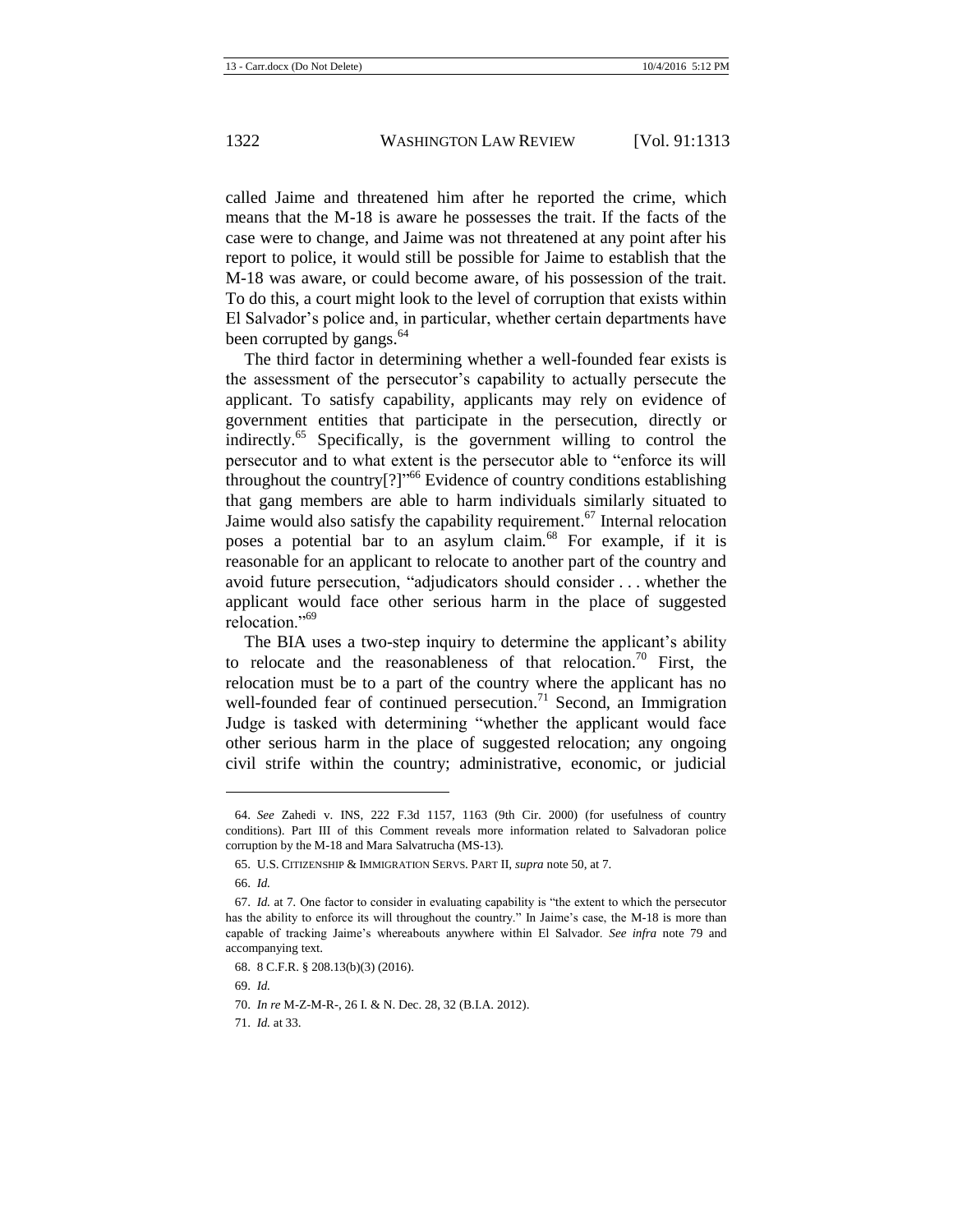infrastructure; geographical limitations; and social and cultural constraints, such as age, gender, health, and social and familial ties."<sup>72</sup> The Department of Homeland Security (DHS) has the burden of meeting the abovementioned criteria and demonstrating that relocation is safe and accessible to the applicant.<sup>73</sup>

Finally, applicants must also establish the persecutor's inclination to persecute him or her.<sup>74</sup> The applicant can use prior threats or harm by the persecutor as well as the persecutor's treatment of similarly-situated individuals to establish the existence of inclination.<sup>75</sup> However, the applicant is not required to provide evidence that he or she would be singled out individually for persecution if:

(A) The applicant establishes that there is a pattern or practice in his or her country ... of persecution of a group of persons similarly situated to the applicant on account of race, religion, nationality, membership in a particular social group, or political opinion; and

(B) The applicant establishes his or her own inclusion in, and identification with, such group of persons such that his or her fear of persecution upon return is reasonable.<sup>76</sup>

Inclination is also established by relying on relevant country conditions and human rights reports.<sup>77</sup> For example, if Country X is notorious for practicing female genital mutilation (FGM) on the vast majority of indigenous women, it logically follows that indigenous women from Country X will have a well-founded fear of future FGM. According to the Eighth Circuit, there does not need to be "a showing of persecution of all members of a group" to establish that a pattern or practice of behavior exists.<sup>78</sup> The mere fact that the majority of indigenous women from Country X suffer FGM is enough to meet the requirement for a well-founded fear of future persecution.

<sup>72.</sup> 8 C.F.R. § 1208.13(b)(3) (2016).

<sup>73.</sup> *See M-Z-M-R-*, 26 I. & N. Dec. at 34.

<sup>74.</sup> U.S. CITIZENSHIP & IMMIGRATION SERVS. PART II, *supra* not[e 50,](#page-8-0) at 7.

<sup>75.</sup> *Id.*; Zhang v. Ashcroft, 388 F.3d 713, 718 (9th Cir. 2004); Sotelo-Aquije v. Slattery, 17 F.3d 33 (2d Cir. 1994).

<sup>76.</sup> 8 C.F.R. § 208.13(b)(2)(iii) (2016).

<sup>77.</sup> *See* Molina-Estrada v. INS, 293 F.3d 1089, 1096 (9th Cir. 2002) ("When, as here, a petitioner has not established past persecution, there is no presumption to overcome . . . [and] the IJ and the BIA are entitled to rely on all relevant evidence in the record, including a State Department report  $\dots$ .").

<sup>78.</sup> U.S. CITIZENSHIP & IMMIGRATION SERVS. PART II, *supra* not[e 50,](#page-8-0) at 7; Makonnen v. INS, 44 F.3d 1378, 1383 (8th Cir. 1995); Feleke v. INS, 118 F.3d 594 (8th Cir. 1997).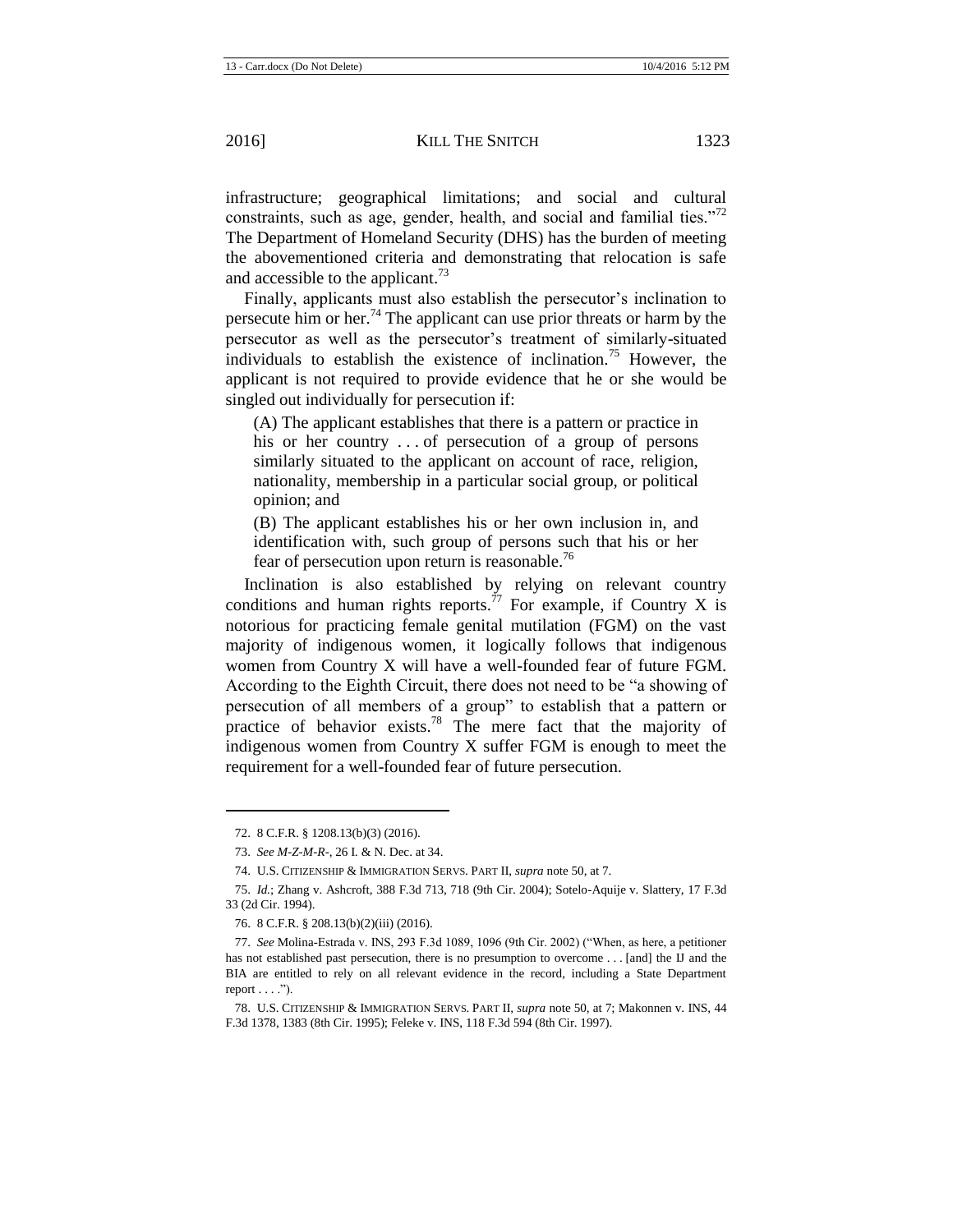In Jaime's case, M-18 members are both capable and inclined to harm Jaime for identifying them to police. Jaime established "inclination" when the gang started threatening his life and presumably began looking for him after he made his report to law enforcement. Gangs are well connected throughout El Salvador, Guatemala, and Honduras, and they are often able to get assistance from law enforcement to uncover the whereabouts of witnesses.<sup>79</sup> The two most notorious gangs in El Salvador, the MS-13 and the M-18, consist of networks of hundreds of neighborhood gang cells.<sup>80</sup> As a result, these vast gang networks prevent many of these witnesses from safely relocating to other parts of the region. $81$ 

<span id="page-12-3"></span><span id="page-12-0"></span>Given that many of the Central American gangs . . . have country- or even region-wide reach and organization, there may generally be no realistic internal flight alternative . . . attempts [at relocation] have often been unsuccessful as gangs can locate the individual in urban as well as rural areas, appearing at the applicant's home and place of work as well as near the homes of family members.<sup>82</sup>

<span id="page-12-2"></span><span id="page-12-1"></span>Individuals who testify against gang members are especially vulnerable to gang persecution.<sup>83</sup> Witnesses to Central American gang crimes are frequently afraid to testify in court due to corruption within the judicial system and concerns about retaliation.<sup>84</sup> Prosecutors and judges are "equally afraid to pursue cases against high-profile criminals."<sup>85</sup> Out of 28,324 cases that went to trial in El Salvador from

<sup>79.</sup> *See* UNITED NATIONS HIGH COMM'R FOR REFUGEES, GUIDANCE NOTE ON REFUGEE CLAIMS RELATING TO VICTIMS OF ORGANIZED GANGS, ¶¶ 37–38, 41 (Mar. 31, 2010), http://www.refworld.org/docid/4bb21fa02.html (last visited Sept. 23, 2016).

<sup>80.</sup> Uchimiya, *supra* not[e 32,](#page-5-0) at 162.

<sup>81.</sup> UNITED NATIONS HIGH COMM'R FOR REFUGEES, *supra* not[e 79,](#page-12-0) ¶¶ 37–38, 41.

<sup>82.</sup> *Id.* ¶¶ 53–54.

<sup>83.</sup> Lisa Frydman & Neha Desai, *Beacon of Hope or Failure of Protection? U.S. Treatment of Asylum Claims Based on Persecution by Organized Gangs*, 12-10 IMMIGRATION BRIEFINGS 11 (2012),

http://cgrs.uchastings.edu/sites/default/files/October%202012%20Immigration%20Briefings.pdf [https://perma.cc/VVD5-V4C3].

<sup>84.</sup> U.S. SENATE CAUCUS ON INT'L NARCOTICS CONTROL, RESPONDING TO VIOLENCE IN CENTRAL AMERICA 7 (Sept. 2011), http://www.feinstein.senate.gov/public/index.cfm/files/ serve?File\_id=a67575d5-66dd-4e36-a4ae-6a4f70de500a&SK=689B2D014C1464F4CFD6561AA5 FEDC4F [https://perma.cc/FH8W-5Y77]; *see also* CLARE RIBANDO SEELKE, U.S. CONG. RESEARCH SERV., GANGS IN CENTRAL AMERICA 5 (Feb. 20, 2014), http://www.fas.org/ sgp/crs/row/RL34112.pdf [https://perma.cc/JB3Y-DQ32]. The MS-13 has reportedly been hired by Mexican drug cartels to carry out revenge killings. *Id.*

<sup>85.</sup> *See* U.S. SENATE CAUCUS ON INT'L NARCOTICS CONTROL, *supra* not[e 84,](#page-12-1) at 40.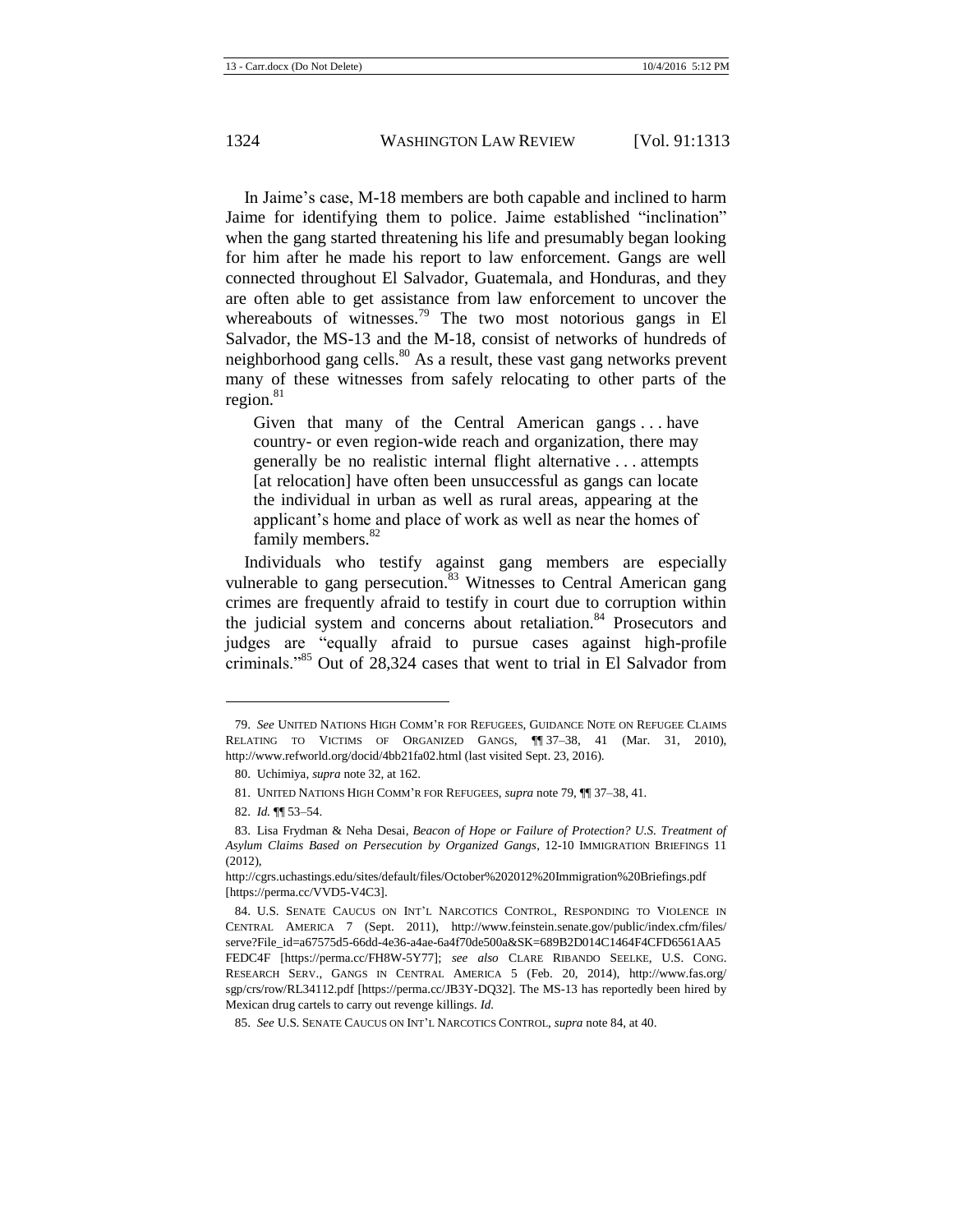<span id="page-13-0"></span>January to September 2014, only 3,898 resulted in convictions.<sup>86</sup> Exactly 11,146 of these cases were dismissed due to lack of evidence or prosecutor inactivity. $87$  These low conviction rates indicate that the courts are not always able to offer adequate protection to people in Jaime's situation.

Asylum applicants who effectively meet the possession, awareness, capability, and inclination requirements are generally deemed to have established a well-founded fear of future persecution.<sup>88</sup> For those applicants who establish a well-founded fear of persecution, such as Jaime, the next step in the asylum process is to demonstrate the link between the well-founded fear and one of the five protected interests.

## *C.* In re C-A- *Altered the Post-*Acosta *Landscape by Introducing More Confusion to the Particular Social Group Analysis*

The five protected interests are referred to as the "statutorily protected grounds."<sup>89</sup> For a refugee to be eligible for asylum, the persecutor's motivation must be on account of the applicant's possession of at least one of the five statutorily protected grounds: race, religion, nationality, political opinion, or membership in a PSG.<sup>90</sup> The applicant is then required to provide direct or circumstantial evidence that the persecutor was or would be motivated to persecute the applicant because of the protected ground.<sup>91</sup> Persecution because of race, religion, nationality, or political opinion goes beyond the scope of this Comment. Instead, this Comment addresses the confusion and disagreement among the courts when it comes to defining persecution of a  $PSG.<sup>92</sup>$ 

Persecution because of membership in a PSG was included in the INA's definition of "refugee" in order to maintain consistency with the 1967 Protocol and the U.N. Convention.<sup>93</sup> However, Congress failed to define the term "particular social group" in the  $INA$ . <sup>94</sup>

<sup>86</sup>*. El Salvador: Crime and State Efforts to Combat Crime; State Protection for Victims and Witnesses (2012–August 2015)* ¶ 3.1, IMMIGRATION & REFUGEE BD. OF CAN. (Sept. 1, 2015), http://www.refworld.org/docid/55ffa7354.html (last visited Sept. 23, 2016).

<sup>87.</sup> *Id.*

<sup>88.</sup> *See* U.S. CITIZENSHIP & IMMIGRATION SERVS. PART II, *supra* not[e 50,](#page-8-0) at 5–7.

<sup>89.</sup> *See* U.S. CITIZENSHIP & IMMIGRATION SERVS. PART III, *supra* not[e 11,](#page-2-0) at 5.

<sup>90.</sup> INS v. Elias-Zacarias, 502 U.S. 478, 481–84 (1992).

<sup>91.</sup> Sangha v. INS, 103 F.3d 1482, 1486–87 (9th Cir. 1997).

<sup>92.</sup> Cordoba v. Holder*,* 726 F.3d 1106, 1114 (9th Cir. 2013) (recognizing that the phrase "particular social group" is ambiguous).

<sup>93.</sup> *In re* Acosta, 19 I. & N. Dec. 211, 232 (B.I.A. 1985).

<sup>94.</sup> *Id.*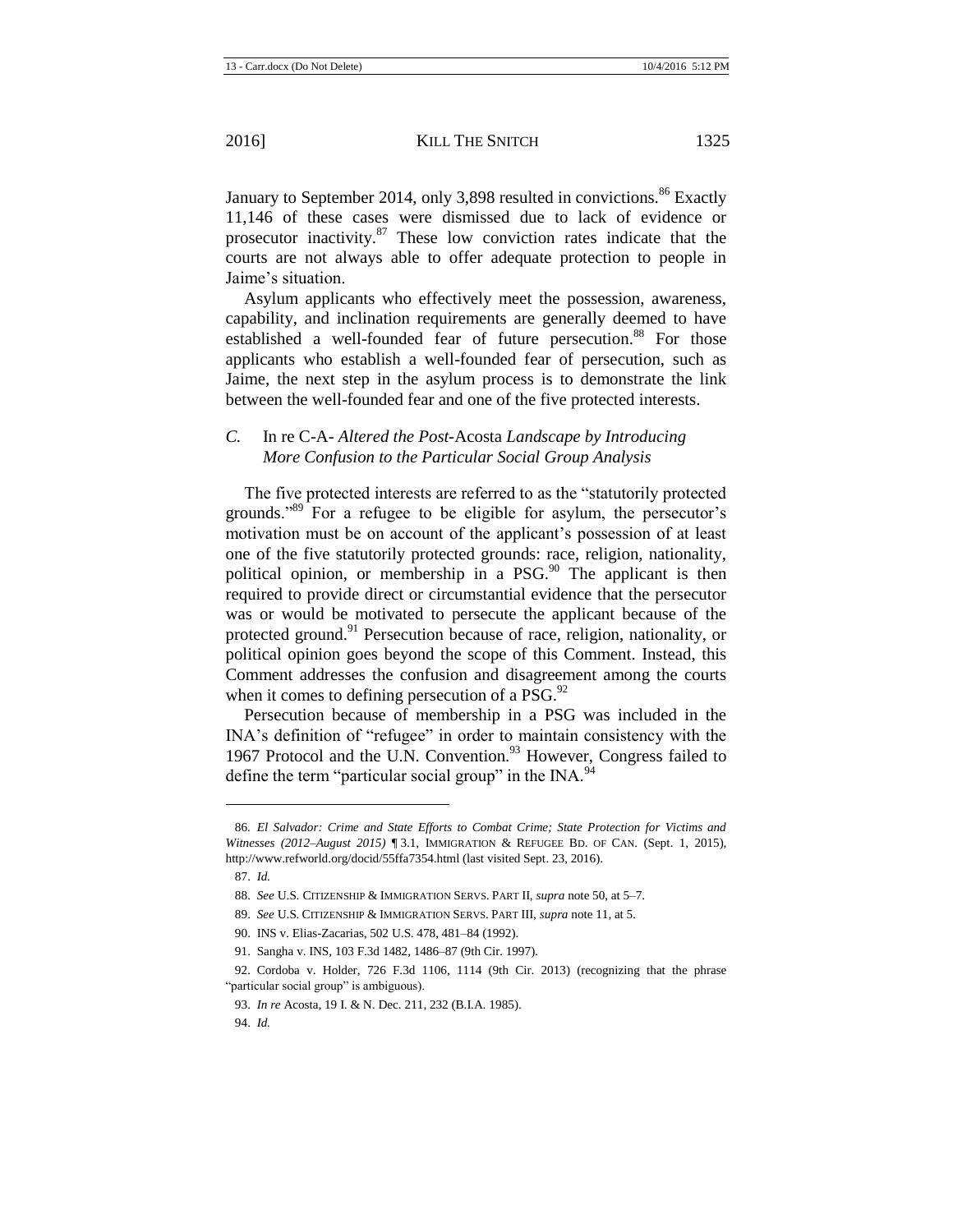It has been suggested that the notion of "social group" was considered to be of broader application than the combined notions of racial, ethnic, and religious groups and that in order to stop a possible gap in the coverage of the U.N. Convention, this ground was added to the definition of a refugee . . . . The UNHCR has suggested that a "particular social group" connotes persons of similar background, habits, or social status and that a claim to fear persecution on this ground may frequently overlap with persecution on other grounds such as race, religion, or nationality.<sup>95</sup>

In *In re Acosta*, the BIA first interpreted "particular social group" to require an "immutable characteristic."<sup>96</sup> In *Acosta*, a taxi driver from El Salvador, Acosta, argued that he was a member of a PSG consisting of other members of the same taxi cooperative to which he belonged.<sup>97</sup> Acosta claimed he was being persecuted by "anti-government guerillas who targeted small businesses in the transportation industry.<sup>"98</sup> The BIA ultimately rejected this argument because the identifying characteristic of the proposed PSG was not immutable—that is, drivers were free to change jobs.<sup>99</sup> According to the BIA, the common characteristic that defines a group "must be one that members of the group either cannot change, or should not be required to change because it is fundamental to their individual identities or consciences."<sup>100</sup> For twenty years, the *Acosta* immutability standard was the only guidance the BIA offered for determining the existence of a PSG.

In 2006, the BIA's holding in *In re C-A-*<sup>101</sup> refined the *Acosta* standard by introducing "social visibility" and "particularity" as additional factors to the PSG analysis.<sup>102</sup> With its decision in *In re C-A-*, the BIA became more consistent with the United Nations guidelines, which confirmed the importance of "visibility" in identifying the existence of PSGs.<sup>103</sup> The BIA defined "social visibility" as "the extent

<span id="page-14-0"></span><sup>95.</sup> *Id.* at 232–33.

<sup>96.</sup> Henriquez-Rivas v. Holder, 707 F.3d 1081, 1083 (9th Cir. 2013).

<sup>97.</sup> *In re Acosta*, 19 I. & N. Dec. at 232.

<sup>98.</sup> *Id.* at 216.

<sup>99.</sup> *Id.* at 233–34.

<sup>100.</sup> *Id.* at 233.

<sup>101.</sup> *In re* C-A-, 23 I. & N. Dec. 951 (B.I.A. 2006).

<sup>102.</sup> *Id.* at 957, 959–60.

<sup>103.</sup> *Id.* at 960. The "social visibility" requirement from *In re C-A-* was issued three years after the Justice Department asked five liberal judges on the Board of Immigration Appeals to step down. Critics called the action a "purge" of all pro-immigration judges. *See* Ricardo Alonso-Zaldivar & Jonathan Peterson, *5 on Immigration Board Asked to Leave; Critics Call It a 'Purge'*, L.A. TIMES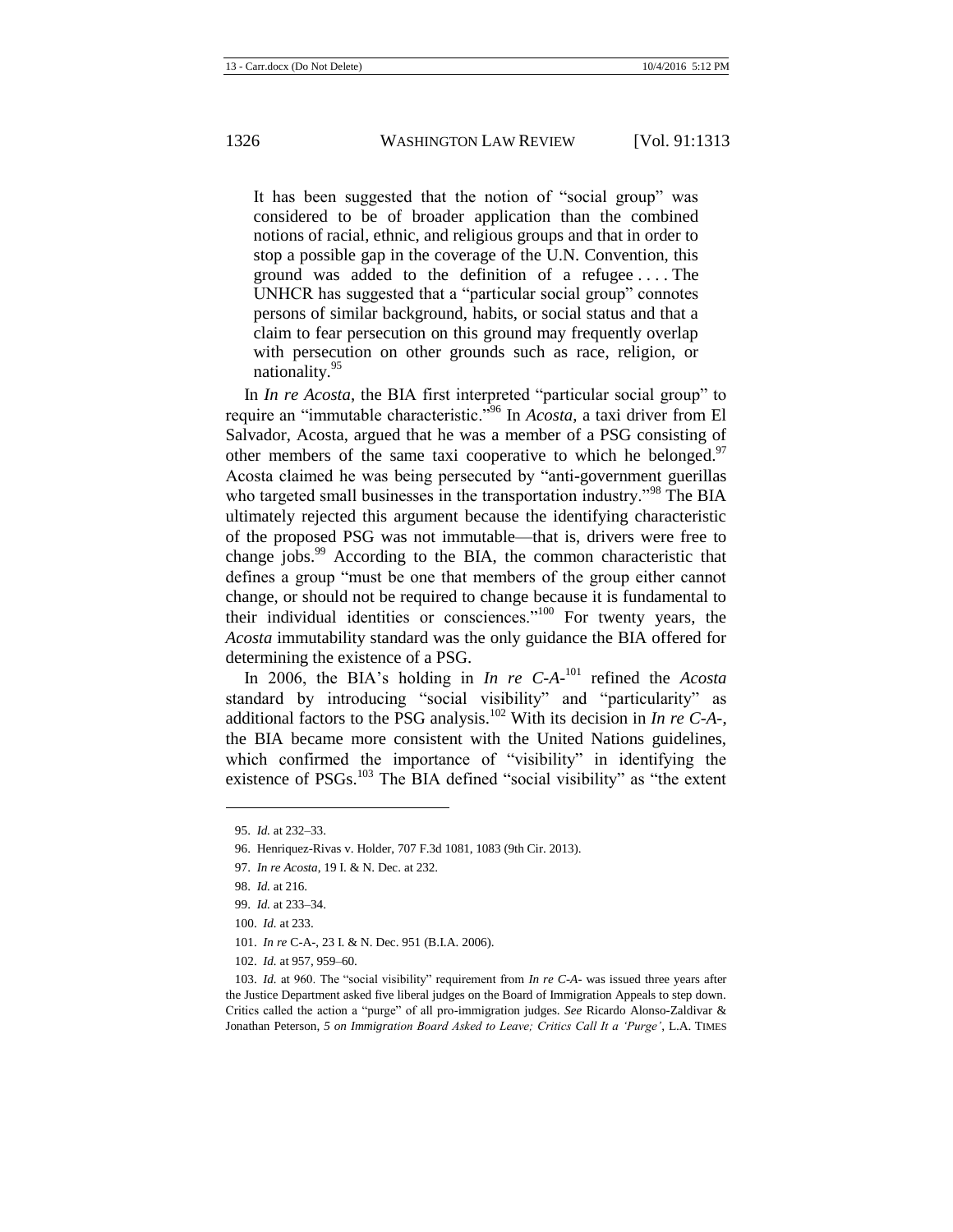to which members of a society perceive those with the characteristic in question as members of a social group."<sup>104</sup> To satisfy the "particularity" requirement, the social group must be clearly and easily defined.<sup>105</sup>

*In re C-A-* concerned a confidential informant that provided police with information on the notorious Cali Cartel<sup>106</sup> over a four-year period.<sup>107</sup> In May 1995, the applicant was confronted and beaten by three armed men.<sup>108</sup> The noise of the altercation brought neighbors out of their homes, and the attackers fled.<sup>109</sup> The attackers warned the applicant that life "would get worse for him and his family" for informing on the cartel.<sup>110</sup> The applicant went into hiding and moved to the United States in 1996.<sup>111</sup> The BIA failed to recognize the PSG at issue in *In re C-A*because confidential informants remain out of public view.<sup>112</sup> "[V]isibility is limited to those informants who are discovered because they appear as witnesses or otherwise come to the attention of cartel members."<sup>113</sup> The confidential informant at issue in *In re C-A-* neither appeared as a witness nor came to the attention of cartel members.<sup>114</sup>

In 2008, the BIA clarified that the "social visibility" and "particularity" factors introduced in *In re C-A-* were, in fact, requirements for all PSGs.<sup>115</sup> With its decision in *In re S-E-G-*,<sup>116</sup> the

l

114. *Id.* at 953, 960–61.

116. 24 I. & N. Dec. 579 (B.I.A. 2008).

<sup>(</sup>Mar. 12, 2003), http://articles.latimes.com/2003/mar/12/nation/na-immig12 [https://perma.cc/ T7XB-RRMX].

<sup>104.</sup> *In re C-A-*, 23 I. & N. Dec. at 957.

<sup>105.</sup> *Id.* (rejecting "noncriminal informants" as a particular social group because its membership is "too loosely defined to meet the requirement of particularity.").

<sup>106.</sup> The Cali Cartel was an association of five independent Colombian drug trafficking organizations that rose to prominence during the 1980s and 90s after the collapse of the Medellin Cartel. The cartel managed criminal enterprises throughout Latin America, Europe, and the United States. *See* U.S. DEP'T OF JUSTICE, THE CALI CARTEL: THE NEW KINGS OF COCAINE (Nov. 1994), https://www.ncjrs.gov/pdffiles1/Digitization/152436NCJRS.pdf [https://perma.cc/QL9A-CHT5].

<sup>107.</sup> *In re C-A-*, 23 I. & N. Dec. at 952.

<sup>108.</sup> *Id.*

<sup>109.</sup> *Id.*

<sup>110.</sup> *Id.*

<sup>111.</sup> *Id.* at 953.

<sup>112.</sup> *Id.* at 960–61.

<sup>113.</sup> *Id.* at 960.

<sup>115.</sup> *In re* S-E-G-, 24 I. & N. Dec. 579, 582–84 (B.I.A. 2008). The BIA's decisions in *In re S-E-G-* and *In re C-A-* continued the court's trend of requiring more for particular social groups to gain recognition. Some critics maintain that this departure from *Acosta* can be directly attributed to the BIA "purge" of 2003, which resulted in a more conservative, less friendly immigration court. *See*  Alonso-Zaldivar & Peterson, *supra* not[e 103.](#page-14-0)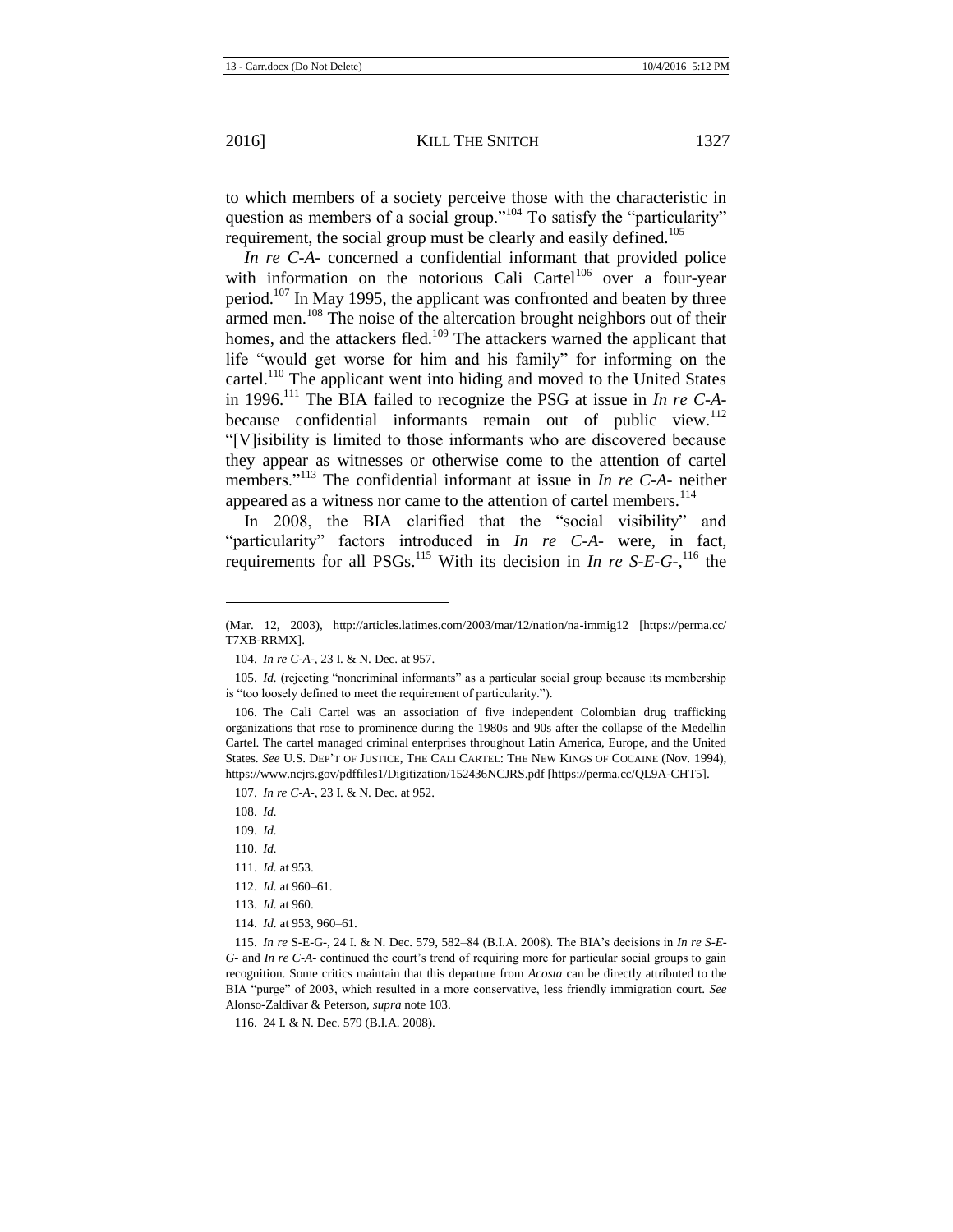BIA "unequivocally elevated social visibility and particularity to the status of binding requirements."<sup>117</sup> "Particularity" was no longer vaguely defined, as it was after *In re C-A-*.

The essence of the "particularity" requirement, therefore, is whether the proposed group can accurately be described in a manner sufficiently distinct that the group would be recognized, in the society in question, as a discrete class of persons. . . . [T]he key question is whether the proposed description is sufficiently "particular"  $\dots$ .<sup>118</sup>

The BIA also reaffirmed its interpretation of "social visibility" by once again discussing the United Nations guidelines and emphasizing the importance that members of the PSG be "perceived as a group by society."<sup>119</sup>

<span id="page-16-0"></span>Most circuits have accepted the BIA's "social visibility" and "particularity" requirements from *In re C-A-* and *In re S-E-G-*. 120 However, both the Third and Seventh Circuits reject the application of "social visibility" to PSGs.<sup>121</sup> The Third Circuit maintains that "social visibility" is inconsistent with prior BIA decisions that relied solely on the *Acosta* immutability standard.<sup>122</sup> Moreover, many PSGs recognized before *In re C-A-* would fail the BIA's social visibility requirement.<sup>123</sup> The Seventh Circuit holds that "[social visibility] makes no sense" and rejects its use for the same reasons the Third Circuit refuses to adopt the test.<sup>124</sup> The Third and Seventh Circuits reason that "social visibility" adds more confusion to the PSG analysis and that the BIA's inconsistent

l

122. Valdiviezo-Galdamez v. Attorney Gen., 663 F.3d 582, 604 (3d Cir. 2011), *remanded to the Immigration Judge sub nom. In re* M-E-V-G-, 26 I&N Dec. 227 (B.I.A. 2014) ("[W]e are hardpressed to understand how the 'social visibility' requirement was satisfied in prior cases using the *Acosta* standard.").

<sup>117.</sup> *See* Frydman & Desai, *supra* not[e 83,](#page-12-2) at 2.

<sup>118.</sup> *In re S-E-G-*, 24 I. & N. Dec. at 584.

<sup>119.</sup> *Id.* at 586 (citing *In re C-A-*, 23 I. & N. Dec. at 956).

<sup>120.</sup> *See supra* not[e 15.](#page-3-0)

<sup>121.</sup> NAT'L IMMIGRANT JUSTICE CTR., *Particular Social Group Practice Advisory: Applying for Asylum After* Matter of M-E-V-G- *and* Matter of W-G-R- 12 (Jan. 2016), http://immigrantjustice. org/sites/immigrantjustice.org/files/PSG%20Practice%20Advisory%20and%20Appendices-Final-1.22.16.pdf [https://perma.cc/3N94-2PKH].

<sup>123.</sup> *Id.* "[T]he BIA's 'social visibility' requirement would pose an unsurmountable obstacle to refugee status" for established PSGs such as "women who are opposed to female genital mutilation ([*In re*] *Kasinga*[, 21 I. & N. Dec. 357 (B.I.A. 1996)]), homosexuals registered in Cuba ([*In re*] *Toboso-Alfonso*[, 20 I. & N. Dec. 819 (B.I.A. 1990)]), and former members of El Salvador's national police ([*In re*] *Fuentes*[, 19 I. & N. Dec. 658 (B.I.A. 1988)])."

<sup>124.</sup> Gatimi v. Holder, 578 F.3d 611, 615 (7th Cir. 2009).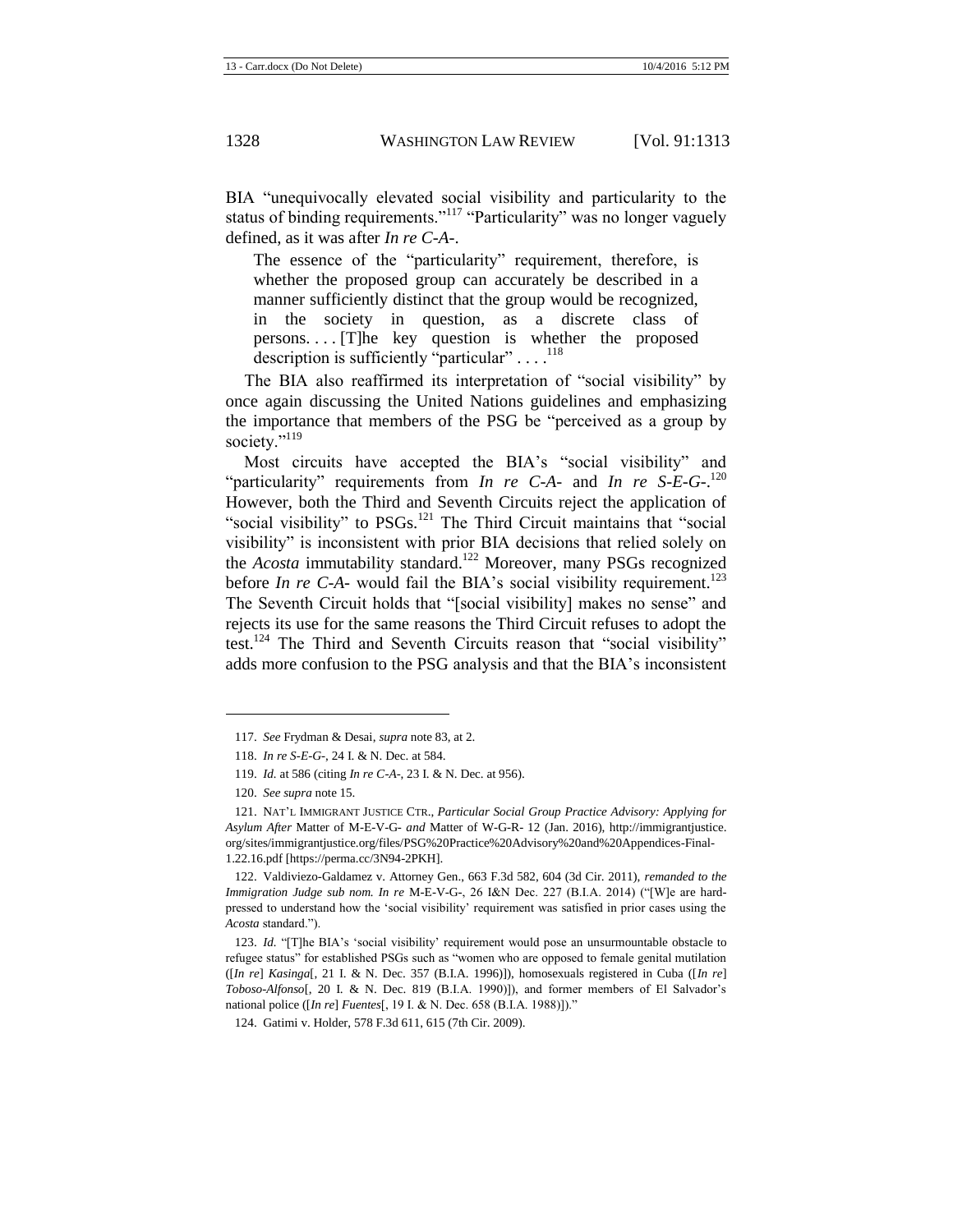$\overline{\phantom{a}}$ 

application "condone[s] arbitrariness."<sup>125</sup> Still, despite the debate surrounding "social visibility," the First, Second, Fifth, Sixth, Eighth, Ninth, Tenth, and Eleventh Circuits accept at least some variation of the BIA's "social visibility" requirement.<sup>126</sup>

## *D. The BIA Uses a Three-Prong Test for Evaluating Particular Social Groups*

The "immutability," "social visibility," and "particularity" requirements derived from the BIA's decisions in *In re Acosta*, *In re C-A-*, and *In re S-E-G-* make up the three-prong test the BIA established for evaluating proposed  $PSGs$ .<sup>127</sup> Under that test, "the group must comprise individuals who share a common, immutable [or fundamental] characteristic—such as sex, color, kinship ties, or past experience."<sup>128</sup> The group must also be socially visible and recognizable by society in general. $129$ 

PSGs are evaluated on a case-by-case basis.<sup>130</sup> Adjudicators are expected to examine the shared characteristic that defines the group to determine whether a group is considered socially visible.<sup>131</sup> PSGs are "united by a voluntary association, including a former association, or by an innate characteristic that is so fundamental to the identities or consciences of its members that members either cannot or should not be required to change it."<sup>132</sup> A group must meet all the three prongs of the

<sup>125.</sup> *Id.* at 615–17; *Valdiviezo-Galdamez*, 663 F.3d at 604.

<sup>126.</sup> *See* Henriquez-Rivas v. Holder, 707 F.3d 1081, 1089 (9th Cir. 2013); Rojas-Perez v. Holder, 699 F.3d 74, 81 (1st Cir. 2012); Orellana-Monson v. Holder, 685 F.3d 511, 520 (5th Cir. 2012); Gaitan v. Holder, 671 F.3d 678, 681 (8th Cir. 2012); Rivera-Barrientos v. Holder, 666 F.3d 641, 652–53 (10th Cir. 2012); Al-Ghorbani v. Holder, 585 F.3d 980, 991, 994 (6th Cir. 2009); Ucelo-Gomez v. Mukasey, 509 F.3d 70 (2d Cir. 2007); Castillo-Arias v. Attorney Gen., 446 F.3d 1190, 1197 (11th Cir. 2006).

<sup>127.</sup> *See* U.S. CITIZENSHIP & IMMIGRATION SERVS. PART III, *supra* not[e 11,](#page-2-0) at 21 (discussing the impact of *In re Acosta* and *In re C-A-*); NAT'L IMMIGRANT JUSTICE CTR., *supra* not[e 121,](#page-16-0) at 1–2 (discussing the impact of *In re S-E-G-* on the BIA's PSG requirements).

<sup>128.</sup> *See* U.S. CITIZENSHIP & IMMIGRATION SERVS. PART III, *supra* note [11,](#page-2-0) at 22 (citing *In re*  Acosta, 19 I. & N. Dec. 211, 233–34 (B.I.A. 1985)).

<sup>129.</sup> *See In re* C-A-, 23 I. & N. Dec. 951, 960; *Castillo-Arias*, 446 F.3d at 1198.

<sup>130.</sup> *In re Acosta*, 19 I. & N. Dec. at 233–34; *see also* Morgan v. Holder, 634 F.3d 53, 61 (1st Cir. 2011) ("Asylum cases, virtually by definition, call for individualized determinations.").

<sup>131.</sup> *In re C-A-*, 23 I. & N. Dec. at 955.

<sup>132.</sup> Henriquez-Rivas v. Holder, 707 F.3d 1081, 1084 (9th Cir. 2013) (citing Hernandez-Montiel v. INS, 225 F.3d 1084, 1093 (9th Cir. 2000), *overruled on other grounds by* Thomas v. Gonzales, 409 F.3d 1177 (9th Cir. 2005)).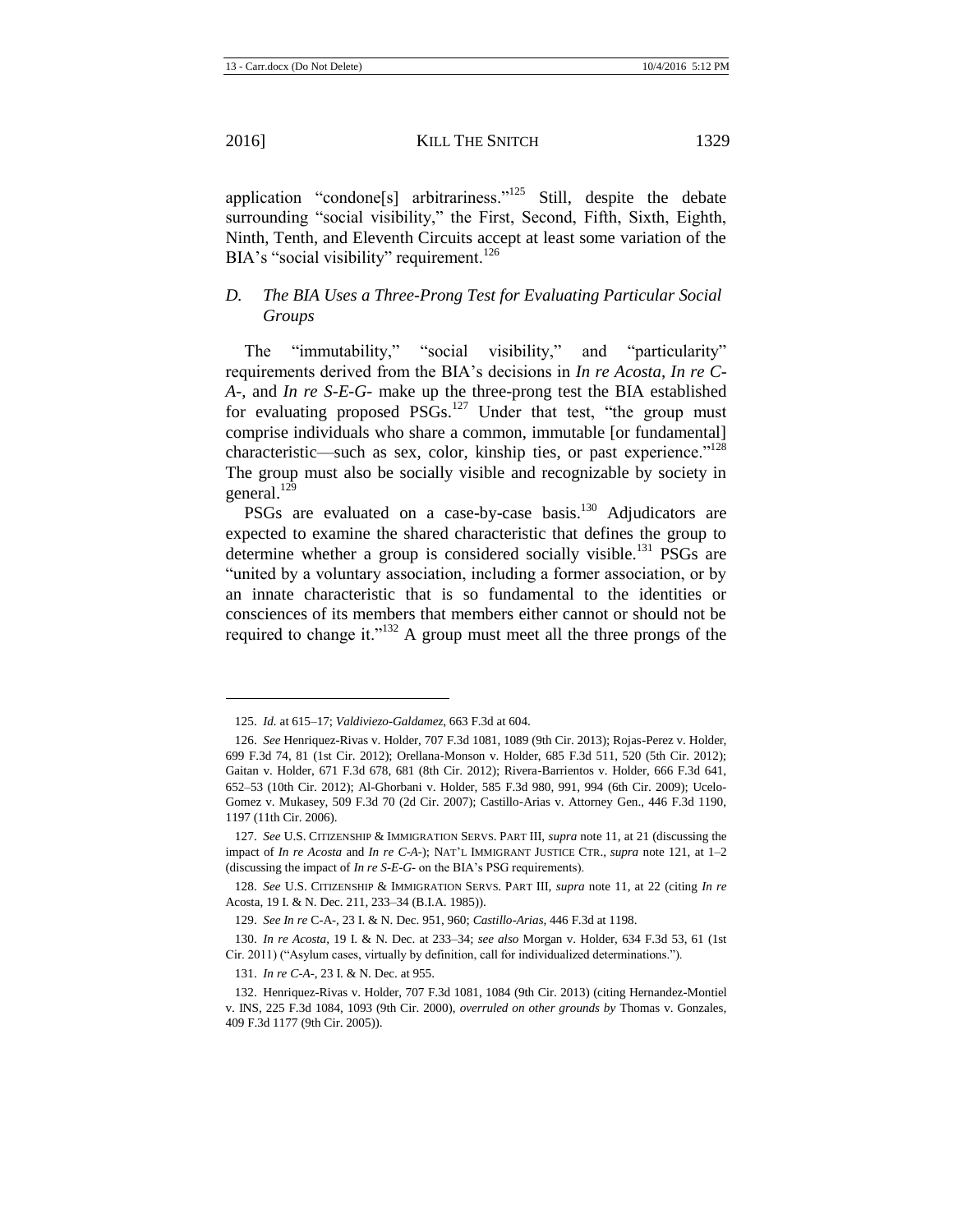BIA test—immutability, social visibility, and particularity—to be considered a  $PSG$ <sup>133</sup>

The BIA hoped the immutability requirement would "preserve the concept that refuge is restricted to individuals who are either unable by their own actions, or as a matter of conscience should not be required, to avoid persecution."<sup>134</sup> Asylum adjudicators are often tasked with evaluating subjective and objective elements of an applicant's fundamental characteristic under the immutability prong.<sup>135</sup> The subjective element considers how the applicant experiences the fundamental characteristic as part of his or her identity or conscience.<sup>136</sup> The objective requirement considers basic human rights norms.<sup>137</sup> For example, applicants fleeing female genital mutilation have a stronger claim from an objective perspective than a member of a terrorist organization escaping persecution from the same terrorists he once supported because there is no basic human right to pursue an association with terrorist organizations.<sup>138</sup> Voluntary assumption of extraordinary risk of serious harm in taking on a trait that defines a group may also be evidence of immutability.<sup>139</sup> However, an applicant who undertakes risks for monetary or material reward cannot claim the characteristic is immutable $140$ 

If an asylum applicant establishes that membership in a PSG is immutable, the applicant must also establish that the group is recognizable or distinct within the society in question.<sup>141</sup> The BIA defined "social visibility" in a manner that it hoped would ensure that PSGs would not become a "'catchall' applicable to all persons fearing persecution."<sup>142</sup> Distinctive traits shared by group members are a good indication of social distinction, but the group is not required to selfidentify to be considered socially distinct.<sup>143</sup> In certain instances, some group members may conceal their identity to avoid persecution. Judge

<sup>133.</sup> U.S. CITIZENSHIP & IMMIGRATION SERVS. PART III, *supra* not[e 11,](#page-2-0) at 23.

<sup>134.</sup> *In re Acosta*, 19 I. & N. Dec. at 234.

<sup>135.</sup> *See In re* Kasinga, 21 I. & N. Dec. 357, 366, 373 (B.I.A. 1996).

<sup>136.</sup> U.S. CITIZENSHIP & IMMIGRATION SERVS. PART III, *supra* not[e 11,](#page-2-0) at 23.

<sup>137.</sup> *Id.*

<sup>138.</sup> *Id.* at 24–25*.*

<sup>139.</sup> *Id.* at 25.

<sup>140.</sup> *Id.*

<sup>141.</sup> *In re C-A-*, 23 I. & N. Dec. 951, 960 (B.I.A. 2006).

<sup>142.</sup> *Id.* at 960.

<sup>143.</sup> U.S. CITIZENSHIP & IMMIGRATION SERVS. PART III, *supra* not[e 11,](#page-2-0) at 27.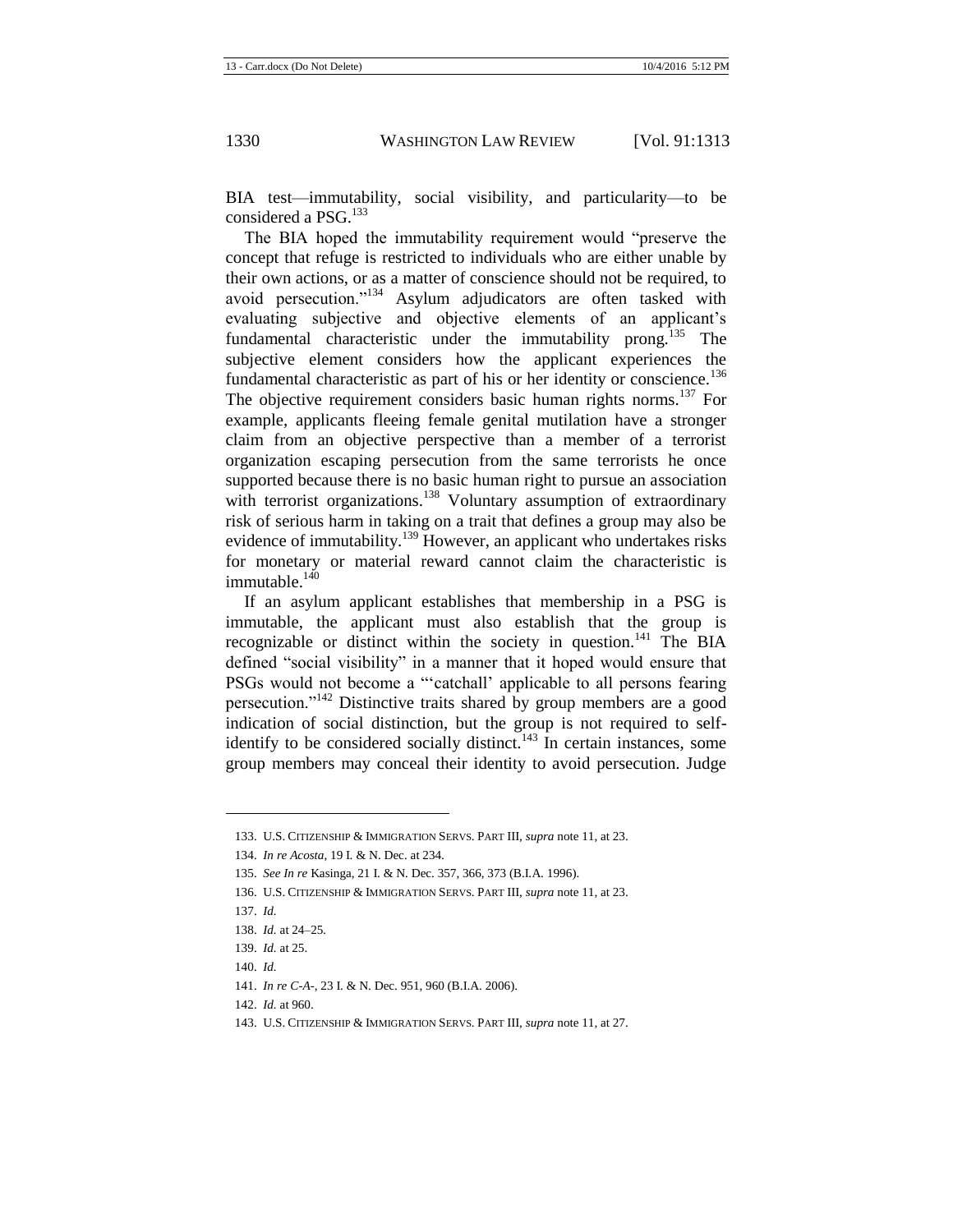Posner in *Gatimi v. Holder*<sup>144</sup> explained: if people are trying to kill, torture, or persecute you, "you will take pains to avoid being socially visible."<sup>145</sup> Judge Posner's remarks help explain the BIA's determination that social distinction must be "considered in the context of the country of concern and the persecution feared."<sup>146</sup>

In *In re A-M-E & J-G-U-*,<sup>147</sup> the BIA reviewed Guatemalan country conditions to better understand the context of the proposed PSG.<sup>148</sup> The BIA held that "affluent Guatemalans" were not socially visible within Guatemalan society.<sup>149</sup> After a careful review of country conditions, the court was unable to see a difference in danger between "affluent Guatemalans" and society in general.<sup>150</sup> In other words, affluent Guatemalans were no more visible to society than non-affluent Guatemalans. Similarly, in *Donchev v. Mukasey*, <sup>151</sup> the Ninth Circuit did not recognize the Roma people as a socially visible group because country conditions did not indicate that the Bulgarian government or society placed restrictions on their freedom any more than non-Roma affiliated people.<sup>152</sup>

PSGs must also meet a third requirement: "particularity."<sup>153</sup> "Particularity" means that society can readily recognize who is a member of the group and who is not a member of the group.<sup>154</sup> In *In re S-E-G-*, the BIA held the following group did not meet the particularity requirement because it was too amorphous: a group composed of boys who lacked stable families and adult protection from the MS-13 gang, who were from middle- and low-income families living in territories controlled by the MS-13, and who refused gang recruitment.<sup>155</sup> The definition of the group needs to provide a point of reference for "determining who the members of the group are so that membership

l

151. 553 F.3d 1206 (9th Cir. 2009).

<sup>144.</sup> 578 F.3d 611 (7th Cir. 2009).

<sup>145.</sup> *Id.* at 615.

<sup>146.</sup> *In re* A-M-E & J-G-U-, 24 I. & N. Dec. 69, 74 (B.I.A. 2007).

<sup>147.</sup> 24 I. & N. Dec. 69 (B.I.A. 2007).

<sup>148.</sup> *Id.* at 74.

<sup>149</sup>*. Id.* 

<sup>150.</sup> *Id.* at 74–75.

<sup>152.</sup> *See id.* at 1219.

<sup>153.</sup> U.S. CITIZENSHIP & IMMIGRATION SERVS. PART III*, supra* not[e 11,](#page-2-0) at 28.

<sup>154.</sup> *See* Frydman & Desai, *supra* note [83,](#page-12-2) at 23 (citing *In re* S-E-G-, 24 I. & N. Dec. 579, 584 (B.I.A. 2008)).

<sup>155.</sup> *In re S-E-G-*, 24 I. & N. Dec. at 584.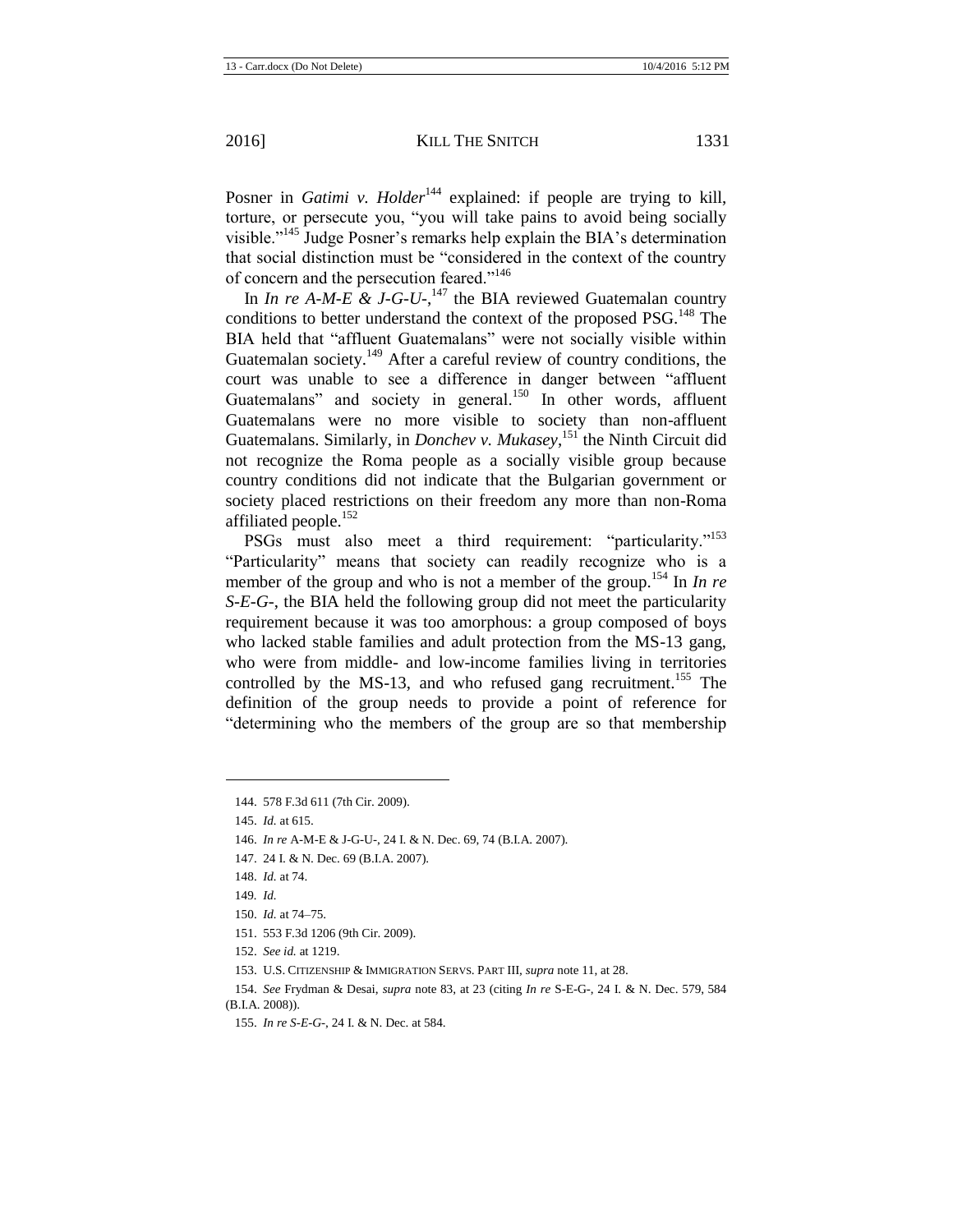may be delimited or ascertained."<sup>156</sup> The proposed PSG from *In re S-E-G*- contained too many variables to pass the particularity test.<sup>157</sup>

The United States Citizenship and Immigration Services (USCIS) advises its own asylum officers that "[p]articular social groups defined in terms that are amorphous, indeterminate, subjective, inchoate, or variable will fail the particularity requirement because membership in groups defined in this manner are difficult to delimit."<sup>158</sup> If there is no way to tell a member of the group from a non-member of the group, then it does not pass the particularity requirement, and thus the group fails the three-prong test established by the BIA.<sup>159</sup>

The BIA's three-prong test remained unchanged until the Ninth Circuit's 2013 *Henriquez-Rivas* decision.<sup>160</sup> *Henriquez-Rivas* sought to reconcile post-*Acosta* decisions with the "social visibility" requirement introduced by *In re C-A-*. <sup>161</sup> "Immutability" and "particularity" continue to play an essential role in the BIA's PSG analysis, but circuit courts are beginning to reevaluate their stance on the application of "social visibility" to situations where people are actively trying to conceal their group membership from persecutors.<sup>162</sup>

#### II. UNDERSTANDING THE SOCIAL VISIBILITY REQUIREMENT

The definition of "particular social group" remains ambiguous despite BIA attempts to clarify it.<sup>163</sup> After continued debate among the circuit courts, the BIA issued two decisions in 2014 to give clarity to lower

<sup>156.</sup> U.S. CITIZENSHIP & IMMIGRATION SERVS. PART III, *supra* not[e 11,](#page-2-0) at 28.

<sup>157.</sup> *In re S-E-G-*, 24 I. & N. Dec. at 584–85.

<sup>158.</sup> U.S. CITIZENSHIP & IMMIGRATION SERVS. PART III, *supra* not[e 11,](#page-2-0) at 28.

<sup>159.</sup> PSGs that are defined by terrorism, criminal activity, or other persecutory activity also fail the three-prong test established by *In re C-A-*. *See* Bastanipour v. INS, 980 F.2d 1129, 1132 (7th Cir. 1992); Arteaga v. Mukasey, 511 F.3d 940, 945 (9th Cir. 2007) (holding that current or former gang membership is not considered a particular social group due to the gang members' criminal activities).

<sup>160.</sup> *See In re* M-E-V-G-, 26 I. & N. Dec. 227 (B.I.A. 2014); *In re* W-G-R-, 26 I. & N. Dec. 208 (B.I.A. 2014). These opinions were both issued in 2014, one year after *Henriquez-Rivas*.

<sup>161.</sup> Henriquez-Rivas v. Holder, 707 F.3d 1081, 1088 (9th Cir. 2013).

<sup>162.</sup> *See* Rojas-Pérez v. Holder, 699 F.3d 74 (1st Cir. 2012) (recognizing the persuasiveness of the "social visibility" analyses from *Gatimi* and *Valdiviezo-Galdamez*); Valdiviezo-Galdamez v. Attorney Gen., 663 F.3d 582, 589 (3d Cir. 2011) (finding that after *Acosta*, the BIA recognized a number of PSGs that lacked "social visibility"); Gatimi v. Holder, 578 F.3d 611, 615 (7th Cir. 2009) (holding that "member[s] of a group that [have] been targeted for assassination or torture or some other mode of persecution . . . will take pains to avoid being socially visible").

<sup>163.</sup> *See* Cordoba v. Holder, 726 F.3d 1106, 1114 (9th Cir. 2013).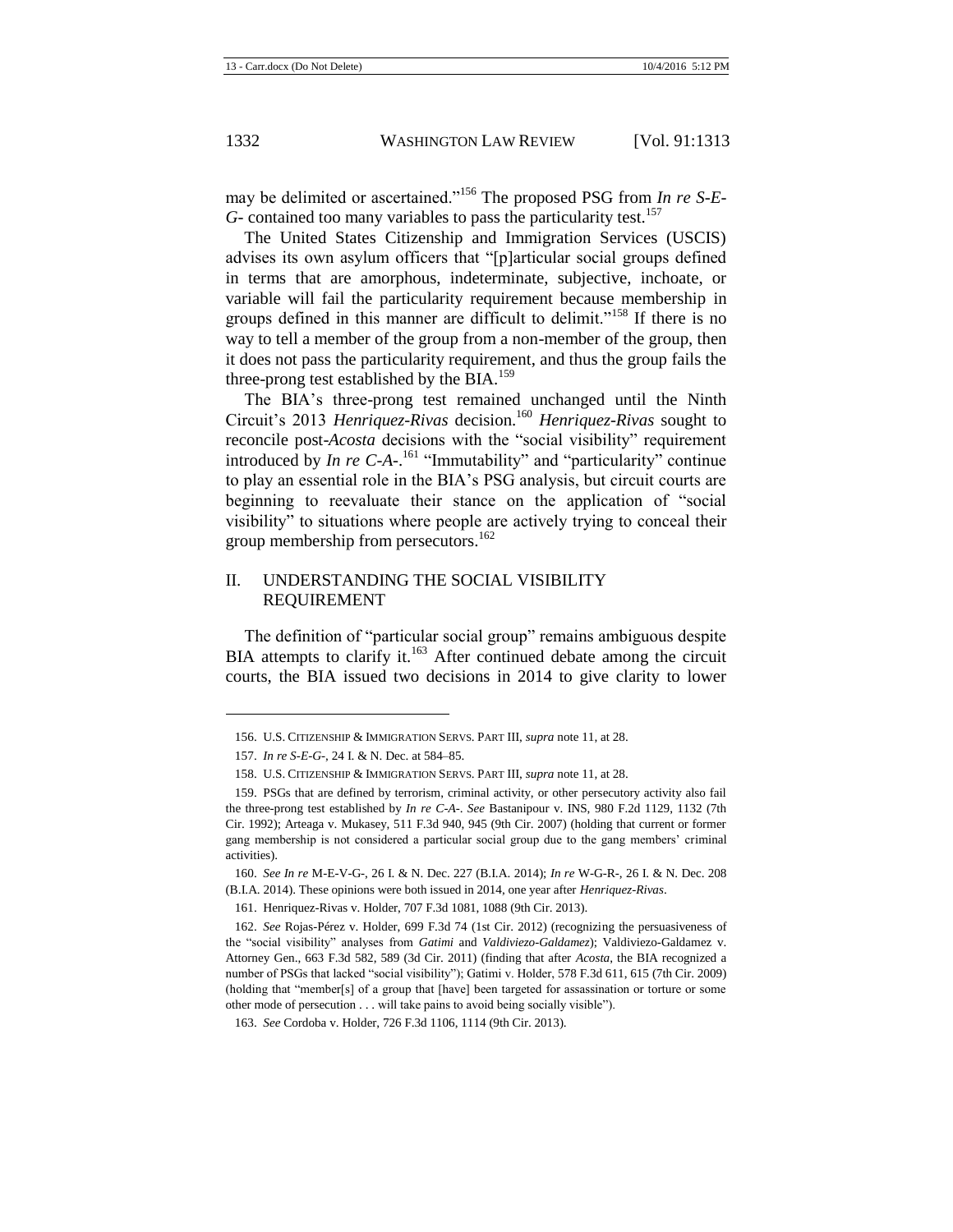courts and potential asylum seekers.<sup>164</sup> The BIA's holdings in *In re M-E-* $V-G$ -<sup>165</sup> and *In re W-G-R*-<sup>166</sup> emphasized that "social visibility" is concerned with whether society recognizes the PSG as "socially distinct."<sup>167</sup> It does not mean the group must be literally visible to the naked eye—known as "on-sight" visibility.<sup>168</sup> Some circuits continue to struggle with the concept of social visibility.<sup>169</sup> Meanwhile, the Ninth Circuit rejects "on-sight" visibility and instead utilizes its "social distinction" analysis developed in 2008, six years before the BIA's decisions in *In re M-E-V-G-* and *W-G-R*. 170

#### *A.* Henriquez-Rivas *Replaced the BIA's "On-Sight" Visibility Requirement in Favor of "Social Distinction"*

After Rocio Brenda Henriquez-Rivas' father was murdered in El Salvador in 1998, she identified two of the suspects and testified against them in court.<sup>171</sup> Although both suspects were convicted, one of them was released from prison early.<sup>172</sup> Henriquez-Rivas escaped to the United States because she believed that the gang members responsible for her father's death would try to harm her for testifying against them in

166. 26 I. & N. Dec. 208 (B.I.A. 2014). In *W-G-R-,* the asylum applicant fled El Salvador because he feared persecution as a member of the proposed PSG consisting of former M-18 gang members who renounced their gang membership. The BIA eliminated the need for a PSG to be socially visible with its holding in *W-G-R-*. "To be socially distinct, a group need not be *seen* by society; it must instead be *perceived* by society." *Id.* at 216 (emphasis in original).

l

172. *Id.*

<sup>164.</sup> *In re M-E-V-G-*, 26 I. & N. Dec. 227 (B.I.A. 2014); *In re W-G-R-*, 26 I. & N. Dec. 208 (B.I.A. 2014).

<sup>165.</sup> 26 I. & N. Dec. 227 (B.I.A. 2014). *In re M-E-V-G-* concerned a Honduran youth that claimed membership in a particular social group, "namely Honduran youths who have been actively recruited by gangs but who have refused to join because they oppose gangs." *Id.* at 228. The BIA held that "literal or 'ocular' visibility is not required" and renamed the "social visibility" element as "social distinction." *Id.*

<sup>167.</sup> *See* NAT'L IMMIGRANT JUSTICE CTR., *supra* not[e 121,](#page-16-0) at 4.

<sup>168.</sup> *Id.*

<sup>169.</sup> *See supra* not[e 15.](#page-3-0)

<sup>170.</sup> Santos-Lemus v. Mukasey, 542 F.3d 738, 746 (9th Cir. 2008), *abrogated by* Henriquez-Rivas v. Holder, 707 F.3d 1081, 1085 (9th Cir. 2013). The Ninth Circuit first adopted the "social distinction" test with its decision in *Santos-Lemus*. *Henriquez-Rivas*, 707 F.3d at 1088. The proposed group in *Santos-Lemus*, "young men in El Salvador resisting gang violence," failed the "social distinction" test because the group was generally unrecognizable by others in the community. Because the harassment Santos-Lemus suffered was part of widespread criminality and civil unrest throughout El Salvador, the Ninth Circuit found that he was at no more risk to violence than young males that did not resist gang recruitment. *Santos-Lemus*, 542 F.3d at 746.

<sup>171.</sup> *Henriquez-Rivas*, 707 F.3d at 1086.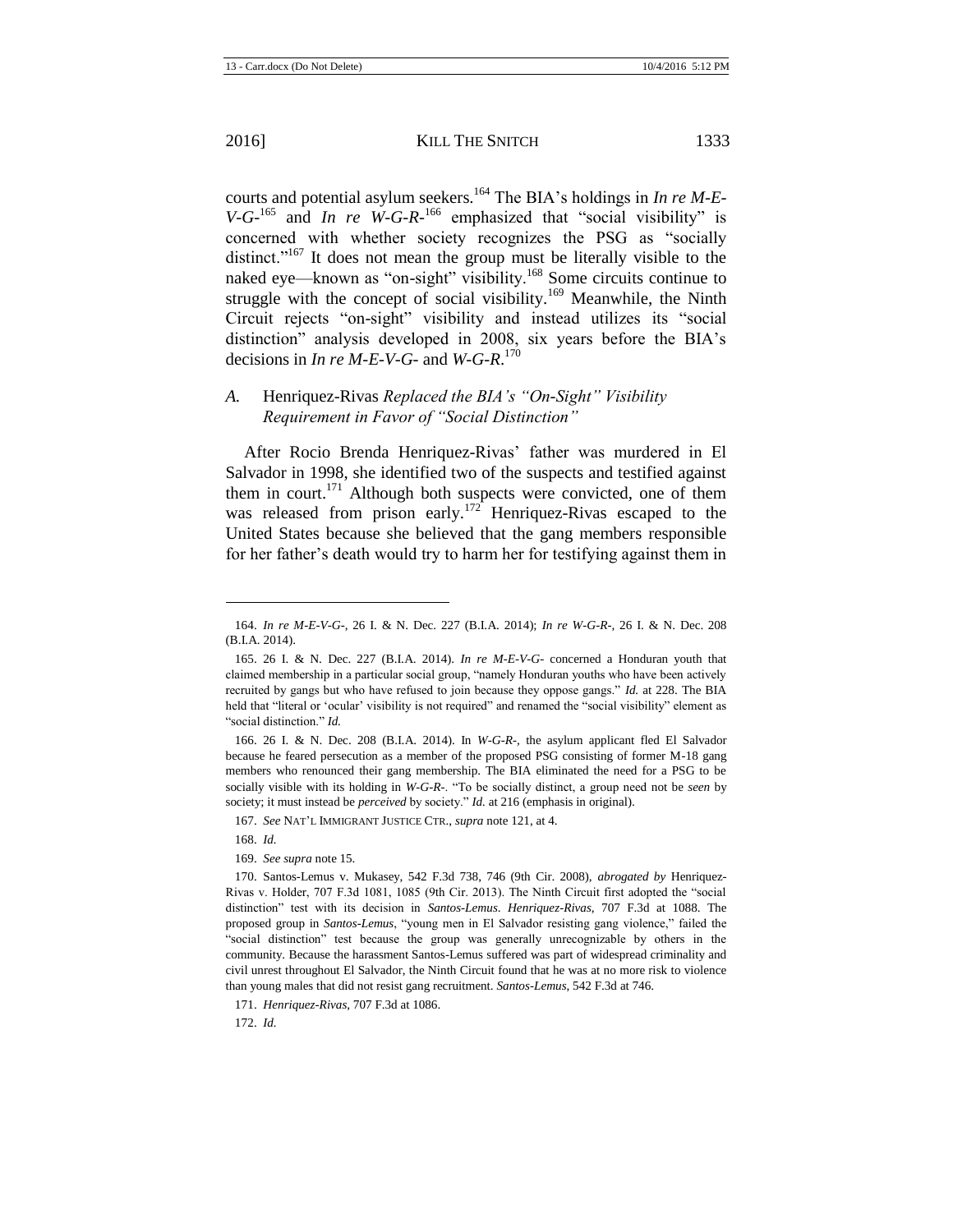court.<sup>173</sup> The immigration judge presiding over Henriquez-Rivas' case held she was a member of a PSG as previously defined by the BIA— "people testifying against or otherwise oppos[ing] gang members."<sup>174</sup> However, the BIA reversed the immigration judge's finding because it believed Henriquez-Rivas' proposed PSG was too amorphous and not socially visible.<sup>175</sup> Henriquez-Rivas appealed the BIA's decision to the Ninth Circuit. $176$ 

The Ninth Circuit's analysis of the BIA's decision relied heavily on the BIA's opinions from *In re Acosta* and *In re C-A-*. <sup>177</sup> During its discussion of "social visibility" in *In re C-A-*, the BIA referenced former military leadership and land ownership as examples of "easily recognizable traits."<sup>178</sup> However, the Ninth Circuit was keen to point out "[t]hose traits would not be 'easily recognizable' if the 'social visibility' criterion required 'on-sight' visibility, because former military officers do not always wear epaulets, nor do landowners wear T-shirts mapping their holdings."<sup>179</sup> The Ninth Circuit reasoned that the key to the BIA's own precedent is not ocular recognition of a group, but whether the social group is understood by others in society to constitute a social group.<sup>180</sup> Accordingly, if the social group is out of public view, it "should be understood in the context of societal understanding"—not whether it is visible to the naked eye.<sup>181</sup> The Ninth Circuit looked to the BIA's interpretation of "social visibility" in *In re C-A-* to arrive at the conclusion that "on-sight" visibility is unnecessary to the PSG analysis:

We emphasize that to render *C-A-*'s statements consistent with a proper understanding of "social visibility," the requirement that an applicant's conduct has "come to the attention of" his persecutors must not be construed to exclude all conduct that occurs "out of the public view." If an applicant can demonstrate

 $\overline{\phantom{a}}$ 

<sup>173.</sup> *Id.* In addition to serving prison sentences, the gang members were also forced to pay restitution to the Henriquez-Rivas family.

<sup>174.</sup> *Id.*

<sup>175.</sup> *Id.* at 1093.

<sup>176.</sup> *Id.* at 1083.

<sup>177.</sup> *Id.* at 1088.

<sup>178.</sup> *Id.*

<sup>179.</sup> *Id.*

<sup>180.</sup> *Id.* at 1088 (citing *In re* C-A-, 23 I. & N. Dec. 951, 959 (B.I.A. 2006)). The *Henriquez-Rivas*  court "believe[d] that the perception of the persecutors may matter the most." Flores-Rios v. Lynch, 807 F.3d 1123, 1127 (9th Cir. 2015) (citing *Henriquez–Rivas*, 707 F.3d at 1087). However, in 2015, the Ninth Circuit concluded that the persecutor's perception in assessing the social visibility requirement was unnecessary. *See id.*

<sup>181.</sup> *Henriquez-Rivas*, 707 F.3d at 1088.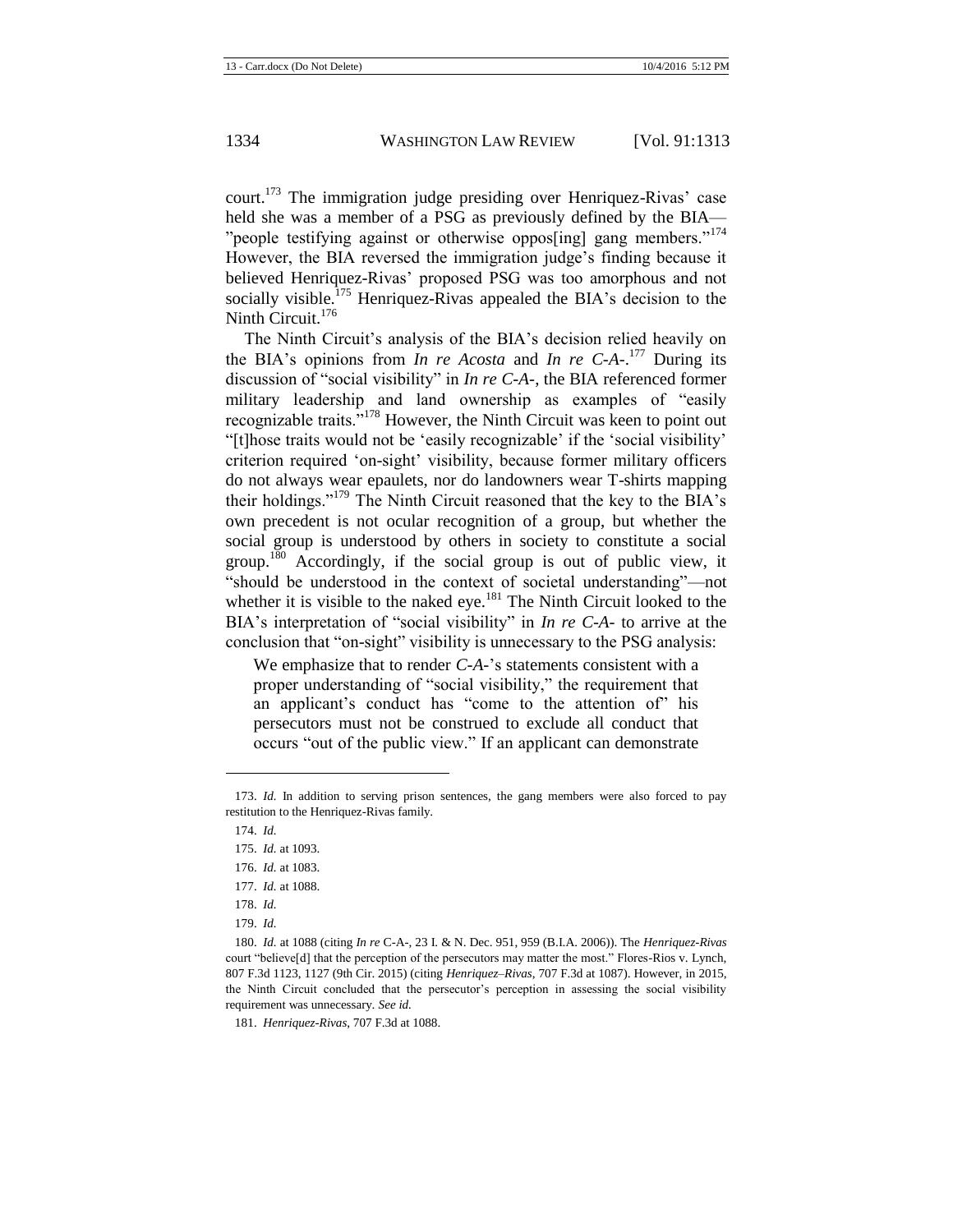as a factual matter that he reasonably fears persecution because some covert action that he has taken may "come to the attention of" his persecutors, then it is irrelevant whether the action would as a *general* matter not be discovered because of its covert nature.<sup>182</sup>

The court determined that Henriquez-Rivas satisfied the "social visibility" requirement when she "[came] to the attention" of the gang by testifying against her father's killers in court.<sup>183</sup> Moreover, the Ninth Circuit considered evidence that Salvadoran society recognized "the unique vulnerability" of people who testify against gangs.<sup>184</sup> The court referenced a 2006 witness protection law enacted to protect people who testify against violent criminals in court as further support for Henriquez-Rivas' proposed PSG.<sup>185</sup>

Membership in Henriquez-Rivas' proposed PSG was easy to verify and therefore delimited.<sup>186</sup> Unlike the applicant in *In re S-E-G-*, Henriquez-Rivas belonged to a PSG that could "accurately be described in a manner sufficiently distinct that the group would be recognized . . . as a discrete class of persons."<sup>187</sup> The Ninth Circuit relied on country conditions evidence to find that Salvadoran society recognizes witnesses who testify against gang members as a distinct group.<sup>188</sup> As such, the court recognized Henriquez-Rivas' membership in a PSG $^{189}$ 

*Henriquez-Rivas* eliminated the need for a PSG to be visible to the eye.<sup>190</sup> The Ninth Circuit used *Henriquez-Rivas* to expand on its earlier holding from *Santos-Lemus v. Mukasey*<sup>191</sup> and reinforced its position that "social visibility" means "social distinction."<sup>192</sup> By looking to

 $\overline{\phantom{a}}$ 

<span id="page-23-0"></span><sup>182.</sup> *Id.* at 1088 n.7.

<sup>183.</sup> *Id.* at 1092.

<sup>184.</sup> *Id.*

<sup>185.</sup> *Id.*

<sup>186.</sup> *Id.*

<sup>187.</sup> *Id.* at 1093 (citing *In re* S-E-G-, 24 I. & N. Dec. 579, 584 (B.I.A. 2008)).

<sup>188.</sup> *Id.* at 1088.

<sup>189.</sup> *Id.*

<sup>190.</sup> *Id.*

<sup>191.</sup> 542 F.3d 738 (9th Cir. 2008).

<sup>192.</sup> The *Henriquez-Rivas* court did not use the words "social distinction" to describe the "social visibility" requirement, but its holding—a proposed group must "be perceived as a group by society"—has been understood to mean "social distinction." *Flores-Rios v. Lynch*, 807 F.3d 1123, 1127 (9th Cir. 2015) (citing *Henriquez-Rivas*, 707 F.3d at 1088–89). The BIA's 2014 decision in *M-E-V-G-* formally "recast the 'social visibility' requirement as one of 'social distinction.'" *Id.* at 1127.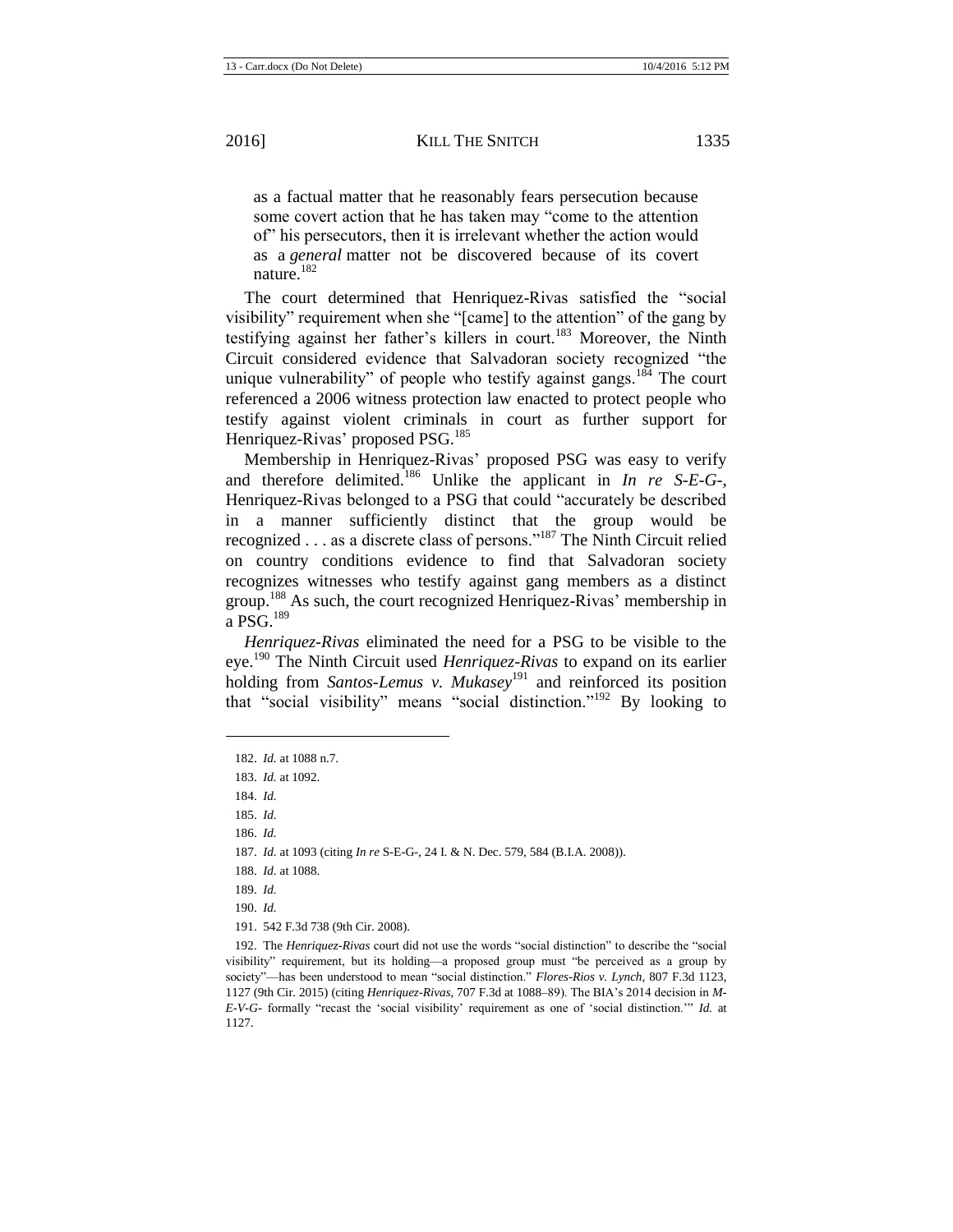society's perceptions of the group, rather than visible recognition, the Ninth Circuit sought to reconcile the BIA's prior inconsistent rulings on "social visibility."<sup>193</sup> As discussed earlier, the BIA recognized numerous PSGs that lacked "on-sight" recognition during the time between *In re Acosta* and *In re C-A-*. <sup>194</sup> *Henriquez-Rivas* served as a benchmark to which the BIA could look for guidance in future PSG determinations.<sup>195</sup>

#### *B. Where We Are Today: How "Social Distinction" Fits into the BIA's Particular Social Group Analysis*

The BIA revisited the meaning of "social visibility" just one year after the Ninth Circuit decided *Henriquez-Rivas*. <sup>196</sup> The BIA intended to use *In re M-E-V-G-* and *W-F-R-* to clarify the ambiguity surrounding the "social visibility" requirement and address the criticism coming out of the circuit courts.<sup>197</sup> To arrive at a more practical understanding of "social visibility," the BIA referenced the Ninth Circuit's analysis in Henriquez-Rivas.<sup>198</sup> The BIA never intended "social visibility" to be read literally,<sup>199</sup> which is why the BIA renamed the requirement "social" distinction" and emphasized the need for a PSG to be perceived or recognized by society, but not seen.<sup>200</sup>

Both *In re M-E-V-G-* and *In re W-G-R-* concerned Central American youths who feared persecution by gangs.<sup>201</sup> In *In re M-E-V-G-*, the BIA was tasked with determining whether "Honduran youth[s] who have been actively recruited by gangs but who have refused to join because they oppose the gangs" satisfied the three-prong PSG test developed from *In re Acosta*, *In re C-A-*, and *In re S-E-G-*. <sup>202</sup> Specifically, the BIA

<sup>193.</sup> *See Henriquez-Rivas*, 707 F.3d at 1088.

<sup>194.</sup> Valdiviezo-Galdamez v. Attorney Gen., 663 F.3d 582, 604 (3d Cir. 2011).

<sup>195.</sup> *See Flores-Rios*, 807 F.3d 1123.

<sup>196.</sup> *See In re* M-E-V-G-, 26 I. & N. Dec. 227, 234 (B.I.A. 2014); *In re* W-G-R, 26 I. & N. Dec. 208, 214 (B.I.A. 2014).

<sup>197.</sup> *In re M-E-V-G-*, 26 I. & N. Dec. at 234 ("We believe that these [social group] requirements provide guidance to courts . . . [and] are necessary to address the evolving nature of claims asserted [on account of membership in a PSG]."); *In re W-G-R-*, 26 I. & N. Dec. at 214. The BIA briefly addressed "particularity" in each opinion and noted its overlap with "social visibility." "This [overlap] occurs because both 'particularity' and 'social visibility' take account of the societal context specific to the claim for relief[,] . . . [but] it is necessary to address both elements to properly determine whether the group is cognizable . . . ." *In re W-G-R-*, 26 I. & N. Dec. at 214*.*

<sup>198.</sup> *In re M-E-V-G-*, 26 I. & N. Dec. at 240.

<sup>199.</sup> *Id.* 

<sup>200.</sup> *Id.*

<sup>201.</sup> *See In re M-E-V-G-*, 26 I. & N. Dec. at 228; *In re W-G-R-*, 26 I. & N. Dec. at 209.

<sup>202.</sup> *In re M-E-V-G-*, 26 I. & N. Dec. at 228.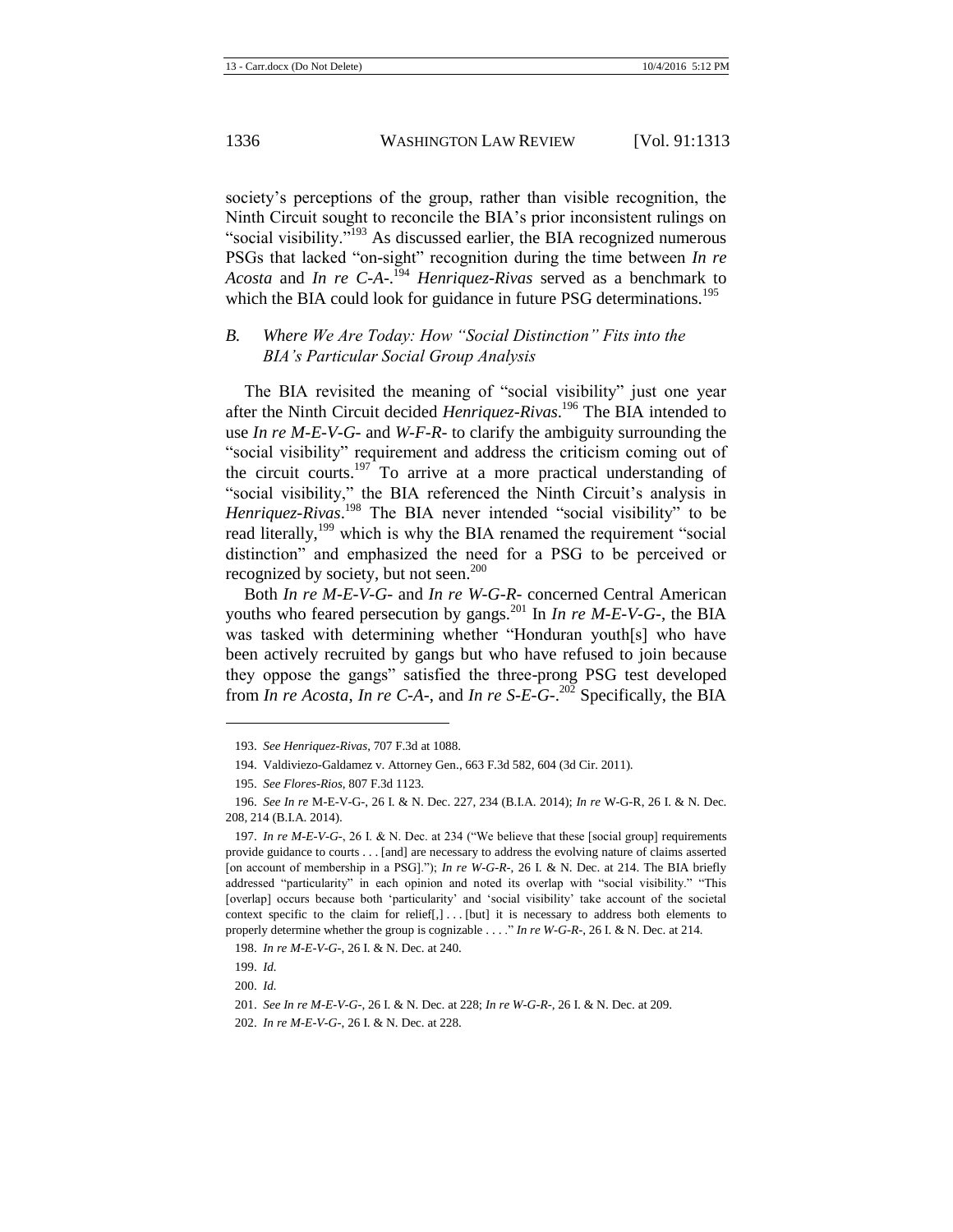sought to provide clarification on the most confusing of the three requirements: "social visibility."<sup>203</sup> With its decision in *In re M-E-V-G-*, the BIA ultimately removed "social visibility" as a requirement for proposed PSGs and concluded that "[s]ociety can consider persons to comprise a group without being able to identify the group's members on sight." $^{204}$ 

The BIA reached the same conclusion in *In re W-G-R-* that it reached in *In re M-E-V-G-*, and even incorporated similar language and authority in each opinion.<sup>205</sup> The BIA admitted that its "use of the word 'visibility' unintentionally promoted confusion" and needed to be replaced.<sup>206</sup> The BIA settled on "social distinction" as a more practical tool for evaluating PSGs.<sup>207</sup> "[S]ocial distinction exists where the relevant society perceives, considers, or recognizes the group as a distinct social group."<sup>208</sup> In arriving at its decision to replace "social visibility" in favor of "social distinction," the BIA pointed to the fact that the court had recognized numerous groups that lacked ocular visibility during the time between *In re Acosta* and *In re C-A-*. <sup>209</sup> According to the BIA, under the "social distinction" test, it would not have mattered that the groups lacked visibility, so long as society understood that the groups shared a common characteristic that defined them. $210$ 

Despite the BIA's attempts to refine the PSG requirements, some circuits consider the "social visibility" criteria inconsistent $^{211}$  and in need of further clarification.<sup>212</sup> The Seventh Circuit was the first of the circuit courts to push back on the BIA's "social visibility" requirement and continues to adhere exclusively to the BIA's *Acosta* immutability

 $\overline{\phantom{a}}$ 

<sup>203.</sup> *Id.* at 236.

<sup>204.</sup> *Id.* at 240.

<sup>205.</sup> *See In re M-E-V-G-*, 26 I. & N. Dec. at 237 ("[A]n applicant for asylum or withholding of removal seeking relief based on 'membership in a particular social group' must establish that the group is (1) composed of members who share a common immutable characteristic, (2) defined with particularity, and (3) socially distinct within the society in question."); *In re W-G-R-*, 26 I. & N. Dec. at 208 (PSG membership requires "a common immutable characteristic, defined with particularity, and socially distinct within the society in question").

<sup>206.</sup> *In re W-G-R-*, 26 I. & N. Dec. at 216.

<sup>207.</sup> *Id.* at 217.

<sup>208.</sup> *Id.*

<sup>209.</sup> *Id.*

<sup>210.</sup> *Id.*

<sup>211.</sup> Gatimi v. Holder, 578 F.3d 611, 615 (7th Cir. 2009).

<sup>212.</sup> *See* Scatambuli v. Holder, 558 F.3d 53, 60 (1st Cir. 2009).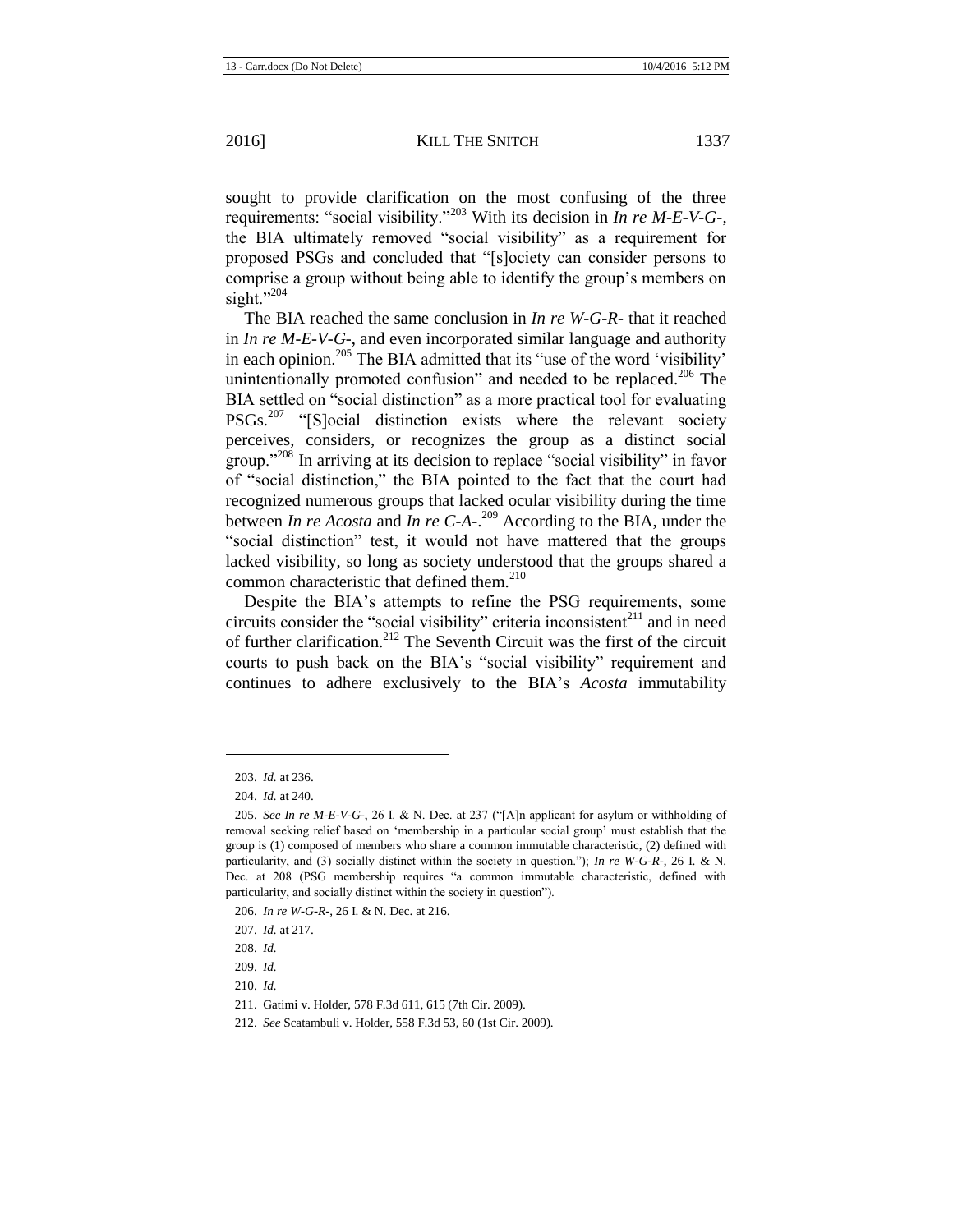standard.<sup>213</sup> In 2011, the Third Circuit rejected the "social visibility" requirement because it "would pose an unsurmountable obstacle to refugee status" for those groups that previously qualified as PSGs under the *Acosta* standard.<sup>214</sup> It remains to be seen whether the Third Circuit is willing to adopt the "social distinction" requirement introduced by *In re M-E-V-G-* and *In re W-G-R-*.

*In re M-E-V-G-* and *In re W-G-R-* also briefly addressed the issue of perspective as it relates to whether a group is socially distinct.<sup>215</sup> In other words, should courts consider the recognition of a social group from the perspective of the persecutor or the perspective of society? In *Henriquez-Rivas*, the Ninth Circuit looked to the persecutor's perspective.<sup>216</sup> The Second Circuit also considers "social visibility" from the perspective of the persecutor, as well as the outside world.<sup>217</sup> The BIA, on the other hand, bases its determination on the general perception of society.<sup>218</sup> While the BIA recognizes the value of viewing the group from the persecutor's perspective, it believes that doing so would "conflate the fact of the persecution with the reasons for it."<sup>219</sup> In 2015, the Ninth Circuit changed its stance and adopted the BIA's view that "social distinction" requires the group to be perceived by society. $220$ 

## *C. Gang-Related Particular Social Groups Receive Varied Treatment from the Circuit Courts Because There Is No Universal Understanding of Particular Social Group Requirements*

In October 2015, *The Guardian* published an exposé detailing the imminent threat of violence that countless Central American immigrants face when the United States government deports them back to their

<sup>213.</sup> *See* NAT'L IMMIGRANT JUSTICE CTR., *supra* note [121,](#page-16-0) at 3; Cece v. Holder, 733 F.3d 662, 669 (7th Cir. 2013).

<sup>214.</sup> Valdiviezo-Galdamez v. Attorney Gen., 663 F.3d 582, 608 (3d Cir. 2011). Additionally, the Third Circuit reasoned that "social visibility" and "particularity" were not entitled to *Chevron* deference because the BIA did not provide a "principled reason" for adopting these new requirements. *Id.*

<sup>215.</sup> *In re* M-E-V-G-, 26 I. & N. Dec. 227, 241–42 (B.I.A. 2014).

<sup>216.</sup> Henriquez-Rivas v. Holder, 707 F.3d 1081, 1089 (9th Cir. 2013).

<sup>217.</sup> *See* Ucelo-Gomez v. Mukasey, 509 F.3d 70, 73 (2nd Cir. 2007).

<sup>218.</sup> *In re M-E-V-G-*, 26 I. & N. Dec. at 242.

<sup>219.</sup> *See* NAT'L IMMIGRANT JUSTICE CTR., *supra* not[e 121,](#page-16-0) at 8; *In re M-E-V-G-*, 26 I. & N. Dec. at 242 ("The perception of the applicant's persecutors may be relevant, because it can be indicative of whether society views the group as distinct.").

<sup>220.</sup> Flores-Rios v. Lynch, 807 F.3d 1123, 1127–28 (9th Cir. 2015).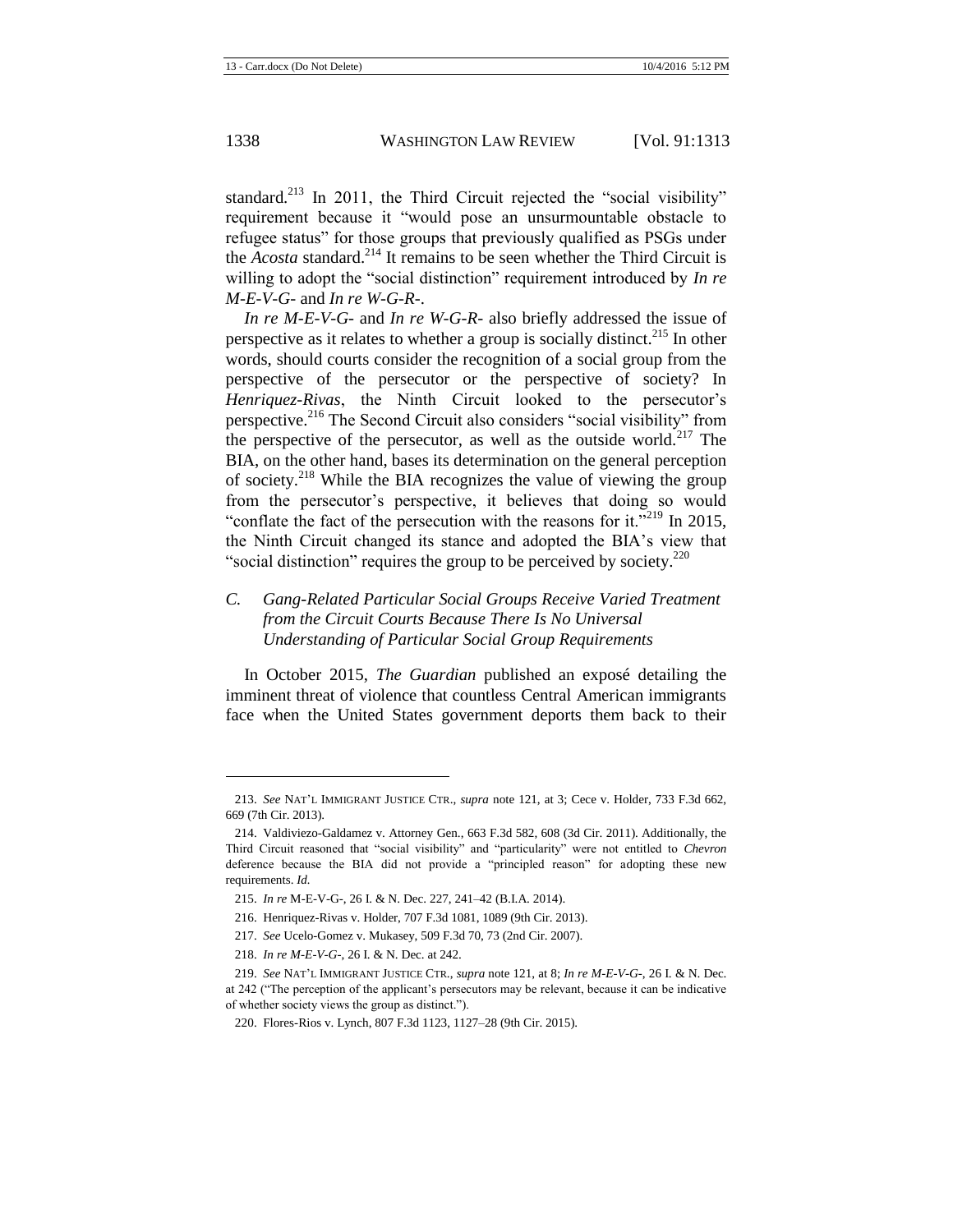home countries.<sup>221</sup> José Marvin Martínez was one of three Honduran immigrants whose story was chronicled by *The Guardian*.<sup>222</sup> Martinez fled to the United States in 2013 after gang members killed his brother.<sup>223</sup> He was deported back to Honduras in August 2014 and murdered just four months later when a gunman shot him on a street corner.<sup>224</sup> Martinez's story demonstrates the overwhelming value that obtaining asylum protection can have for Central American individuals who have a well-founded fear of gang violence.

A number of circuit courts have ruled on gang-related PSGs with mixed results.<sup>225</sup> For example, while the Sixth<sup>226</sup> and Seventh Circuits<sup>227</sup> recognize a PSG comprised of former gang members, the Ninth Circuit rejects that same PSG for policy reasons.<sup>228</sup> According to the Ninth Circuit, Congress did not intend to offer refugee status to "violent street gangs who assault people and who traffic drugs and commit theft."<sup>229</sup> The Seventh Circuit disagrees with the Ninth Circuit's interpretation, noting that Congress "said nothing about barring former gang members."<sup>230</sup>

Witnesses to gang crimes, such as Jaime from Part I, have also created confusion among the circuit courts.<sup>231</sup> *Henriquez-Rivas* applied a

l

223. *Id.*

<sup>221.</sup> Sibylla Brodzinsky & Ed Pilkington, *US Government Deporting Central American Migrants to their Deaths*, THE GUARDIAN (Oct. 12, 2015, 1:57 PM), http://www.theguardian.com/usnews/2015/oct/12/obama-immigration-deportations-central-america [https://perma.cc/65JK-X2CK].

<sup>222.</sup> *Id.*

<sup>224.</sup> *Id.*

<sup>225.</sup> *See* Henriquez-Rivas v. Holder, 707 F.3d 1081, 1088 (9th Cir. 2013) (recognizing witnesses who testify against gang members as a PSG); Zelaya v. Holder, 668 F.3d 159, 162 (4th Cir. 2012) (rejecting potential gang recruits as a PSG because the group was amorphous); Garcia v. Attorney Gen., 665 F.3d 496, 498 (3d Cir. 2011) (recognizing witnesses who testify against gang members as a PSG); Urbina-Mejia v. Holder, 597 F.3d 360, 367 n.3 (6th Cir. 2010) (noting that former gang members would be easily recognizable); Benitez Ramos v. Holder, 589 F.3d 426, 429 (7th Cir. 2009) (finding that current gang membership does not satisfy the PSG requirement but implies that perhaps former gang members may satisfy that requirement); Arteaga v. Mukasey, 511 F.3d 940, 945–46 (9th Cir. 2007) (holding a group of current but inactive gang members too amorphous).

<sup>226.</sup> *See Urbina-Mejia*, 597 F.3d at 366–67.

<sup>227.</sup> *Benitez Ramos*, 589 F.3d at 429.

<sup>228.</sup> *Arteaga*, 511 F.3d at 945–46.

<sup>229.</sup> *Id.*

<sup>230.</sup> *Benitez Ramos*, 589 F.3d at 429–30.

<sup>231.</sup> *See* Henriquez-Rivas v. Holder, 707 F.3d 1081, 1093 (9th Cir. 2013) (noting the confusion between "particularity" and "social visibility" in finding that witnesses who testify to serious gang crimes satisfy the PSG requirements); Zelaya v. Holder, 668 F.3d 159, 159 (4th Cir. 2012) (finding that Honduran teenagers threatened with gang recruitment did not satisfy the "particularity" requirement because the group was too amorphous); Garcia v. Attorney Gen., 665 F.3d 496, 504 (3d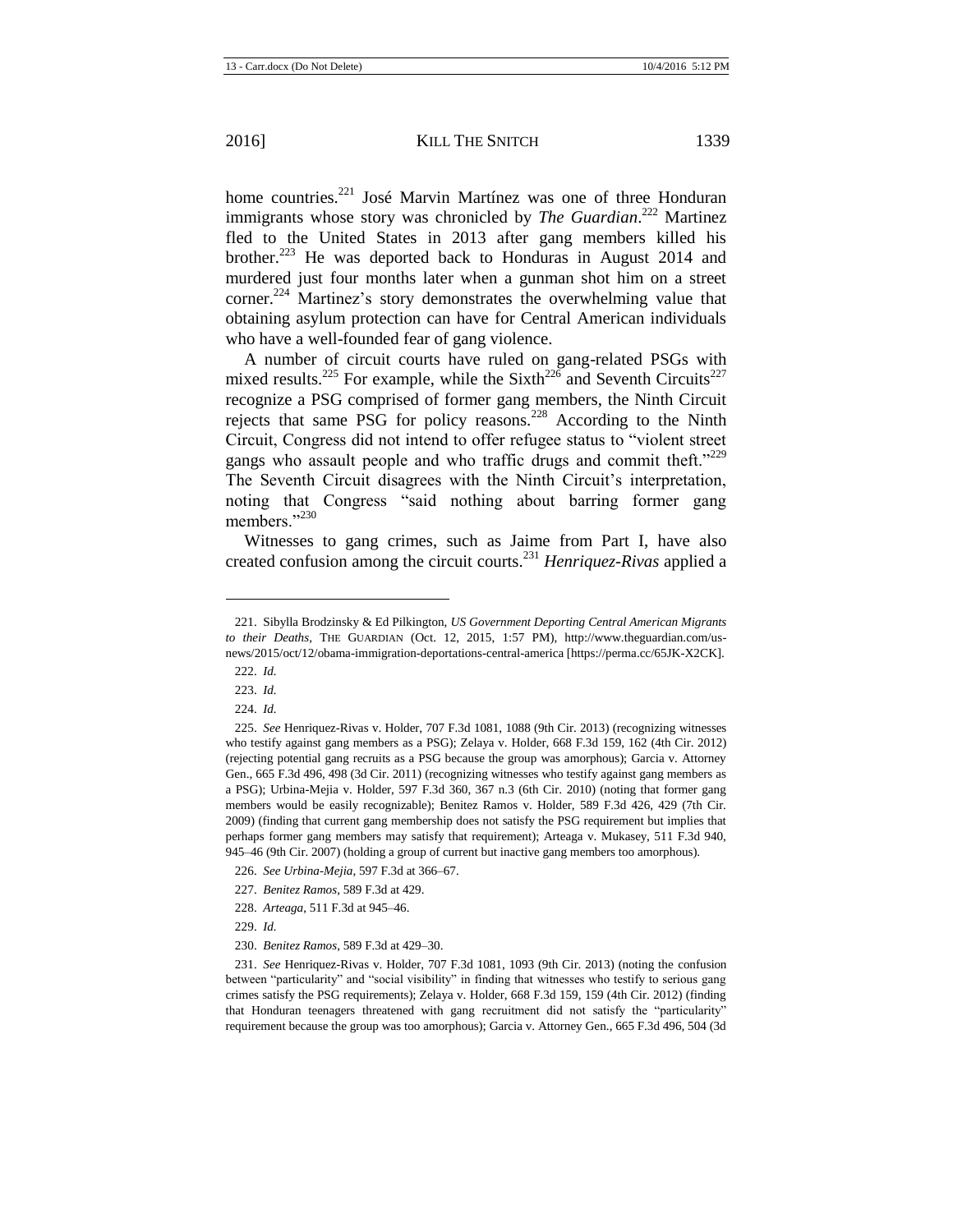"social distinction" test to recognize asylum eligibility for witnesses who testify to gang crimes.<sup>232</sup> The Third Circuit, relying on the *Acosta*  immutability standard, also recognized that witnesses who testify against gang members are members of a PSG.<sup>233</sup> The Fourth Circuit's holding in *Zelaya v. Holder*<sup>234</sup> is a departure from the Third and Ninth Circuits.<sup>235</sup> Zelaya feared persecution because of his membership in a group consisting of "young Honduran males who (1) refuse[d] to join the Mara Salvatrucha 13 gang (MS-13 gang), (2) have notified the authorities of MS-13's harassment tactics, and (3) have an identifiable tormentor within MS-13."<sup>236</sup> Unlike Henriquez-Rivas, Zelaya did not testify against the gang. $237$  The Fourth Circuit failed to recognize Zelaya's proposed PSG because it lacked "particularity" and was too "amorphous."<sup>238</sup>

The *Zelaya* holding should not affect the PSG analysis for a person in Jaime's situation for two reasons. First, the Court decided *Zelaya* before the BIA issued its opinions in *In re M-E-V-G-* and *In re W-G-R-*, which adopted the "social distinction" requirement and emphasized the importance of "social distinction."<sup>239</sup> As a result, the Fourth Circuit did not use a "social distinction" analysis to reject Zelaya's proposed PSG.<sup>240</sup> In fact, the Fourth Circuit is the only circuit court that has declined to adequately address the application of "social visibility" as a requirement to the PSG analysis, much less "social distinction."<sup>241</sup> However, in his concurrence, Judge Floyd indicated that a group of

 $\overline{\phantom{a}}$ 

Cir. 2011) (recognizing the membership of only one of two sisters in a PSG comprised of Guatemalans that testify against gang members).

<sup>232.</sup> Flores-Rios v. Lynch, 807 F.3d 1123, 1127 (9th Cir. 2015).

<sup>233.</sup> *See Garcia*, 665 F.3d at 496.

<sup>234.</sup> 668 F.3d 159 (4th Cir. 2012).

<sup>235.</sup> *See Zelaya*, 668 F.3d at 159.

<sup>236.</sup> *Id.* at 162.

<sup>237.</sup> *Id.* at 163.

<sup>238.</sup> *Id.* at 166.

<sup>239.</sup> *See In re* M-E-V-G-, 26 I. & N. Dec. 227, 227 (B.I.A. 2014); *In re* W-G-R-, 26 I. & N. Dec. 208, 208 (B.I.A. 2014).

<sup>240.</sup> *Zelaya*, 668 F.3d at 166 ("The critical problem with Zelaya's proposed social group for purposes of seeking asylum is that it fails the BIA's particularity requirement. First, as we have previously recognized, opposition to gangs is an amorphous characteristic . . . .").

<sup>241.</sup> Martinez v. Holder, 740 F.3d 902, 910 (4th Cir. 2014) (the court did not address "social visibility" because Martinez failed the "immutability" prong); Crespin-Valladares v. Holder, 632 F.3d 117, 125–26 (4th Cir. 2011) ("social visibility" was not mentioned when determining the validity of the claim); Lizama v. Holder, 629 F.3d 440, 446–47 (4th Cir. 2011) (the claim was considered too amorphous to be valid).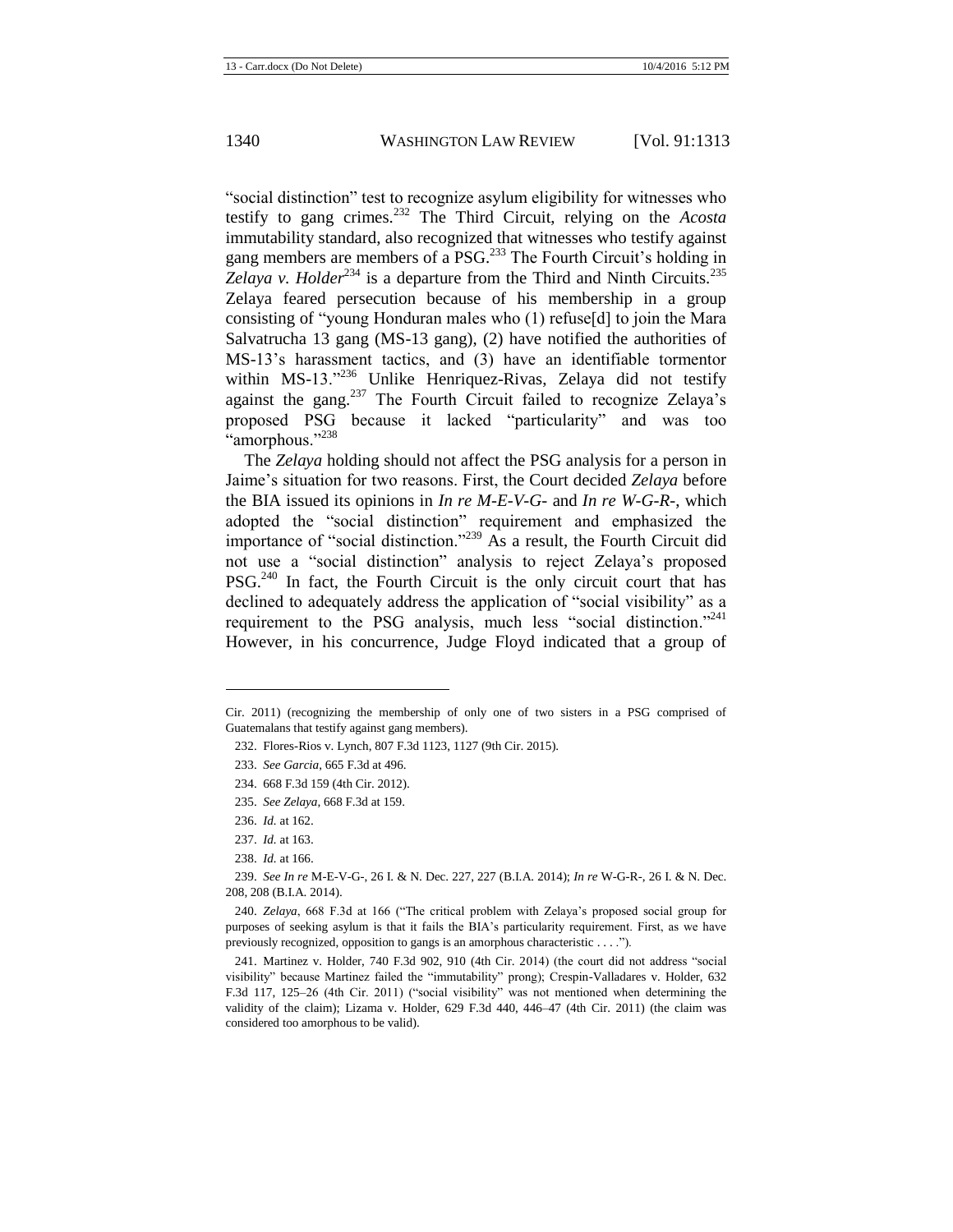prosecution witnesses to gang crimes would satisfy both the "particularity" and "social distinction" criteria. $^{242}$ 

Second, *Zelaya* is not a case about witnesses who report gang violence to police.<sup>243</sup> It is a case about gang recruitment.<sup>244</sup> Although Zelaya was harassed and threatened for not joining a gang, he did not witness a serious gang crime and then report that serious gang crime to law enforcement.<sup>245</sup> He complained twice to the police about being harassed by gangs which, according to the Fourth Circuit, "adds little . . . in the face of the common sense proposition that MS-13 would look unfavorably upon anyone who complained about its harassment tactics to the police."<sup>246</sup> Henriquez-Rivas and Jaime both witnessed a murder—a far more serious crime than threatening someone for not joining a gang. Jaime's proposed PSG is unaffected by *Zelaya* because his group is not amorphous and passes the "particularity" requirement that Zelaya's group failed. $247$  Furthermore, the Fourth Circuit's PSG analysis from *Zelaya* differs significantly from the current BIA "social distinction" analysis. Therefore, *Zelaya* does not apply to Jaime's case.

#### III. RECOGNIZING A NEW PARTICULAR SOCIAL GROUP

On January 13, 2016, U.S. Secretary of State John Kerry announced that the United States would expand refugee screenings to people fleeing violence in El Salvador, Honduras, and Guatemala.<sup>248</sup> Just two days before Kerry's announcement, the Peace Corps suspended its program in El Salvador due to the "ongoing security environment."<sup>249</sup> Immigration advocates expressed concern that the United States was willing to deport Salvadorans back to El Salvador while terminating the Peace Corps

<sup>242.</sup> *Zelaya*, 668 F.3d at 169 (Floyd, J., concurring).

<sup>243.</sup> *Id.* at 166 (*Zelaya* is primarily concerned with evaluating "[r]esisting gang recruitment" as a PSG).

<sup>244.</sup> *Id.*

<sup>245.</sup> *Id.* at 162–63. To be clear, Zelaya was beaten by gangs and threatened with death on several occasions.

<sup>246.</sup> *Id.* at 166.

<sup>247.</sup> Part III discusses "particularity" and how it applies to individuals similarly situated to Jaime.

<sup>248.</sup> Cedar Attanasio, *John Kerry Announces Refugee Program Expansion in Guatemala, Honduras and El Salvador with UN Help*, L.A. TIMES (Jan. 13, 2016, 12:30 PM), http://www.latintimes.com/john-kerry-announces-refugee-program-expansion-guatemala-hondurasand-el-salvador-un-364297 [https://perma.cc/V6PQ-FSVC].

<sup>249.</sup> Press Release, Peace Corps, Peace Corps El Salvador Program Suspended (Jan. 11, 2016), https://www.peacecorps.gov/news/library/peace-corps-el-salvador-program-suspended/ [https://perma.cc/MS4A-Q4LX].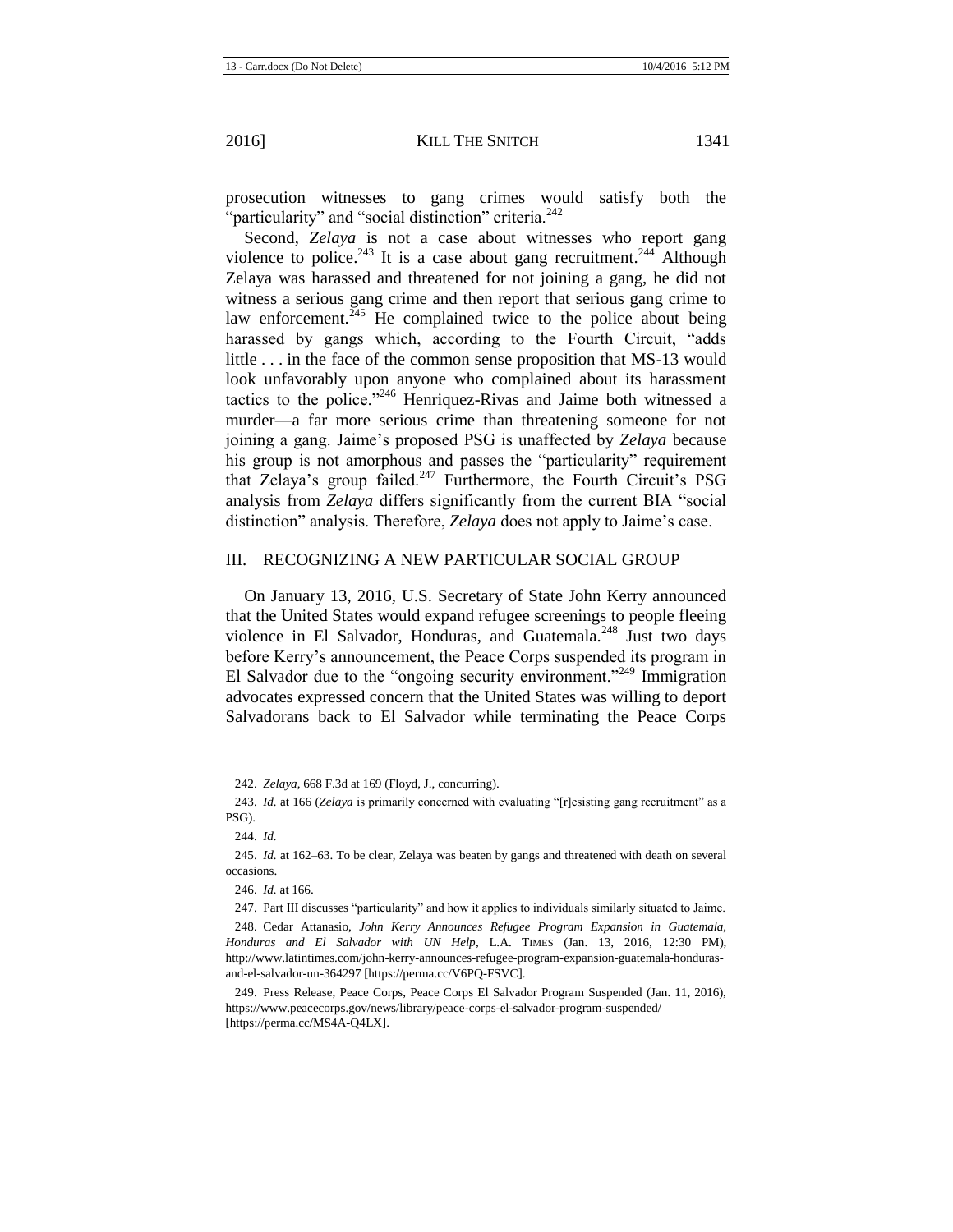program because of increased violence in the country.<sup>250</sup> The announcements prove the United States government was aware of the nexus between Central American gang violence and an increase in the number of refugees fleeing the region. $^{251}$ 

<span id="page-30-0"></span>Although the United States recognizes the risks associated with being a witness to a serious gang crime, it has been reluctant to extend immigration relief to these witnesses and other individuals similarly situated to Jaime. After the September 11, 2001 attacks, Congress passed legislation to accommodate informants by making the S Visa a permanent provision<sup>252</sup> The S Visa provides temporary immigration status to "aliens who provide critical, reliable information necessary to the successful investigation or prosecution of a criminal organization . . .<sup>3253</sup> In 2012, the United States Treasury Department opened the door for someone in Jaime's position to obtain an S Visa by designating the MS-13 as a "transnational criminal organization," but MS-13 informants may only obtain an S Visa if they have already made it across the border and into the United States.<sup>254</sup> Congress only allows a total of two-hundred S Visas per year,<sup>255</sup> and it is unclear how many, if any, of these visas are being designated for MS-13 informants.<sup>256</sup> It is problematic that the United States only recognizes S Visas for

<span id="page-30-1"></span><sup>250.</sup> Jerry Markon, *Peace Corps Suspends El Salvador Program as Violence Surges*, THE WASHINGTON POST (Jan. 14, 2016), https://www.washingtonpost.com/news/federaleye/wp/2016/01/14/peace-corps-suspends-el-salvador-program-as-violence-surges/ [https://perma.cc/G827-FGUH].

<sup>251.</sup> John Kerry, Sec'y of State, Remarks on the United States Foreign Policy Agenda for 2016 (Jan. 13, 2016) (transcript available at http://www.state.gov/secretary/remarks/2016/01/251177.htm [https://perma.cc/QMS5-WCS2]) ("[W]e have plans to expand the U.S. Refugee Admissions Program in order to help vulnerable families and individuals from El Salvador, Guatemala, and Honduras, and offer them a safe and legal alternative to the dangerous journey that many are tempted to begin  $\dots$ .").

<sup>252.</sup> KARMA ESTER, CONG. RESEARCH SERV., RS21043, IMMIGRATION: S VISAS FOR CRIMINAL AND TERRORIST INFORMANTS 1 (2005), https://www.fas.org/sgp/crs/terror/RS21043.pdf [https://perma.cc/8TD9-UPLQ]. The S Visa was originally scheduled to expire on September 13, 2001. The new law amended the INA "to provide permanent authority for the administration of the 'S' Visa." *Id.*

<sup>253.</sup> OFFICES OF THE U.S. ATT'YS, CRIMINAL RESOURCE MANUAL 1862 (2011), https://www.justice.gov/usam/criminal-resource-manual-1862-s-visa-program-eligibility

<sup>[</sup>https://perma.cc/9Z78-Y2XL]. U.S. law enforcement generally reaches out to potential S Visa candidates.

<sup>254.</sup> *See* CLARE RIBANDO SEELKE, CONG. RESEARCH SERV., EL SALVADOR: BACKGROUND AND U.S. RELATIONS 19 (Feb. 4, 2016), https://www.fas.org/sgp/crs/row/R43616.pdf [https://perma.cc/ XW4D-2V8W].

<sup>255.</sup> *See* OFFICES OF THE U.S. ATT'YS, *supra* not[e 253.](#page-30-0)

<sup>256.</sup> It is unlikely the U.S. would see much value in obtaining intelligence information from most witnesses fleeing gang violence in the Northern Triangle.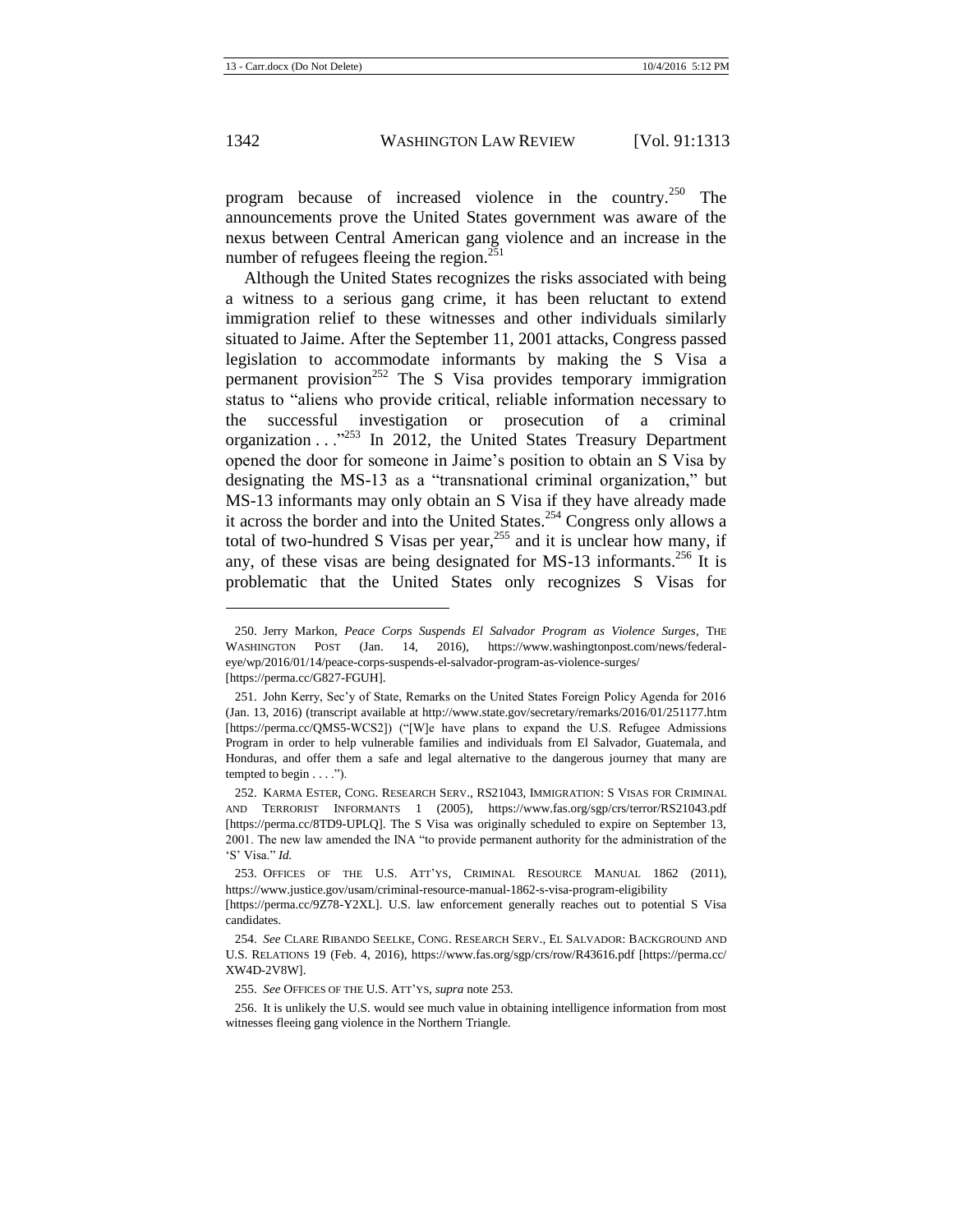informants who are already present in the United States. However, the existence of the S Visa program is still persuasive for extending protection to Jaime and other witnesses alike because it serves as evidence that the United States government is willing to acknowledge the danger and value of informants.

#### *A. Witnesses Who Report Serious Gang Crimes to Law Enforcement Are Members of a Particular Social Group*

Jaime's  $PSG<sup>257</sup>$ —Salvadoran witnesses who report serious gang crimes to law enforcement—passes both the BIA's three-prong test and the *Acosta* immutability standard followed by the Third and Seventh Circuits. Courts that incorporate the "social distinction" prong in their PSG analysis may rely on either direct or circumstantial evidence to demonstrate persecution on account of membership in a PSG.<sup>258</sup> In Jaime's case, Salvadoran society's perception of witnesses who report gang crimes is shaped by the power and influence of El Salvador's gangs.<sup>259</sup> Evidence of this influence establishes the basis for creating a new PSG that does not require a witness to a serious gang crime to testify in court against gang members.

The BIA's immutability standard is satisfied if the common characteristic that defines members of the group cannot be changed.<sup>260</sup> The immutability requirement from *In re Acosta* has been endorsed by all of the federal circuit courts of appeals. $^{261}$  Because witnesses that report serious gang crimes cannot change what they have already seen and undo their report to law enforcement, witnesses such as Jaime pass

<sup>257.</sup> While this Comment focuses almost exclusively on El Salvador, it is intended to serve as a guide for witnesses to gang crimes around the globe. For example, witnesses from Guatemala and Honduras may rely on similar evidence to make the same argument that they are members of a PSG.

<sup>258.</sup> U.S. CITIZENSHIP & IMMIGRATION SERVS. PART III, *supra* note [11,](#page-2-0) at 32. "To determine whether the applicant has been persecuted or has a well-founded fear of persecution *on account of*  his or her membership in a particular social group, the asylum officer must elicit and consider all evidence, direct and circumstantial, providing information about the motivation of the persecutor." *Id.* (emphasis in original). For example, country conditions reports are relevant circumstantial evidence that can be used to establish the persecutor's motives. *Id.* at 13.

<sup>259.</sup> *In re* M-E-V-G-, 26 I. & N. Dec. 227, 244 (B.I.A. 2014) ("Evidence such as country conditions reports, expert witness testimony, and press accounts of discriminatory laws and policies, historical animosities, and the like may establish that a group exists and is perceived as 'distinct' . . . in a particular society."); *see also* NAT'L IMMIGRANT JUSTICE CTR., *supra* not[e 121,](#page-16-0) at 6. Pro-immigration critics argue that *In re M-E-V-G-* precludes pro se applicants from gaining asylum because "the BIA requires an asylum applicant to formulate a group in terms which are statistically precise," which often requires a lawyer.

<sup>260.</sup> *In re* Acosta, 19 I. & N. Dec. 211, 233 (B.I.A. 1985).

<sup>261.</sup> *See* NAT'L IMMIGRANT JUSTICE CTR., *supra* not[e 121,](#page-16-0) at 1.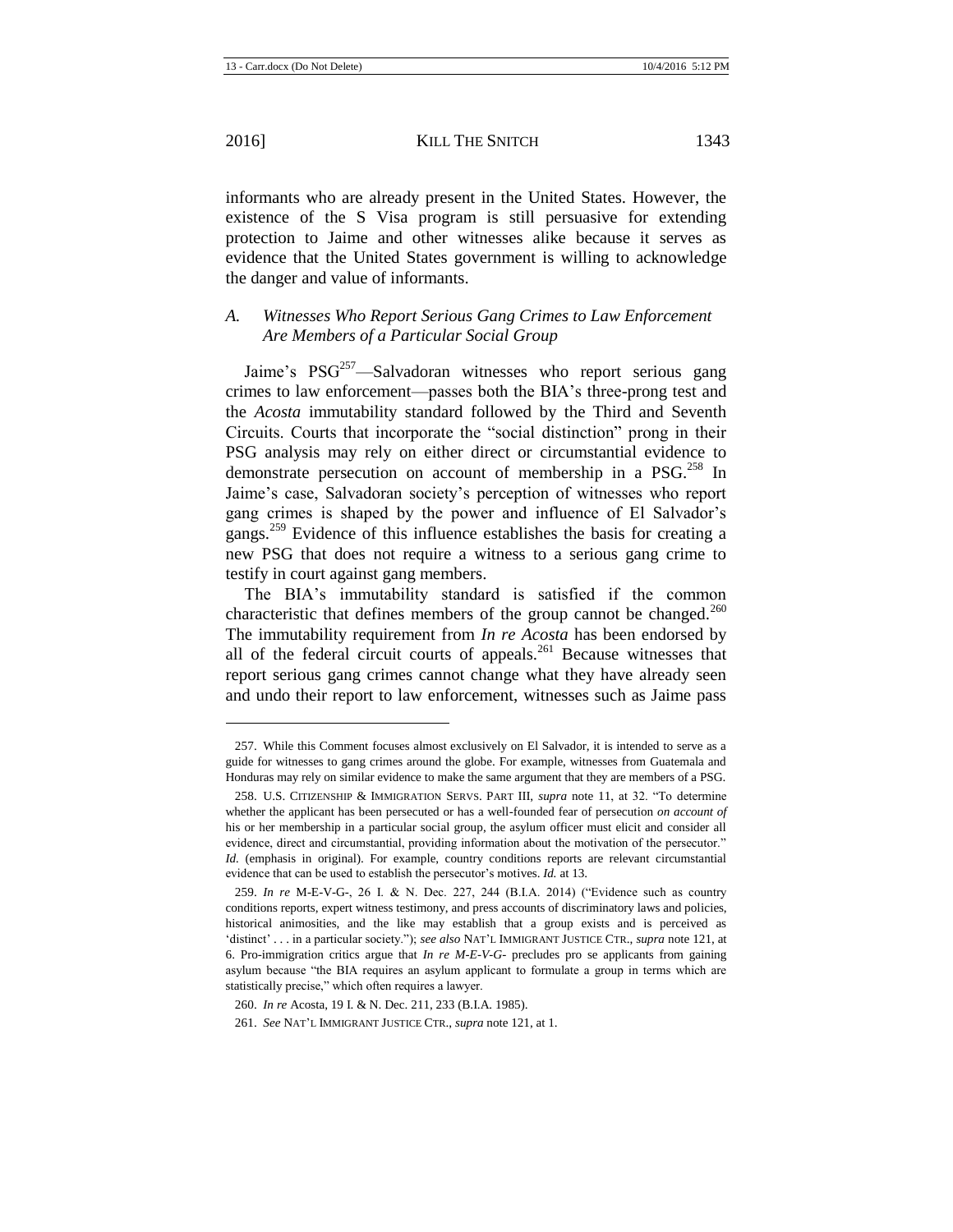the immutability standard.<sup>262</sup> If Jaime's case were heard in either the Third or Seventh Circuits, his PSG would likely be recognized by the sheer fact that the shared characteristic of the group is immutable.<sup>263</sup> The more interesting debate is whether Jaime's proposed PSG also meets the additional "social distinction" requirement followed by the Ninth Circuit and the BIA.

Circuits that require "social visibility" should rely on the Ninth Circuit's decision in *Henriquez-Rivas* to evaluate the validity of a proposed PSG that recognizes witnesses who report serious gang crimes for two reasons. First, the majority of immigrants fleeing the Northern Triangle eventually resettle in the Ninth Circuit, which means their cases are most frequently heard in the Ninth Circuit.<sup>264</sup> Second, *Henriquez*-*Rivas* has already provided the Ninth Circuit with an established framework for analyzing asylum claims involving witnesses to gang crimes.<sup>265</sup> Analyzing Jaime's PSG merely requires the Ninth Circuit to refocus its "social distinction" analysis from *Henriquez-Rivas* and evaluate the dangers that Henriquez-Rivas would have faced from the M-18 before she testified against them in court. By eliminating the "social visibility" requirement and replacing it with "social distinction," *Henriquez-Rivas* shifts the focus from the troubling task of assessing a group's visual recognition to assessing whether society understands the group exists.<sup>266</sup> After determining the group is "socially distinct," a court will direct its attention to deciding whether the group also passes the "particularity" requirement.<sup>267</sup>

For Jaime to meet the "particularity" requirement, he must establish that his PSG is easy for Salvadoran society to accurately describe.<sup>268</sup> Unlike the PSG at issue in *In re S-E-G-*, Salvadoran witnesses who report serious gang crimes to law enforcement are easily defined by

<sup>262.</sup> *Acosta*, 19 I. & N. Dec. at 233.

<sup>263.</sup> Gatimi v. Holder, 578 F.3d 611, 615 (7th Cir. 2009); Valdiviezo-Galdamez v. Attorney Gen., 663 F.3d 582, 604 (3d Cir. 2011).

<sup>264</sup>*. See Immigrants from El Salvador, Guatemala, and Honduras in U.S., 2009–2013*, MIGRATION POLICY INSTITUTE, http://www.migrationpolicy.org/programs/data-hub/charts/ immigrants-el-salvador-guatemala-and-honduras-us-2009-2013?width=1000&height=850&iframe =true [https://perma.cc/UB72-AAGP]. 28% of all Central American immigrants have settled in California. *Id.* Of the 2,589,000 immigrants from the Northern Triangle residing in the United States, almost 20%, 505,000 people, live in the greater Los Angeles area. *Id.* More than one-quarter of all Salvadorans living in the United States reside in California. *Id.*

<sup>265.</sup> *See* Henriquez-Rivas v. Holder, 707 F.3d 1081, 1087–92 (9th Cir. 2013).

<sup>266.</sup> *Id.* at 1088 (citing *In re* C-A-, 23 I. & N. Dec. 951, 959 (B.I.A. 2006)).

<sup>267.</sup> *Id.* at 1090.

<sup>268.</sup> *In re* S-E-G-, 24 I. & N. Dec. 579, 584 (B.I.A. 2008).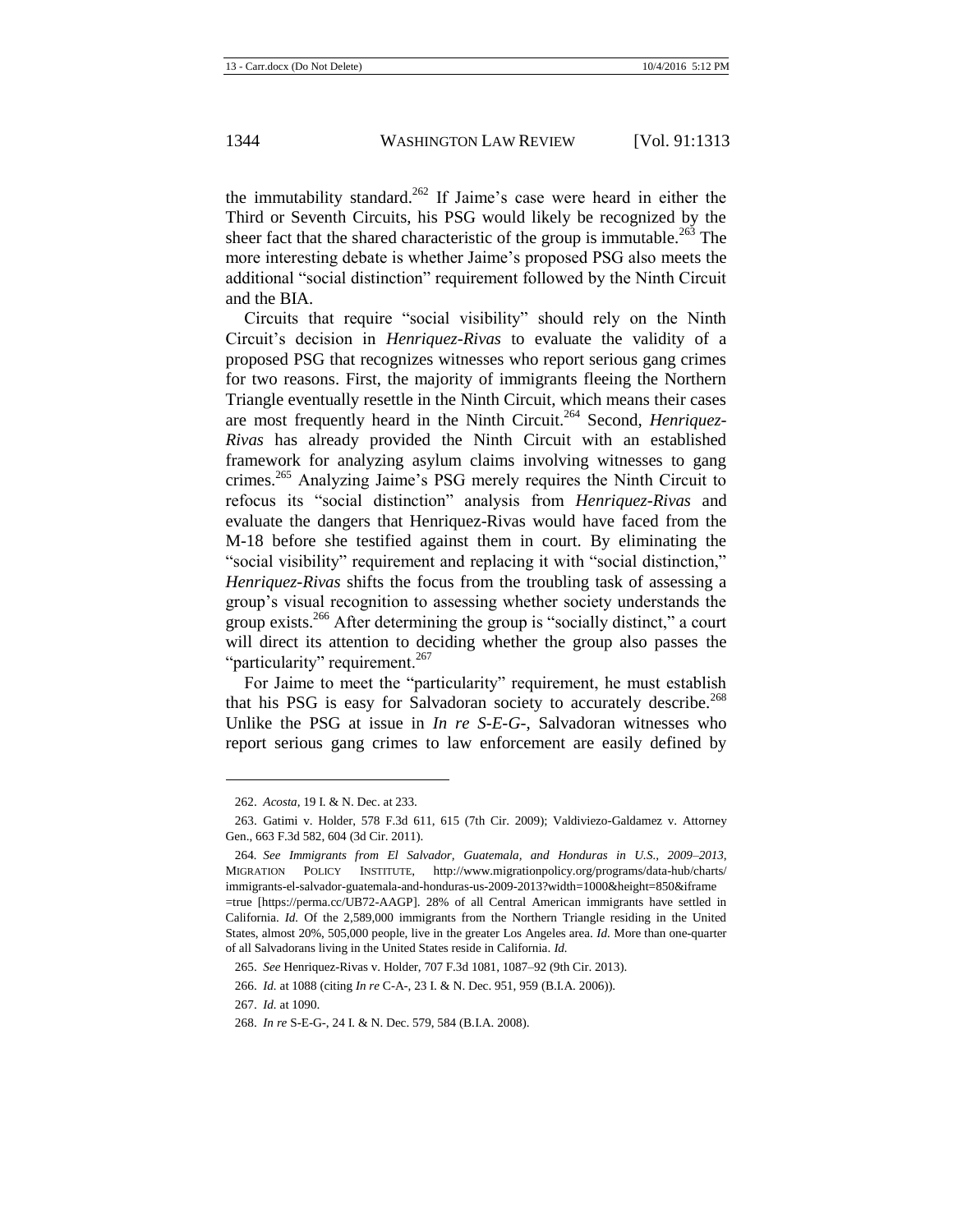Salvadoran society. Witnesses like Jaime do not belong to an amorphous class that lacks definition.<sup>269</sup> In *In re S-E-G-*, the BIA rejected a group comprised of "male children who lack stable families and meaningful adult protection, who are from middle and low income classes, who live in the territories controlled by the MS-13 gang, and who refuse recruitment."<sup>270</sup> This group failed "particularity" because it was not easily identifiable $^{271}$  and "people's ideas of what those terms mean can vary."<sup>272</sup> Conversely, membership in Jaime's group is specifically limited to individuals who complete a two-step process—witness a serious gang crime and report it to law enforcement. Courts that are provided with enough evidence to recognize Jaime's group as "socially distinct" will likely find his group also satisfies the "particularity" requirement.

## *1. Kill the Snitch: Salvadoran Witnesses Risk Their Lives to Report Serious Gang Crimes to Law Enforcement*

<span id="page-33-0"></span>Using the rationale of *In re C-A-*, the BIA determined that "[social] visibility is limited to those informants who are discovered because they appear as witnesses or otherwise *come to the attention* of cartel members."<sup>273</sup> By reporting gang crimes to Salvadoran law enforcement, witnesses like Jaime come to the attention of gang members due to widespread gang influence and police corruption.<sup>274</sup> El Salvador's country conditions establish that witnesses who report serious gang crimes are "socially distinct" within Salvadoran society.<sup>275</sup> Country conditions provide courts with "information about the context in which the . . . persecution took place," so courts can effectively evaluate the

<sup>269.</sup> *Henriquez-Rivas*, 707 F.3d at 1085 ("The group [in *In re S-E-G-*] lacked 'particularity' because the category was too 'amorphous' and the group membership was not easily definable.").

<sup>270.</sup> *In re S-E-G-*, 24 I. & N. Dec. at 585.

<sup>271.</sup> *Id.* at 584 (citing *In re* A-M-E & J-G-U-, 24 I. & N. Dec. 69, 73–74 (B.I.A. 2007)).

<sup>272.</sup> *Id.* (citing *In re A-M-E- & J-G-U-*, 24 I. & N. Dec. at 76).

<sup>273.</sup> *In re* C-A-, 23 I. & N. Dec. 959, 960 (B.I.A. 2006) (emphasis added).

<sup>274.</sup> *La Mara Salvatrucha Queria Tomar el Control del Congreso de Honduras*, ELSALVADOR.COM (Apr. 28, 2016, 8:01 PM), http://www.elsalvador.com/articulo/internacional/ mara-salvatrucha-queria-tomar-control-del-congreso-honduras-110969 [https://perma.cc/ZAV8- NDMS] (author translation). An investigation revealed that the Mara Salvatrucha invested more than \$500,000 in a local mayor with the hope that they could get him elected as president of the National Congress; *El Salvador: Police Corruption and Abuse*, IMMIGRATION & REFUGEE BD. OF CAN., § 2 (Sept. 8, 2015), http://www.refworld.org/docid/560b85ce4.html (last visited Sept. 23, 2016).

<sup>275.</sup> *See* Zahedi v. INS, 222 F.3d 1157, 1163 (9th Cir. 2000) (for usefulness of country conditions).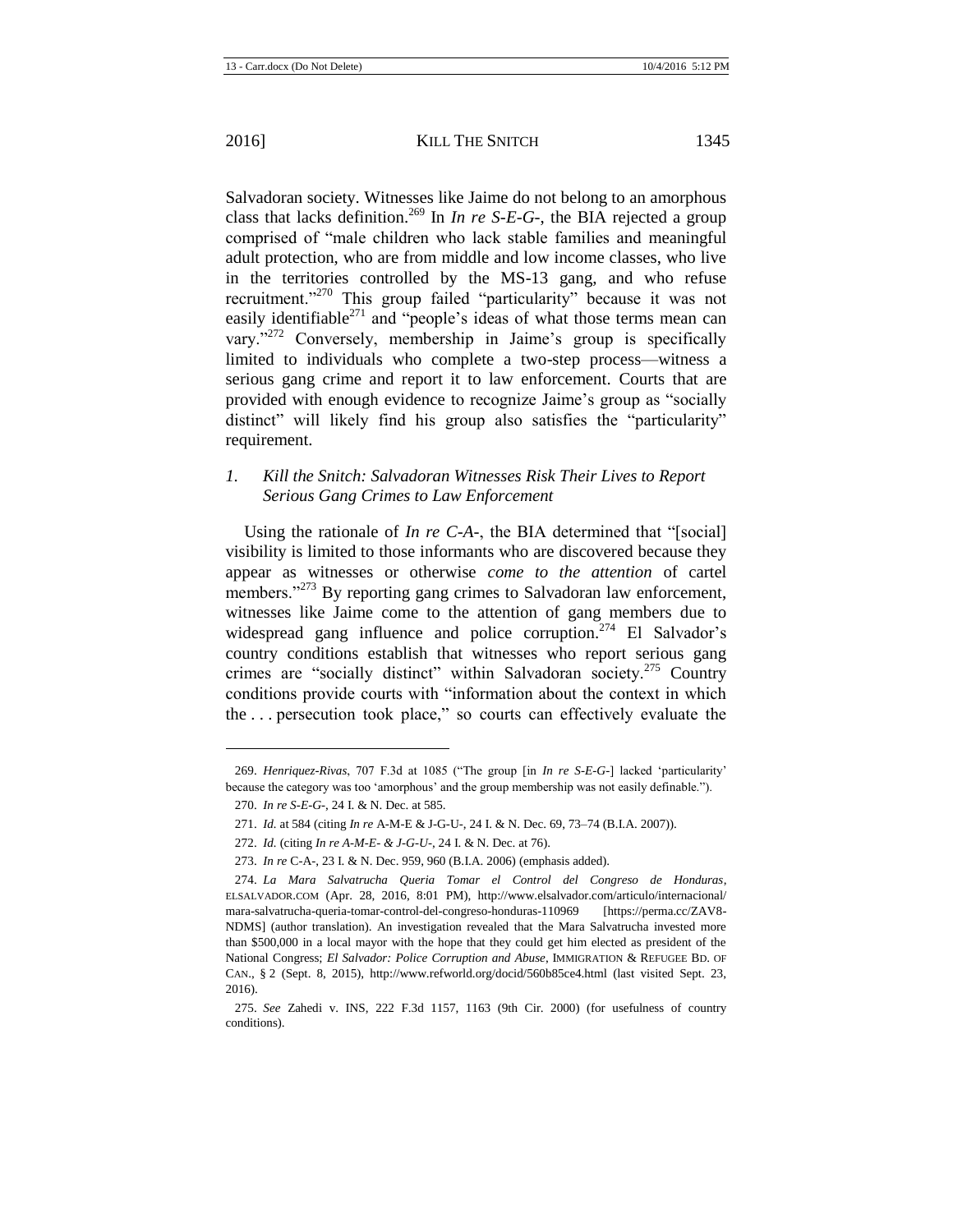<span id="page-34-2"></span>witness's credibility.<sup>276</sup> In El Salvador,<sup>277</sup> there is overwhelming evidence that proves witnesses who report serious gang crimes to law enforcement are at risk of being seriously harmed or even killed.<sup>278</sup> Salvadoran society recognizes the risks associated with reporting gang crimes to police.<sup>279</sup> The evidence presented in this Comment suggests that Salvadoran society also recognizes that witnesses who report gang crimes to police are members of a "socially distinct" group.

<span id="page-34-1"></span><span id="page-34-0"></span>In 2015, El Salvador became the "murder capital of the world"<sup>280</sup> by averaging almost sixteen murders a day and nearly 7,000 for the entire year.<sup>281</sup> The majority of these killings are understood to be either the result of gang violence or the extrajudicial police killings of gang members.<sup>282</sup> This brutal police practice, known as *mano dura*, involves sending military and police into the streets to confront gang members and arrest them.<sup>283</sup> *Mano dura* has only exacerbated the problem of gang

l

279. Sarah Kinosian & Angelika Albaladejo, *El Salvador's Security Strategy in 2016: Change or More Mano Dura?*, LATIN AM. WORKING GROUP (Feb. 29, 2016), http://www.lawg.org/actioncenter/lawg-blog/69-general/1599-el-salvadors-security-strategy-in-2016-change-or-more-mano-

dura- [https://perma.cc/MMV6-WRCF ] ("[A] culture of silence with regards to corruption and violence has been created" by gang threats to kill those that speak to police); *see also Una Clica Controla el Barrio San Jacinto*, ELSALVADOR.COM (Dec. 20, 2015, 10:00 PM), http://www.elsalvador.com/articulo/sucesos/una-clica-controla-barrio-san-jacinto-96646

[https://perma.cc/2HG7-Q2Y6] (in the community of Harrison Step, a journalist observed "a warning painted on a wall: *kill the snitch*" (author translation)).

280. Alan Gomez, *El Salvador: World's New Murder Capital*, USA TODAY (Jan. 8, 2016, 10:15 AM), http://www.usatoday.com/story/news/world/2016/01/07/el-salvador-homicide-rate-hondurasguatemala-illegal-immigration-to-united-states/78358042/ [https://perma.cc/VWC7-U3T9].

281. Nina Lakhani, *Violent Deaths in El Salvador Spiked 70% in 2015, Figures Reveal*, THE GUARDIAN (Jan. 4, 2016, 6:14 PM), http://www.theguardian.com/world/2016/jan/04/el-salvadorviolence-deaths-murder-2015 [https://perma.cc/9RJW-PPXE] (stating that around 6,657 people were murdered in 2015, a 70% increase in violent deaths from 2014).

282. *Id.*

<sup>276.</sup> *Id.*

<sup>277.</sup> While this Comment focuses almost exclusively on El Salvador, the same arguments can be applied to places with similar levels of gang violence.

<sup>278.</sup> For example, in May 2015, M-18 murdered a man because it suspected he was an informant. Jorge Beltrán Luna, *Aumento de Homicidios por Sospechas de que Son Informantes de la Policia*, ELSALVADOR.COM (May 20, 2015, 8:00 PM), http://www.elsalvador.com/articulo/sucesos/aumentohomicidios-por-sospechas-que-son-informantes-policia-75396 [https://perma.cc/4S8M-LVJP] (author translation); *see also Repunte de Homicidios en el Área de la Matanza*, ELSALVADOR.COM (Mar. 3, 2016, 10:08 PM), http://www.elsalvador.com/articulo/sucesos/repunte-homicidios-areamatanza-103678 [https://perma.cc/2YBL-27BJ] (discussing how two healthcare workers were killed in March 2016 because the MS-13 suspected they reported witnessing a murder to police) (author translation).

<sup>283.</sup> *See* Kinosian & Albaladejo, *supra* not[e 279.](#page-34-0) El Salvador also implemented *mano dura* from 2003 to 2009, but its practice failed to reduce murder rates. For many incarcerated gang members, prison was an opportunity to consolidate groups and expand criminal networks.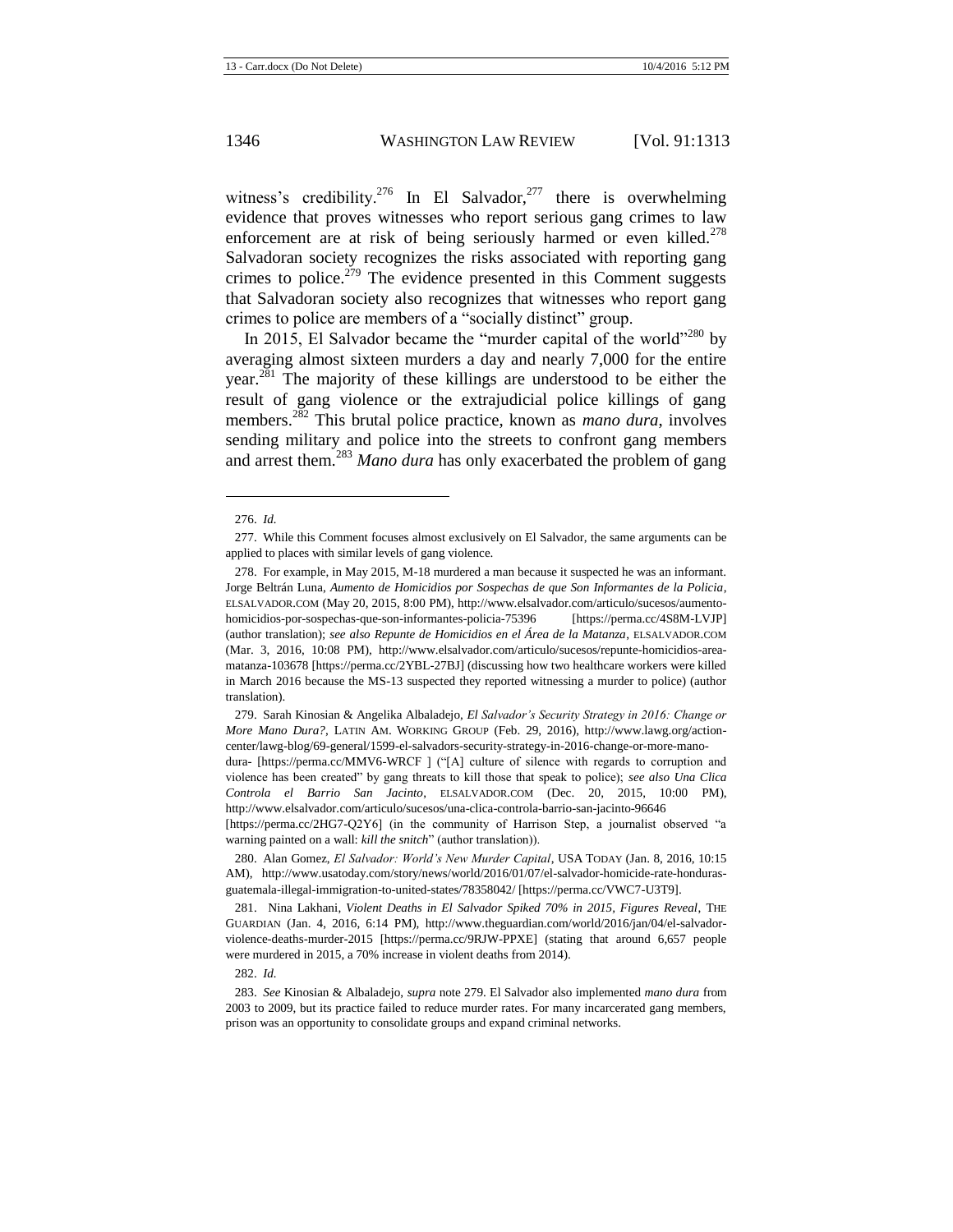l

violence as gangs have redoubled their efforts to assert control over disputed areas of El Salvador and evade arrest.<sup>284</sup> Because of this conflict, people are reluctant to report information to the police regarding criminal gang activity for fear of gang reprisal.<sup>285</sup>

<span id="page-35-0"></span>Fear of gang violence is so prevalent throughout the country that even police officers wear masks to conceal their identities from gangs.<sup>286</sup> Organized attacks on police officers and their families are common.<sup>287</sup> This helps explain why witnesses choose not to testify against gangs; they fear gangs will respond by harming them and their families.<sup>288</sup> In April 2015, a seventy-nine-year-old man was dragged out of his house and stabbed to death.<sup>289</sup> After killing him, M-18 members sent a message to the community by hanging a piece of cardboard around the man's neck with the phrase "for snitching."<sup>290</sup>

In El Salvador, there is no guarantee a witness's identity will be protected or that gangs will be prosecuted for their crimes.<sup>291</sup> In

287. Beatriz Calderón, *Capturan a Dos Pandilleros por el Homicidio de la Madre de un Policía*, LA PRENSA GRAFICA (May 10, 2016, 3:20 PM), http://www.laprensagrafica.com/2016/05/10/ capturan-a-dos-pandilleros-por-el-homicidio-de-la-madre-de-un-policia [https://perma.cc/P7RB-V3QE] (author translation); *see also Capturan a Tres Implicados en Homicidio de Policía en San Miguel*, ELSALVADOR.COM (Apr. 29, 2016, 4:19 PM), http://www.elsalvador.com/articulo/sucesos/ capturan-tres-implicados-homicidio-policia-san-miguel-111134 [https://perma.cc/XW2T-37LE] (author translation). In April 2016, three gang members murdered a police officer on his day off. *Id.*

288. Jorge Beltran Luna, *San Hilario Se Resiste a Vivir bajo Control de la MS*, ELSALVADOR.COM (Apr. 2, 2016, 8:30 PM), http://www.elsalvador.com/articulo/sucesos/sanhilario-resiste-vivir-bajo-control-106407 [https://perma.cc/J79P-MDF2] (discussing how witnesses are especially reluctant to come forward in communities where gang members have family) (author translation); Suchit Chavez, *"Medio Millón" Exonerado de Homicidios por Falta de Testigo*, LA PRENSA GRAFICA (Oct. 29, 2015, 6:00 AM), http://www.laprensagrafica.com/2015/10/29/mediomillon-exonerado-de-homicidios-por-falta-de-testigo [https://perma.cc/44PL-CAGZ] (saying that money laundering charges were dropped against a key figure in the MS-13 gang because prosecutors were unable to locate the witness) (author translation).

289. *See* Beltrán Luna, *supra* not[e 278.](#page-34-2)

290. *Id.*

<sup>284.</sup> *See* Lakhani, *supra* not[e 281.](#page-34-1)

<sup>285.</sup> *See* Kinosian & Albaladejo, *supra* note [279](#page-34-0) ("People are afraid that if they report [gang crimes] . . . that people will come after them.").

<sup>286.</sup> Joshua Partlow, *El Salvador Debates Which Is Worse: Gangs or Police?*, THESTAR.COM (May 25, 2015), https://www.thestar.com/news/world/2015/05/25/el-salvador-debates-which-isworse-gangs-or-police.html [https://perma.cc/WJ5N-5USV ] ("[Police] in black masks are sweeping through this city . . . ."); *see also* Lakhani, *supra* note [281](#page-34-1) ("[G]angs are rapidly and violently expanding into even the smallest rural communities in order to run extortion rings and control territory."); *Gangs of El Salvador*, VICE NEWS (Dec. 1, 2015), https://news.vice.com/video/gangsof-el-salvador-full-length [https://perma.cc/3MFY-QJ5F].

<sup>291.</sup> *See* IMMIGRATION & REFUGEE BD. OF CAN., *supra* not[e 274,](#page-33-0) at § 1. "The Global Corruption Barometer 2013, by Transparency International, notes that 87 percent of respondents declared that the Salvadoran police was 'corrupt/extremely corrupt,' and 18 percent said they had paid a bribe to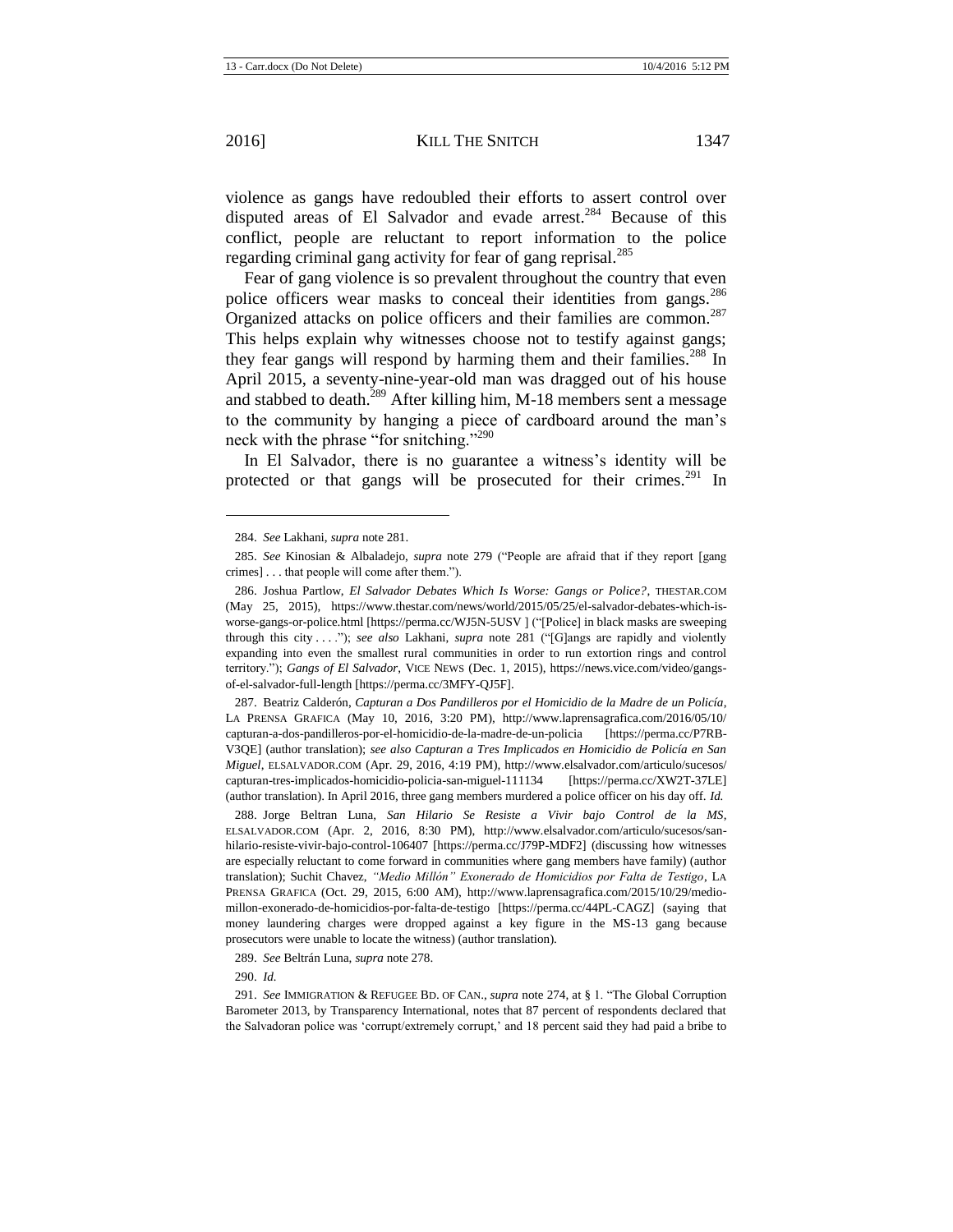<span id="page-36-0"></span>February 2015, gang members murdered a witness under police protection while he was waiting at a bus stop.<sup>292</sup> Two months later, six gang members burst into the home of Reina Ortiz and shot her and her four-year-old daughter to death because Ortiz was planning to testify against the gang for murdering her brother in  $2013^{293}$  El Salvador's criminal conviction rate is below 5%. <sup>294</sup> Meanwhile, in neighboring Guatemala, only 3% of 250,000 gang complaints filed in 2011 were prosecuted.<sup>295</sup> This failure to hold gangs criminally liable for their actions has led to a "sense of impunity"<sup>296</sup> and freedom to operate.<sup>297</sup>

In 2014, El Salvador's Attorney General accused lawyers, judges, and police of accepting bribes from gangs in exchange for more favorable sentences.<sup>298</sup> Even former President Mauricio Funes personally admitted to paying gangs for political support.<sup>299</sup> Gangs have also begun using the

294. *See* Seelke, *supra* not[e 254,](#page-30-1) at 9.

295. MICHAEL BOULTON, UNICEF, LIVING IN A WORLD OF VIOLENCE: AN INTRODUCTION TO THE GANG PHENOMENON 28 (July 2011), http://www.refworld.org/docid/4e3260a32.html (last visited Sept. 23, 2016).

296. *Id.*

297. *Id.*

299. Roger Noriega, *MS-13's Secretly Backing Ruling Party in El Salvador*, NEW YORK POST (Mar. 3, 2014, 5:59 AM), http://nypost.com/2014/03/03/ms-13s-secretly-backing-ruling-party-in-elsalvador/ [https://perma.cc/8HPN-992D]; *see also* Jessica Ávalos, *Fiscal: Hay Alcaldes Involucrados con Pandillas,* La PRENSA GRAFICA (Feb. 18, 2015, 6:00 AM), http://www.laprensagrafica.com/2015/02/18/fiscal-hay-alcaldes-involucrados-con-pandillas

[https://perma.cc/8B5V-95SU] (describing how, in 2015, the Attorney General's Office announced an investigation that found many mayors throughout El Salvador "dedicated to working with gangs" (author translation)); Arron Daugherty, *3 Former El Salvador Presidents Investigated for Corruption*, INSIGHT CRIME (Feb. 12, 2016), http://www.insightcrime.org/news-briefs/three-elsalvador-presidents-investigated-corruption [https://perma.cc/H8W8-XQEL] ("El Salvador's last three presidential administrations, which span 15 years, have been marred by corruption allegations . . . .").

police officers." *Id.* A former PNC (Policia Nacional Civil) director was linked to a relationship with criminal gangs. *Id.* at § 2; *See also* Alberto Arce, *Bloodshed in El Salvador Reaching Levels of 1980s Civil War*, CNSNEWS.COM (June 22, 2015, 7:15 PM), http://www.cnsnews.com/news/article/ bloodshed-el-salvador-reaching-levels-1980s-civil-war [https://perma.cc/XJ6N-499L] (reporting that El Salvador arrested more than 12,000 gang members in 2015 "with little to show for it").

<sup>292.</sup> R. Solano et al., *Pandilleros Asesinan a Testigo bajo Régimen de Protección*, ELSALVADOR.COM (Feb. 24, 2015 11:40 AM), http://www.elsalvador.com/articulo/sucesos/ pandilleros-asesinan-testigo-bajo-regimen-proteccion-73684 [https://perma.cc/9LPT-ZE2M] (author translation).

<sup>293.</sup> Jessel Santos, *Matan a Testigo de Homicidio y Su Hija de 4 Años*, LA PRENSA GRAFICA (May 19, 2015, 6:00 AM), http://www.laprensagrafica.com/2015/05/19/matan-a-testigo-dehomicidio-y-a-su-hija-de-4-aos [https://perma.cc/F8ZN-WWE8] (author translation).

<sup>298.</sup> Suchit Chávez, *FGR Acusa a 127 por Corrupción en Juzgados*, LA PRENSA GRAFICA (Aug. 2, 2014, 6:00 AM), http://www.laprensagrafica.com/2014/08/02/fgr-acusa-a-127-por-corrupcion-enjuzgados [https://perma.cc/5GWP-WKBA] (saying that the Attorney General accused 127 people of influence peddling and bribery) (author translation).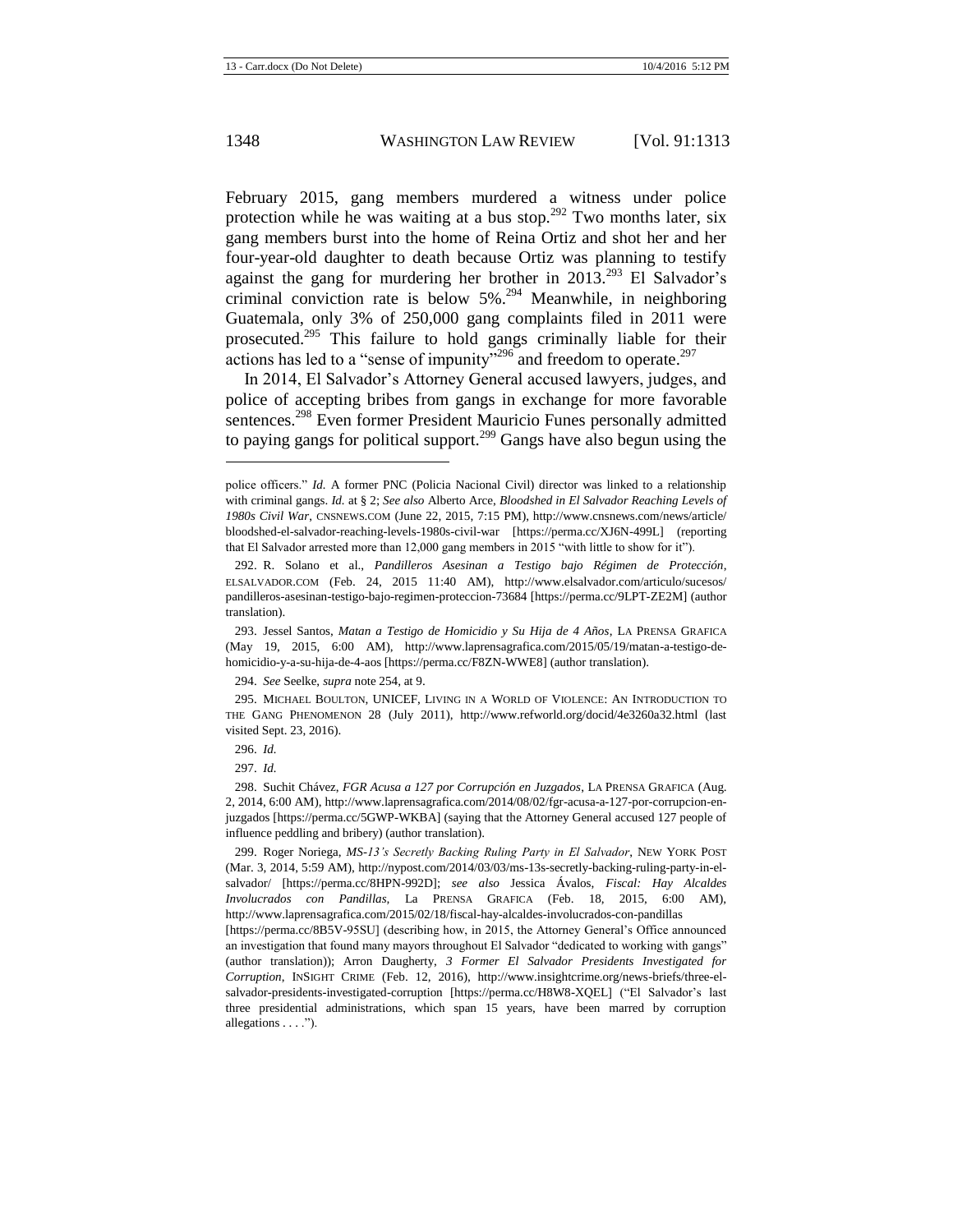same firearms exclusively reserved for El Salvador's armed forces, which raises the question—is the government supplying the gangs with these weapons in exchange for support?<sup>300</sup> The United States has recognized this corruption and level of sophistication since 2012, when it imposed financial sanctions against  $MS-13$ <sup>301</sup> A year later, Senator Patrick Leahy of Vermont spoke out against El Salvador's police corruption and its lack of concern for improving public safety.<sup>302</sup> Despite attempts to curtail the problem,  $303$  claims of corruption persist today.  $3\overline{04}$ 

Once Jaime reports the crime he witnessed to law enforcement, he runs the risk that corrupt police officers will pass along his identity to gang members.<sup>305</sup> Gangs routinely hire police officers to protect their

303. *See* Nelson Renteria, *U.N., El Salvador Launch U.S.-Backed Anti-Corruption Program*, REUTERS (Jan. 25, 2016, 6:31 PM), http://www.reuters.com/article/us-el-salvador-corruptionidUSKCN0V32SG [https://perma.cc/5VZZ-GFYT]. In early 2016, the U.N. announced a U.S. financed program to combat corruption in El Salvador. *Id.*

304. Eugenia Velásquez & Alex Torres, *Se Revela Posible Negociación del FMLN con Pandilleros*, ELSALVADOR.COM (May 7, 2016, 9:53 PM), http://www.elsalvador.com/articulo/ nacional/revela-posible-negociacion-del-fmln-con-pandilleros-111978 [https://perma.cc/2YDN-UUBD] (author translation). In May 2016, El Salvador's *El Faro* newspaper revealed that the FMLN political party negotiated deals with the MS-13 and M-18 gangs in exchange for support in the 2014 presidential election. *Id.*; *see also* Seelke, *supra* note [254,](#page-30-1) at 19 (stating that in 2013, USAID suspended funding intended for individuals affected by the global financial crisis because it believed the money was ending up in gang members' hands).

305. *See Una Clica Controla el Barrio San Jacinto*, *supra* note [279](#page-34-0) ("Police do not escape the control of the gangs. In fact, they may be the most controlled." (author translation)); Oscar Martinez, *The Gang Informant El Salvador Failed to Protect*, INSIGHT CRIME (Jan. 16, 2015), http://www.insightcrime.org/news-analysis/the-gang-informant-el-salvador-failed-to-protect

[https://perma.cc/NM8B-N35Q] (discussing how two police officers, Jose Wilfredo Tejada and Walter Misael Hernandez, detained a 23-year-old boy who was later tortured and murdered by a notorious M-13 member; the police informant that testified against Tejada, Hernandez, and the M-13 member was also murdered).

<sup>300.</sup> *El Salvador, un País Desangrado por las Pandillas*, EL COMERCIO (Dec. 14, 2015), http://elcomercio.pe/mundo/latinoamerica/salvador-pais-desangrado-pandillas-fotos-noticia-

<sup>1863557 [</sup>https://perma.cc/Z2SK-69UH] (author translation); *see also Freedom in the World 2015: El Salvador*, FREEDOM HOUSE, https://freedomhouse.org/report/freedom-world/2015/el-salvador [https://perma.cc/M333-WV4G] ("In June 2014, the attorney general announced that Defense Minister David Munguía Payés was under investigation for involvement in arms trafficking, potentially to supply gangs.").

<sup>301.</sup> Hannah Stone, *US Ranks MS-13 Alongside Zetas in Gang List*, INSIGHT CRIME (Oct. 12, 2012), http://www.insightcrime.org/news-analysis/us-ms13-zetas-transnational [https://perma.cc/ N2XV-7LQR]; *see also* Seelke, *supra* not[e 254,](#page-30-1) at 18 ("The U.S. government has funded anti-gang programs in El Salvador since 2008.").

<sup>302.</sup> Hector Silva, *The Fixer and El Salvador's Missed Opportunity*, INSIGHT CRIME (Mar. 6, 2014), http://www.insightcrime.org/investigations/the-fixer-and-el-salvadors-missed-opportunity [https://perma.cc/6XVB-DW8J] ("'In the last few years I have seen how Salvadorans are victims of violence, of a corrupt police, of individuals in security positions who worry more about getting rich than improving conditions for their people.'").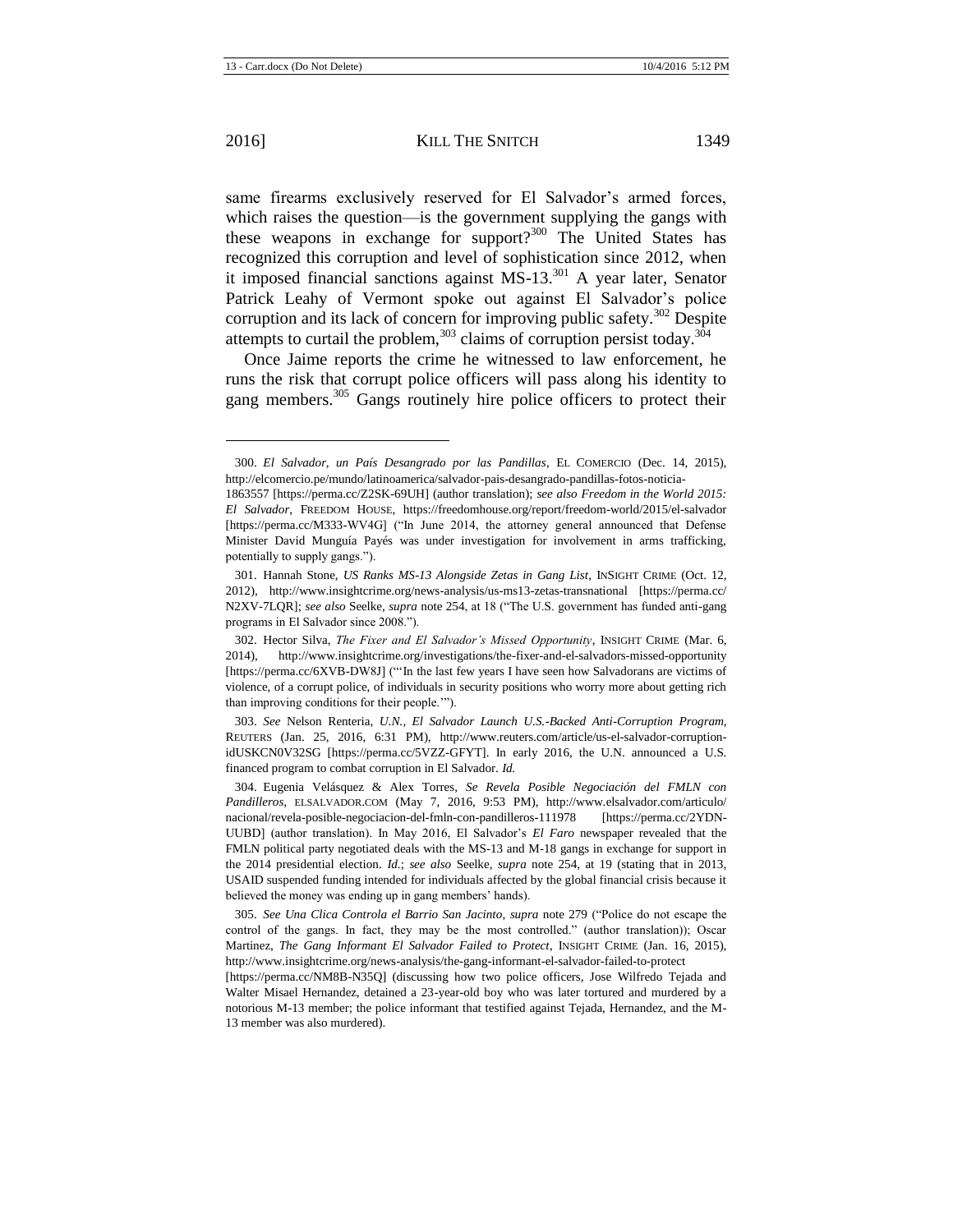ability to traffic drugs and commit other crimes.<sup>306</sup> Between 2009 and 2013, more than 500 police officers were arrested for corruption and involvement in criminal activities.<sup>307</sup> Many of these officers worked with gangs by providing them information about witnesses who had reported gang crimes.<sup>308</sup> Even today, there are reports that certain police officers are either gang members who have infiltrated the police, or they have family who are gang members they seek to protect. $309$  In fact, a recent VICE News investigation estimated that almost half a million people in El Salvador depend on the country's 60,000 gang members for financial support.<sup>310</sup> Another study commissioned by El Salvador's Security Ministry estimated that as many as 470,000 citizens were in some way affiliated with gangs. $311$  This degree of gang dependency makes it challenging for people in Jaime's position to escape gang detection.

To evaluate "social distinction," courts are encouraged to consider any criminal laws designed to protect victims of the proposed group.<sup>312</sup> As *Henriquez-Rivas* points out, "Salvadoran society recognizes the unique vulnerability of people who testify against gang members in criminal proceedings, because gang members are likely to target these individuals as a group."<sup>313</sup> In 2006, the El Salvador legislature passed a witness protection law to protect witnesses from dangerous criminals

 $\overline{a}$ 

<sup>306.</sup> Candy Gomez, *Desarticulan Red de Corrupción en El Salvador, Entre Ellos Dos Jueces*, STARMEDIA (July 30, 2014, 7:15 PM), http://noticias.starmedia.com/violencia-inseguridad/ desarticulan-red-corrupcion-en-salvador-entre-ellos-dos-jueces.html [https://perma.cc/BW8L-UNZ4] (author translation).

<sup>307.</sup> David Marroquín, *Más de 500 Policías Detenidos Ligados a Hechos Delictivos*, ELSALVADOR.COM (Apr. 14, 2013, 8:00 PM), http://www.elsalvador.com/articulo/sucesos/mas-500 policias-detenidos-ligados-hechos-delictivos-33694 [https://perma.cc/3UFD-GFPU] (the reporting officers were arrested for crimes ranging from extortion, bribery, theft, sexual assault, domestic violence, drug trafficking, and links to criminal gangs) (author translation).

<sup>308.</sup> *Id.*

<sup>309.</sup> *Id.* (noting certain officers provide gangs with details about patrols so their friends and family can avoid arrest). *See also Maras Están Infiltradas en la Policía y el Ejército de El Salvador*, LA PRENSA (Dec. 14, 2015), http://www.laprensa.hn/mundo/911239-410/maras-est%C3%A1ninfiltradas-en-la-polic%C3%ADa-y-el-ej%C3%A9rcito-de-el-salvador [https://perma.cc/YKC6- N6BC] (reporting that in 2015, El Salvador's Secretary of Communications recognized that gangs have successfully infiltrated the police and military ranks) (author translation).

<sup>310.</sup> *See Gangs of El Salvador*, *supra* not[e 286.](#page-35-0)

<sup>311.</sup> Jessel Santos, *470,264 Personas Afines a Pandillas*, LA PRENSA GRAFICA (May 25, 2013, 6:00 AM), http://www.laprensagrafica.com/470-264-personas-afines-a-pandillas [https://perma.cc/ 4BSK-L9XU] (author translation).

<sup>312.</sup> *In re* A-R-C-G-, 26 I. & N. Dec. 388, 394 (B.I.A. 2014).

<sup>313.</sup> Henriquez-Rivas v. Holder, 707 F.3d 1081, 1092 (9th Cir. 2013).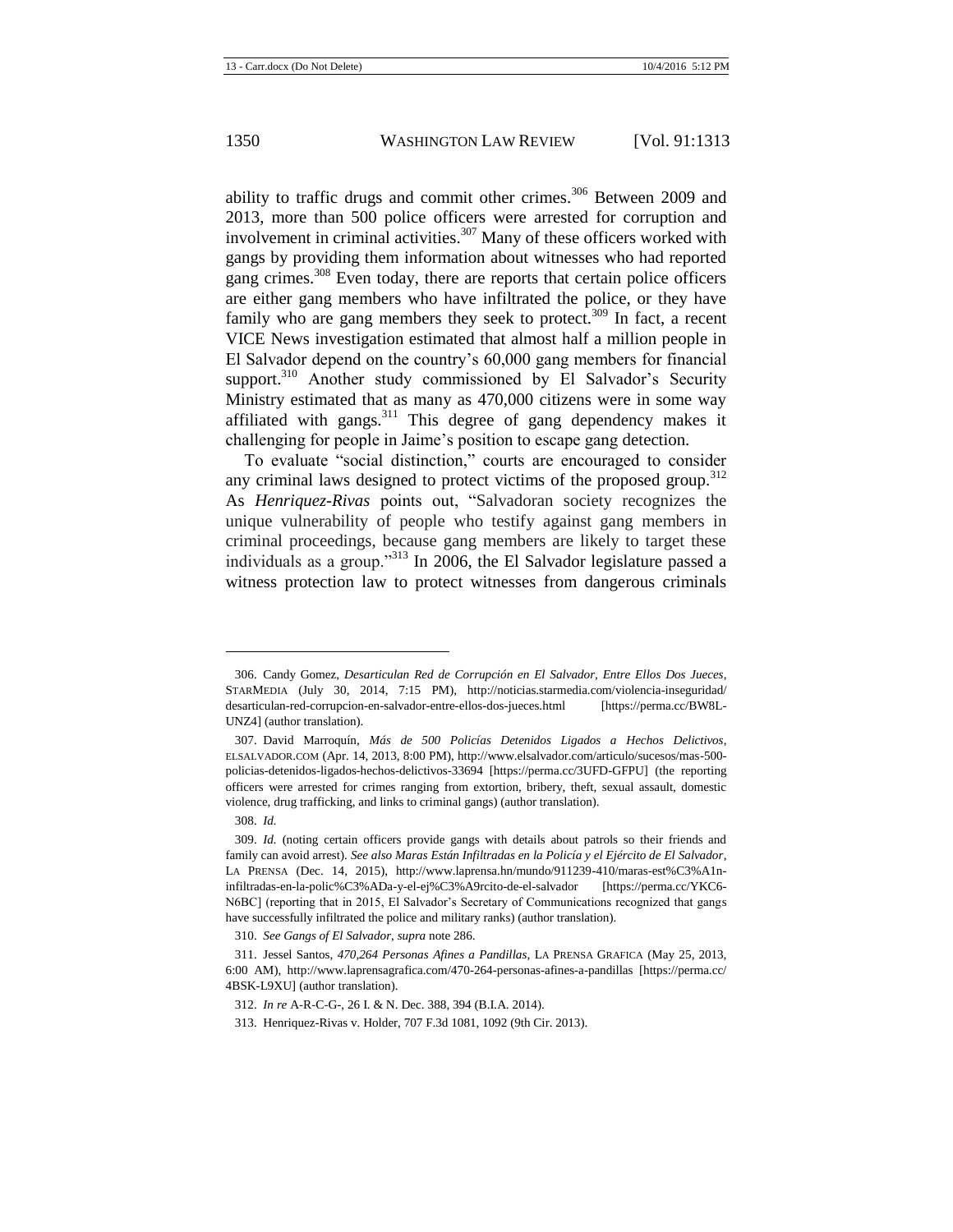l

such as the M-18 gang and the MS-13 gang.<sup>314</sup> The law's purpose was to encourage witnesses to come forward and report crimes.<sup>315</sup>

The witness protection program's inability to offer adequate protection remains a point of contention, $316$  especially when one considers the vast gang networks at play in the Northern Triangle.<sup>317</sup> According to a former prosecutor, gangs murdered at least 100 witnesses in 2010, often mutilating bodies in the process.<sup>318</sup> Moreover, some judges continue to deny witnesses anonymity from gang members at trial, which limits the overall effectiveness of the witness protection program.<sup>319</sup> In 2011, at least ten witnesses under the program's protection were forced to testify in front of gang members without the use of voice distortion devices or masks to hide their identities.<sup>320</sup> Six hours after one of these witnesses testified, his son and niece were killed in a home attack  $321$ 

317. *See* UNITED NATIONS HIGH COMM'R FOR REFUGEES, *supra* not[e 81.](#page-12-3)

318. Jaime Ulises Marinero, *Asesinados por el "Pecado" de Haber Sido Testigos (y III Entrega)*, LA PÁGINA (Feb. 9, 2011, 7:53 AM), http://www.lapagina.com.sv/ampliar.php?id=46899 [https://perma.cc/2FHZ-AGGN] (author translation).

319. *See* IMMIGRATION & REFUGEE BD. OF CAN., *supra* not[e 86,](#page-13-0) ¶ 3.2.

321. *Id.*

<sup>314.</sup> *Id.* "The law states, in pertinent part: 'Considering . . . [t]hat the current Salvadoran reality evidences the necessity that victims, witnesses and others who are involved in . . . judicial proceedings, as well as their families . . . should be protected to avoid violations of their rights. . . .'" *Id.* at n.15 (citing Decreto No. 1029, Ley Especial Para La Protección De Víctimas Y Testigos [Special Law for Victim and Witness Protection], May 25, 2006, 1, 603 (El Sal.), http://www.asamblea.gob.sv/eparlamento/indice-legislativo/buscador-de-documentos-

legislativos/ley-especial-para-la-proteccion-de-victimas-y-testigos). "The decree provides for ordinary and extraordinary protection measures, Chapter III, Art. 10 and 11, which include changes of identity and residence, even to foreign countries." *Id.*

<sup>315.</sup> *See* Decreto No. 1029, Ley Especial Para La Protección De Víctimas Y Testigos [Special Law for Victim and Witness Protection], May 25, 2006, 1 (El Sal.) (author translation).

<sup>316.</sup> *See* IMMIGRATION & REFUGEE BD. OF CAN., EL SALVADOR, *supra* note [86](#page-13-0) (noting, for example, a police investigator under witness protection was killed by gang members); LAURA PEDRAZA FARIÑA ET AL., INT'L HUMAN RIGHTS CLINIC, HUMAN RIGHTS PROGRAM, HARVARD LAW SCH., NO PLACE TO HIDE: GANG, STATE, AND CLANDESTINE VIOLENCE IN EL SALVADOR 88, 160–61 (2010), http://helenlawrencelaw.com/wp-content/uploads/2016/05/No-Place-to-HideJan\_ 2010-1.pdf [https://perma.cc/PL2M-YDLN]; Thomas Boerman, *Youth Gangs in El Salvador: Unpacking the State Department 2007 Issue Paper*, IMMIGRATION DAILY, http://www.ilw.com/articles/2010,1117-boerman.shtm [https://perma.cc/HY57-GZSN] (last visited July 31, 2016) (explaining that gangs may target individuals from a particular church); Solano, *supra* note [292;](#page-36-0) Kinosian & Albaladejo, *supra* note [279](#page-34-0) (noting that according to a human rights group investigating extrajudicial killings, "'witness protection practically does not exist. There is little attention to victims, and no one wants to come forward to speak.'").

<sup>320.</sup> Jessica Ávalos, *FGR Denuncia Desprotección De Testigos*, LA PRENSA GRAFICA (Dec. 12, 2011, 12:00 AM), http://www.laprensagrafica.com/el-salvador/judicial/236615-fgr-denunciadesproteccion-de-testigos.html [https://perma.cc/5VM5-W3WM].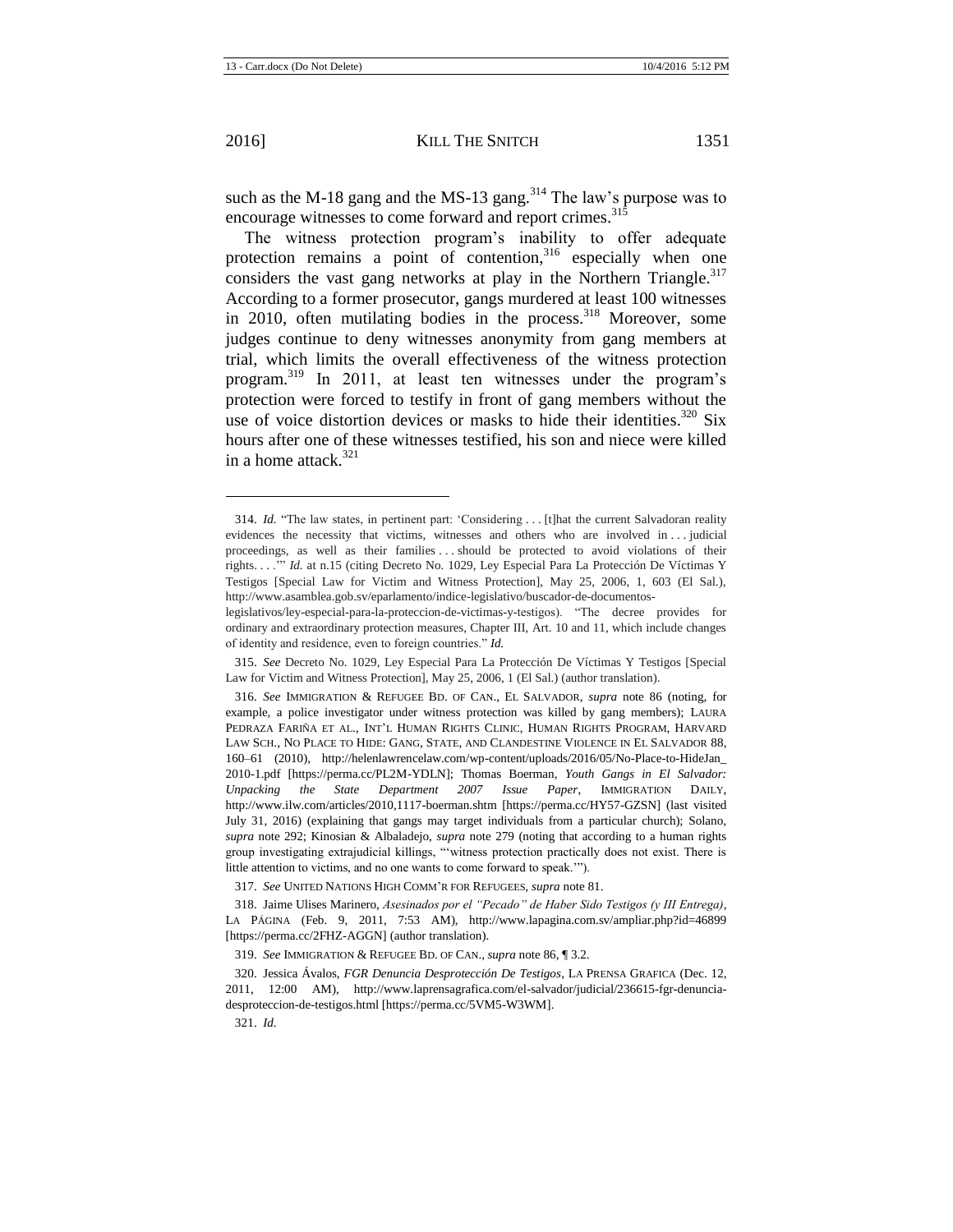The specific language of El Salvador's witness protection law does not limit protection to witnesses that testify at trial.<sup>322</sup> The protection is available to witnesses "involved in [any] judicial proceeding,"<sup>323</sup> which suggests that people who report crimes to law enforcement qualify for the program. Individuals in Jaime's situation are faced with a decision between trusting the witness protection program, or choosing to ignore crimes they witness. To make matters even worse, El Salvador's gangs treat "snitches" and potential "snitches" the same: they kill them. $324$ 

#### *2. Going One Step Further: The Case for Expanding Asylum Eligibility to Witnesses Who Do Not Report Serious Gang Crimes to Law Enforcement*

This Comment urges courts to recognize the PSG consisting of witnesses who report serious gang crimes to law enforcement. However, recognizing this PSG should not preclude courts from recognizing a PSG consisting of witnesses to serious gang crimes who *do not* report those crimes to law enforcement.<sup>325</sup> In fact, the same evidence that supports expanding asylum eligibility to include people like Jaime *also* supports expanding eligibility to include certain witnesses who do not report serious gang crimes.<sup>326</sup> While the danger for reporting gang crimes is certainly higher than the danger for not reporting those same crimes, Salvadoran society recognizes the inherent risk of being a witness to a gang crime and the consequences of reporting that crime to law enforcement.<sup>327</sup>

Assume that Jaime never provided police with detailed physical descriptions of the gang members who killed his father because the M-18 discovered Jaime's identity before he had an opportunity to report the crime. Evidence suggests that Salvadoran society still accepts Jaime's

 $\overline{a}$ 

<sup>322.</sup> *See* Decreto No. 1029, Ley Especial Para La Protección De Víctimas Y Testigos [Special Law for Victim and Witness Protection], May 25, 2006, 1 (El Sal.) (author translation).

<sup>323.</sup> *Id.*

<sup>324.</sup> Jorge Beltrán Luna, *Aumento de Homicidios por Sospechas de que Son Informantes de la Policía*, ELSALVADOR.COM (May 20, 2015, 8:00 PM), http://www.elsalvador.com/articulo/sucesos/ aumento-homicidios-por-sospechas-que-son-informantes-policia-75396 [https://perma.cc/F8MP-AHSJ] (author translation).

<sup>325.</sup> If the M-18 erroneously believes Jaime reported the crime to police, Jaime has an imputed characteristic and therefore meets the four factors needed to establish a well-founded fear. *See supra*  note [63.](#page-9-0)

<sup>326.</sup> For instance, El Salvador's ineffective witness protection program and the overwhelming evidence of police corruption deters witnesses from reporting gang crimes to law enforcement. *See supra* Part III.A.1.

<sup>327.</sup> Henriquez-Rivas v. Holder, 707 F.3d 1081, 1092 (9th Cir. 2013).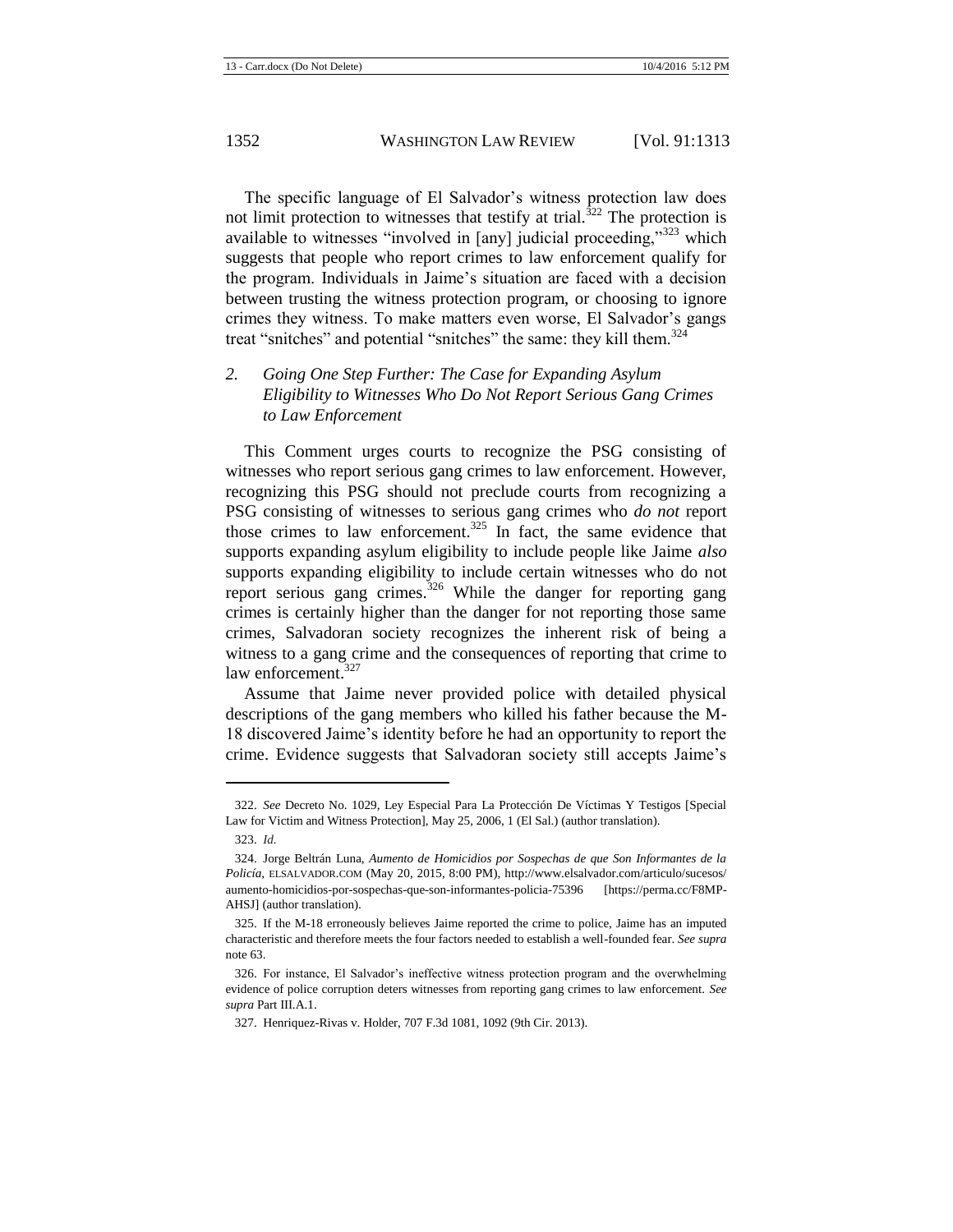<span id="page-41-0"></span>membership in a "socially distinct" group despite the fact he did not report the crime.<sup>328</sup> Salvadoran society recognizes that gangs routinely murder people for simply witnessing crimes—even if the witness does not intend to report the crime to law enforcement.<sup>329</sup> In March 2016, the MS-13 murdered two healthcare workers in their home because the gang suspected the couple witnessed a homicide and reported it to police.<sup>330</sup> This example shows how gangs are now targeting and killing people they *suspect* of being witnesses or informants.<sup>331</sup> In specific instances, being considered a "snitch" is no less dangerous than being the actual "snitch" who reports the gang crime directly to law enforcement.<sup>332</sup> Witnessing a gang crime is reason enough to trigger a deadly response from gangs.<sup>333</sup> Requiring witnesses to report serious gang crimes to police is the same as effectively requiring witnesses to announce their identities and home addresses to gangs.<sup>334</sup>

l

330. *See Repunte de Homicidios en el Área de la Matanza*, *supra* not[e 278](#page-34-2) (reporting couple was surrounded by their grandchildren when they were shot to death) (author translation).

332. *Id.*

333. *Id.*

<sup>328.</sup> *Id.*

<sup>329.</sup> *See* Ángela Castro, *Matan a Dueño de Pupusería en Mejicanos*, ELSALVADOR.COM (July 13, 2014, 7:00 PM), http://www.elsalvador.com/articulo/sucesos/matan-dueno-pupuseria-mejicanos-64312 [https://perma.cc/F9E3-96HS] (reporting police suspected a pupusería owner was murdered because he may have witnessed a homicide that took place in the area) (author translation); Sarah Kinosian et al., *El Salvador's Gang Violence: Turf Wars, Internal Battles, and Life Defined by Invisible Borders*, LATIN AM. WORKING GROUP: JUST AM.: A BLOG BY LAWG (Feb. 10, 2016), http://lawg.org/action-center/lawg-blog/69-general/1579-el-salvadors-gang-violence-turf-wars-

internal-battles-and-life-defined-by-invisible-borders [https://perma.cc/WE8C-2CA2]; *Matan a Cuatro Jóvenes en San Juan del Gozo*, ELSALVADOR.COM (Aug. 23, 2015, 6:58 PM), http://www.elsalvador.com/articulo/sucesos/matan-cuatro-jovenes-san-juan-del-gozo-85361

<sup>[</sup>https://perma.cc/Q8ST-QVS3] (reporting a former gang member was hunted down and murdered in August 2015 after he joined a religious youth group and three additional youths were killed because the gang did not want to leave any witnesses) (author translation); *Matan a Dos Personas en Rosario de Mora*, ELSALVADOR.COM (Sept. 27, 2015, 1:41 PM), http://www.elsalvador.com/articulo/sucesos/matan-dos-personas-rosario-mora-88544

<sup>[</sup>https://perma.cc/6UYM-HEWF] (reporting that in 2015 an old man was murdered because he walked past a group of gang members while they executed another man) (author translation).

<sup>331.</sup> *See* Luna, *supra* note [278](#page-34-2) (reporting various instances in which Salvadorans were murdered because gangs suspected they were police informants, including a man from Usulután who was shot to death and cut up by a machete in front of his family because he was a friend of a police officer) (author translation).

<sup>334.</sup> Jaime will have difficulty establishing a nexus between the persecution and the protected interest if he refused to report the gang crime because he feared the police were corrupted by the M-18. Specifically, critics will argue that Jaime is not being targeted for possessing a trait, but rather because the M-18 is trying to expand its criminal activities. Adequately evaluating the merits of this proposed PSG likely requires a separate analysis that goes beyond the scope of this Comment.